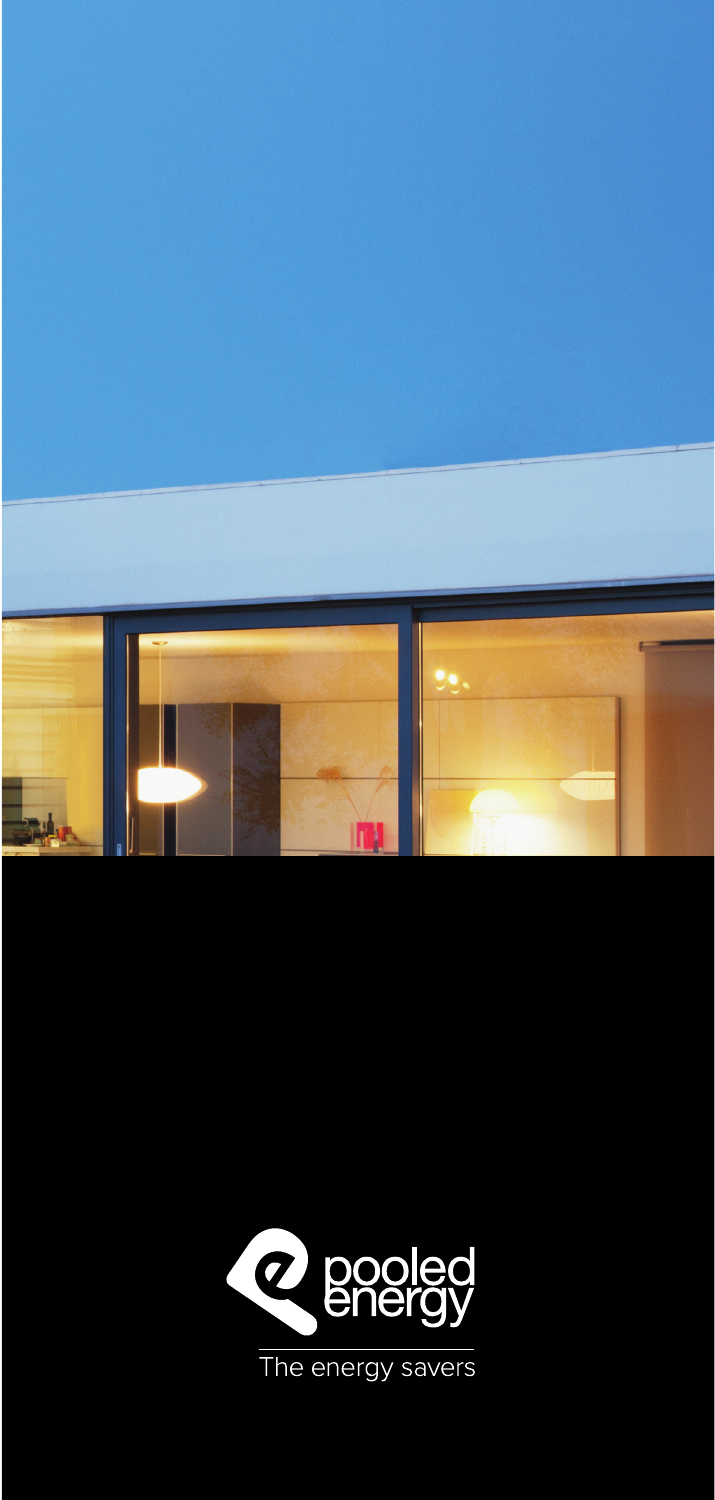# **Important Notice to the Consumer**

You have the right to cancel this agreement within 10 business days including the day after you signed or received this agreement.

Details about your additional rights to cancel this agreement are set out in the information attached to this agreement.

Should you wish to cancel this agreement please use the form provided on the last page of this contract or contact us on 1300 364 703 or via email info@pooledenergy.com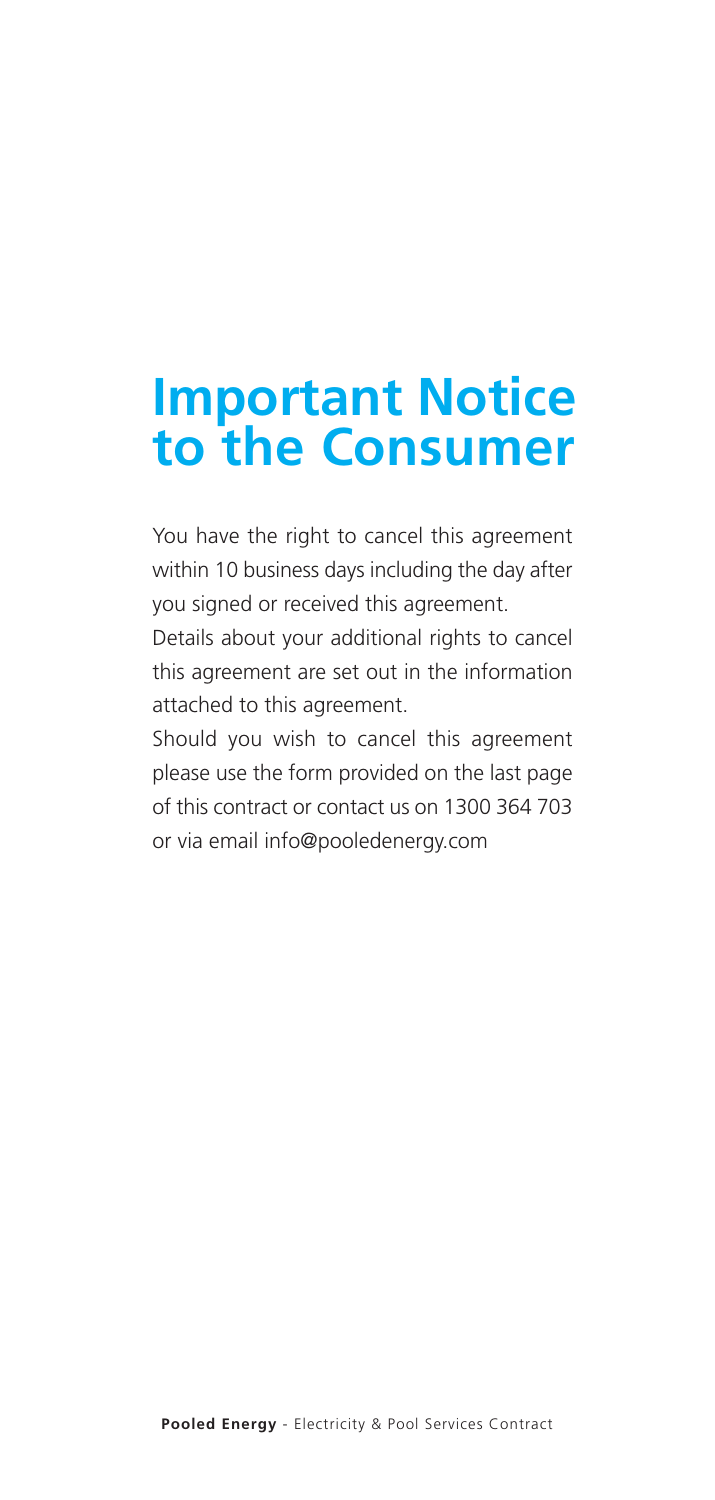# **CONTENTS**

| 1. | Preamble                                            |    |
|----|-----------------------------------------------------|----|
| 2. | The parties                                         | 2  |
| 3. | Definitions & interpretation                        | 3  |
| 4. | Application of terms & conditions                   | 3  |
| 5. | Conditions that must be met prior to                |    |
|    | our provision of services                           | 4  |
| 6. | Acceptance of contract                              | 4  |
| 7. | The term of this contract                           | 5  |
| 8. | Plan types                                          | 9  |
| 9. | Scope of this contract                              | 10 |
|    | 10. Your general obligations                        | 19 |
|    | 11. Our liability                                   | 21 |
|    | 12. Price for electricity, pool & other services    | 23 |
|    | 13. Billing                                         | 26 |
|    | 14. Paying your bill                                | 28 |
|    | 15. Electricity meters                              | 30 |
|    | 16. Interruption to electricity supply              | 32 |
|    | 17. Undercharging and overcharging                  | 32 |
|    | 18. Security deposits                               | 34 |
|    | 19. Electricity supply interruptions                | 35 |
|    | 20. Disconnection of electricity supply             | 36 |
|    | 21. Reconnection after disconnection of electricity | 38 |
|    | 22. Suspension of pool services                     | 38 |
|    | 23. Wrongful and illegal use of energy              | 38 |
|    | 24. Notices and bills                               | 39 |
|    | 25. Privacy act                                     | 39 |
|    | 26. Complaints and dispute resolution               | 40 |
|    | 27. Force majeure                                   | 41 |
|    | 28. Applicable law                                  | 42 |
|    | 29. Retailer of last resort event                   | 42 |
|    | 30. General                                         | 42 |
|    | 31. Explanation of terms                            | 44 |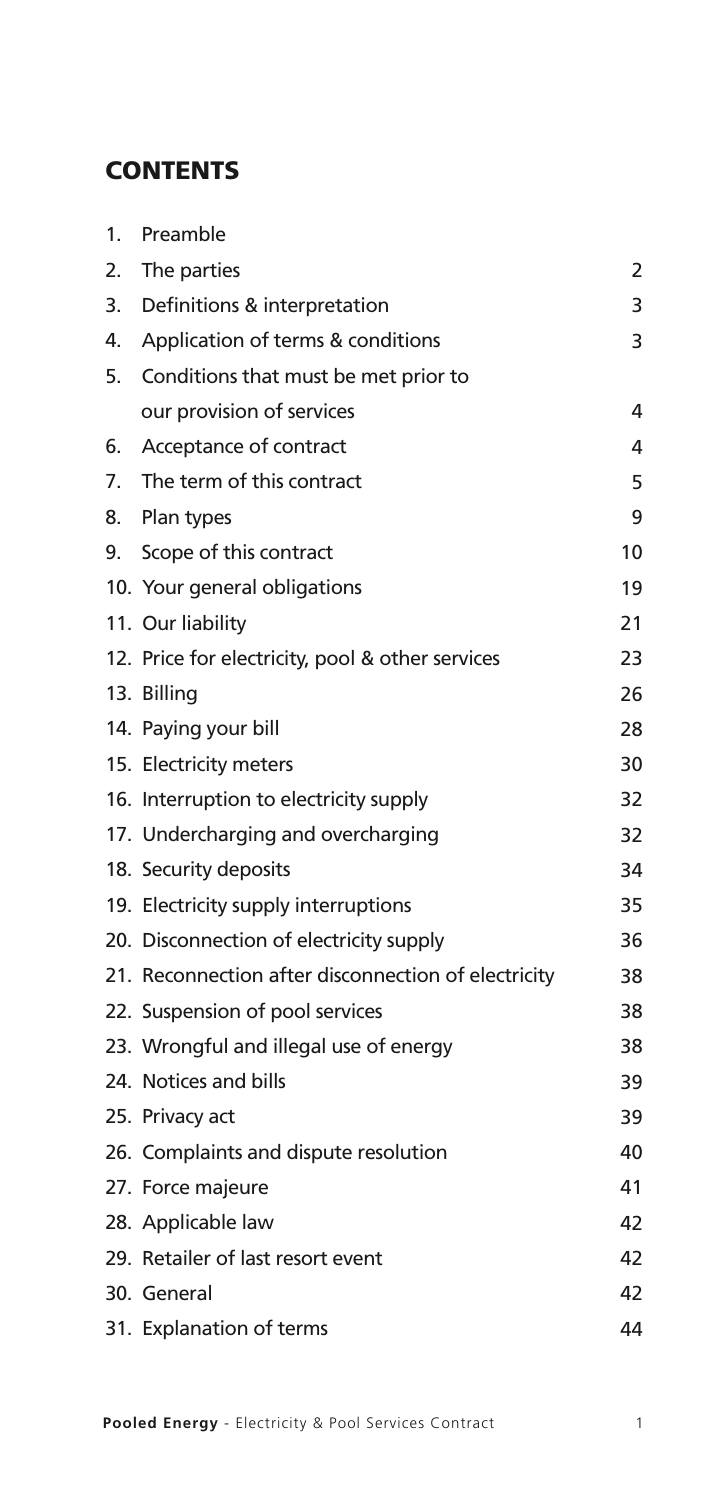# **CONTRACT TERMS AND CONDITIONS**

#### **PREAMBLE**

This Contract is a market retail contract for the sale of bundled electricity and Pool Services to you at your premises. You are only eligible to sign this Contract if you are an owner or authorised operator of a premises with a swimming pool. If you rent the premises, you will need written authorisation from your landlord and written agreement from Pooled Energy.

This Contract is made up of:

(a) The Contract Terms and Conditions contained herein; (b) Your Electricity and Pool Services Plan Details which are summarised on the Consent Form that you sign to activate this Contract; and

(c) The Energy and Pool Services Price Fact Sheet which details applicable prices and charges for your electricity supply and Pool Services at the time you signed this contract, all collectively referred to as "this Contract" or "Contract". In addition to this Contract, National and State energy laws and other consumer laws also contain rules about the sale of electricity and the provision, installation and maintenance of meters. Pooled Energy will comply with these rules in its dealings with you. For example, the National Energy Retail Law and the National Energy Retail Rules ("the Rules") set out specific rights and obligations about arrangements for customers experiencing payment difficulties.

This contract does not cover the physical connection of your premises to the electricity distribution system, including the maintenance of that connection and the supply of energy to your premises. This is the role of your distributor under a separate contract called a customer connection contract. More information about this Contract and other matters is on our website at: www.pooledenergy.com.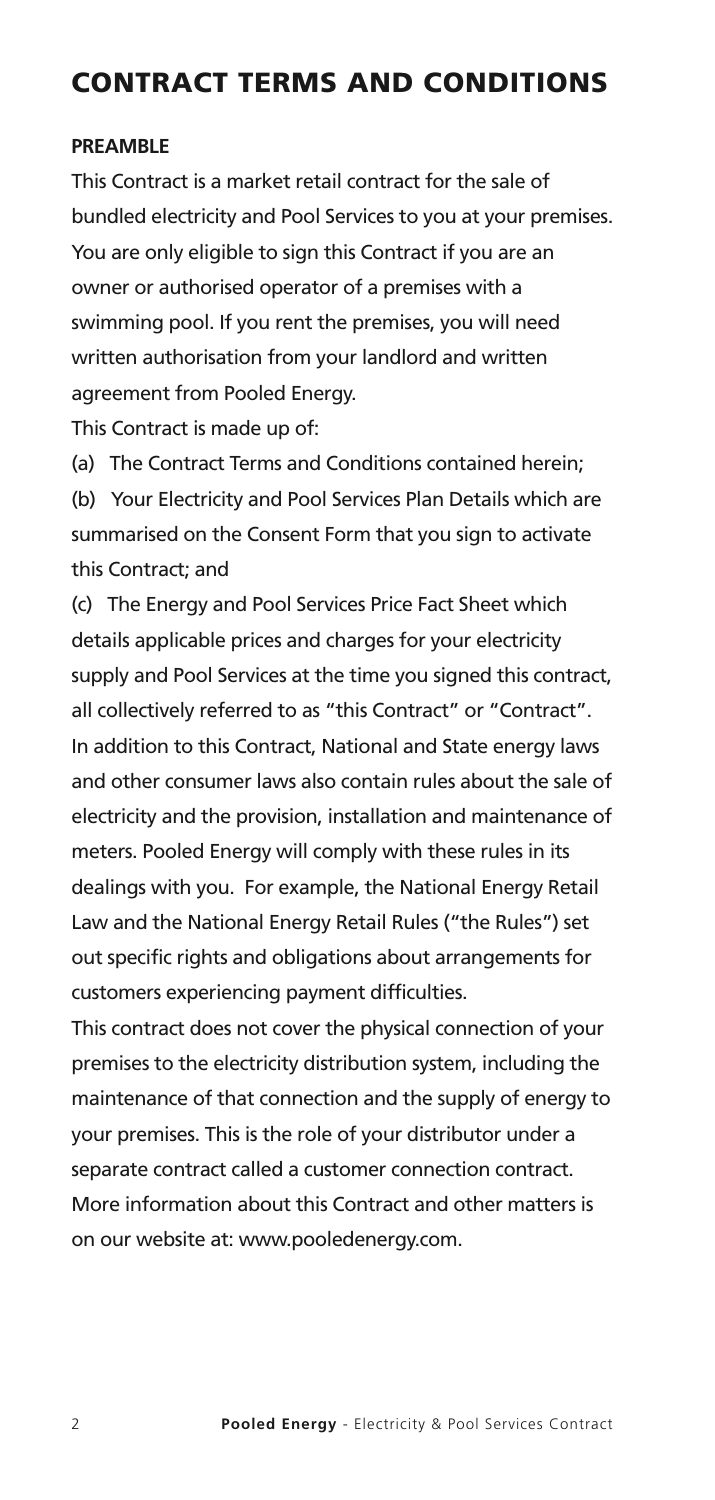#### **2. THE PARTIES**

This Contract is between:

Pooled Energy Pty Ltd (ABN 31 163 873 078), who sells electricity and provides Pool Services to you at your premises (in this Contract referred to as "we", "our" or "us"); and You, the customer to whom this Contract applies (in this Contract referred to as "you" or "your").

#### **3. DEFINITIONS AND INTERPRETATION**

(a) Terms used in this Contract have the same meanings as they have in the National Energy Retail Law and the Rules. For your convenience, a simplified explanation of some terms is given at the end of these Contract Terms and Conditions. (b) Where the simplified explanations given at the end of these Contract Terms and Conditions differ from the definitions in the National Energy Retail Law and the Rules, the definitions in the National Energy Retail Law and the Rules prevail.

(c) Definitions of the capitalised terms used in this Contract are also given at the end of these Contract Terms and Conditions.

(d) Singular and plural, and male and female terms, shall be used interchangeably.

#### **4. APPLICATION OF TERMS AND CONDITIONS**

4.1 Application of these terms and conditions These Contract Terms and Conditions apply to you if you have a swimming pool and,

(a) You are a residential customer; or

(b) You are a business customer who is a small customer under the Rules; or

(c) You have been classified as consuming less than 100MWh of electricity per year; and

(d) You have accepted our Offer of Service which includes these Contract Terms and Conditions.we both agree to apply the National Energy Retail Law and the Rules to you as if you were a small customer.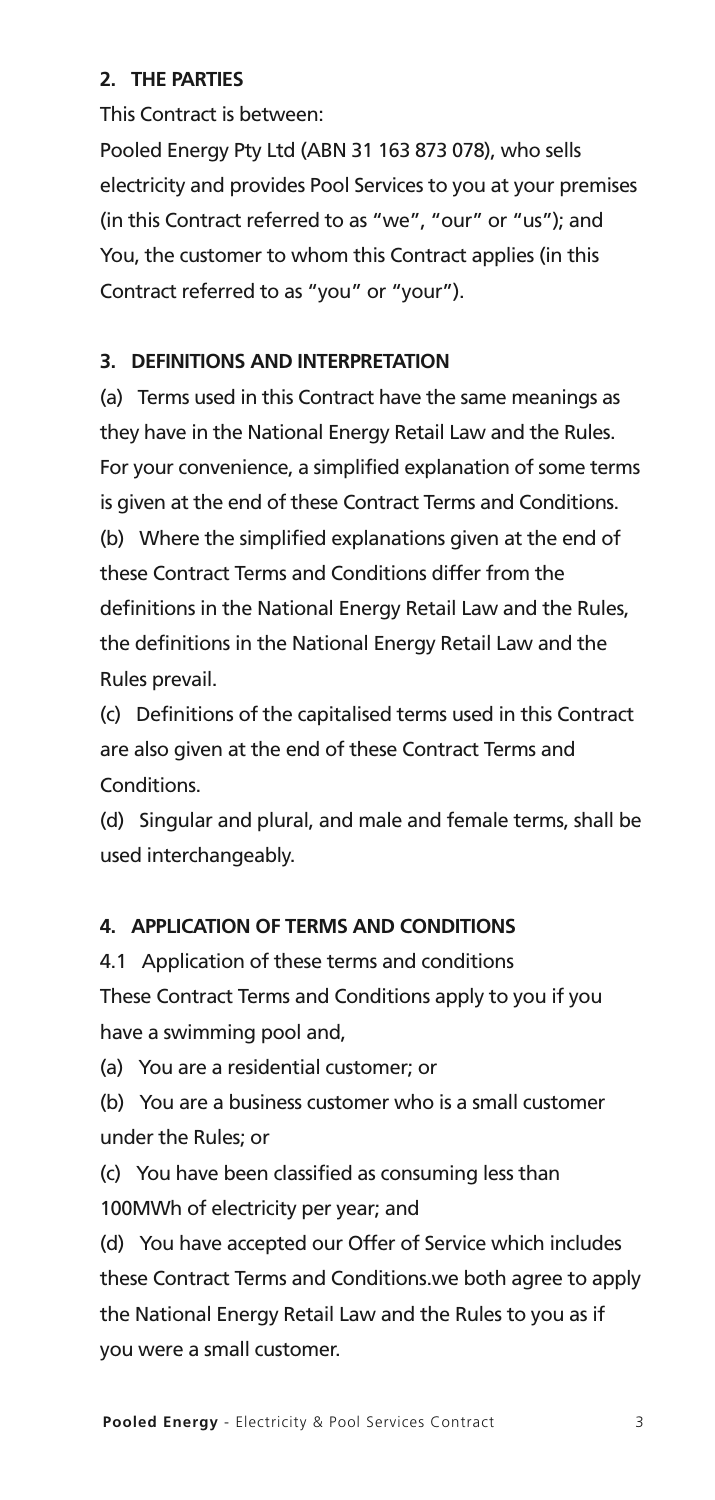#### **4.2 Application of the Rules for Larger Customers**

If you are not a small customer but you have been classified as consuming less than 100MWh of electricity per year, then we both agree to apply the National Energy Retail Law and the Rules to you as if you were a small customer.

## **5. CONDITIONS THAT MUST BE MET PRIOR TO OUR PROVISION OF SERVICES**

Pooled Energy supplies a bundled package of Pool Services and electricity to the Owners and Authorised Operators of swimming pools. It does not supply electricity alone to new customers but will continue to supply electricity to existing customers who discontinue their Pool Services in a manner permitted by the Terms and Conditions of this Contract. We will not commence selling you electricity or providing you Pool Services until we are satisfied:

(a) That you are eligible to enter into this Contract and the information you have provided to us about your eligibility is accurate; and

(b) With your creditworthiness.

If you have not satisfied these conditions, we will end this Contract with you by giving you notice.

#### **6. ACCEPTANCE OF CONTRACT**

You may accept Pooled Energy's Offer of Service by signing and returning the Consent Form to us prior to its expiry date, in person, by email, or by post.

Any Offer of Service is specific to you, the premises and the pool specified in the offer documents. This Contract, the services offered, and the Pooled Energy owned equipment provided, may not be transferred to any other location or person without our written permission.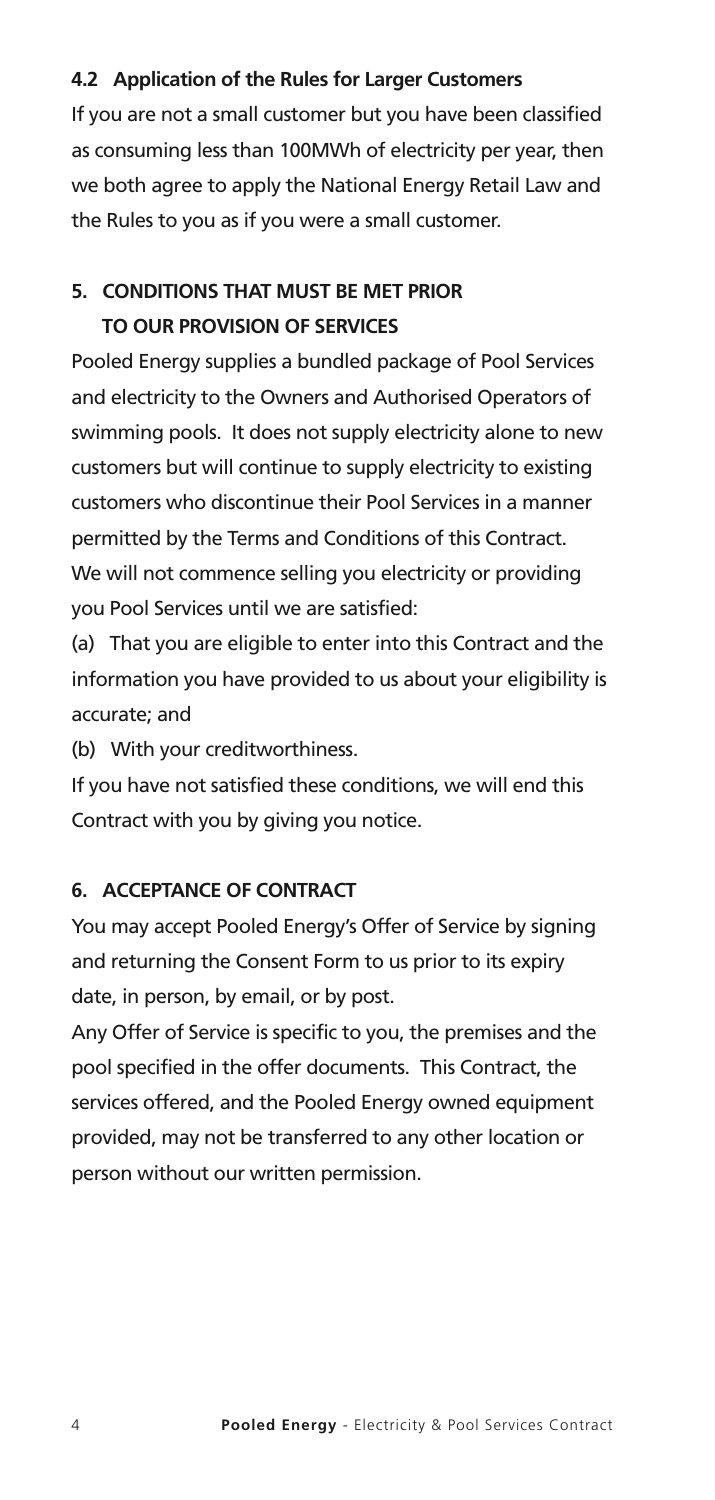#### **7. THE TERM OF THIS CONTRACT**

#### **7.1 Starting Date**

This Contract starts on the Contract Start Date, which is the date you accept our Offer of Service (before that Offer of Service expires) and when you satisfy any pre-conditions set out by Pooled Energy in clause 5 and in the National Energy Retail Law and the Rules, including giving us acceptable identification and your contact details for billing purposes.

#### **7.2 Cooling-Off Period**

(a) You have the right to withdraw from this Contract without penalty within the Cooling-Off Period of 10 business days from and including the day after the Contract Start Date. (b If you do withdraw from this Contract within the Coolingoff Period, you must do so with respect to the entire Contract and not just that part of it dealing with the sale of electricity or that part of it dealing with the provision of Pool Services. (c) You may withdraw from this Contract within the Cooling-Off Period by informing us, either by phone, email or in writing of your intention to cancel this Contract. If you do so, this Contract will end immediately.

(d) Upon request, we will provide you with a copy of our record of your cancellation by email at no charge.

#### **7.3 Start of Service**

The sale of Electricity by us to you for your premises will start on the date on which your assigned meter identifier number has been transferred to us by Australian Energy Market Operator (AEMO).

Pool Services and charges will start after Our Pool Equipment has been set-to-work. This will be done either by Pooled Energy staff on a mutually agreed date or, in the case of Our Pool Equipment installed by the pool owner, the date when the equipment commences operation. In either case, this will be called the "Pool Services Start Date" and will normally be as soon as practicable after the end of the Cooling-Off Period.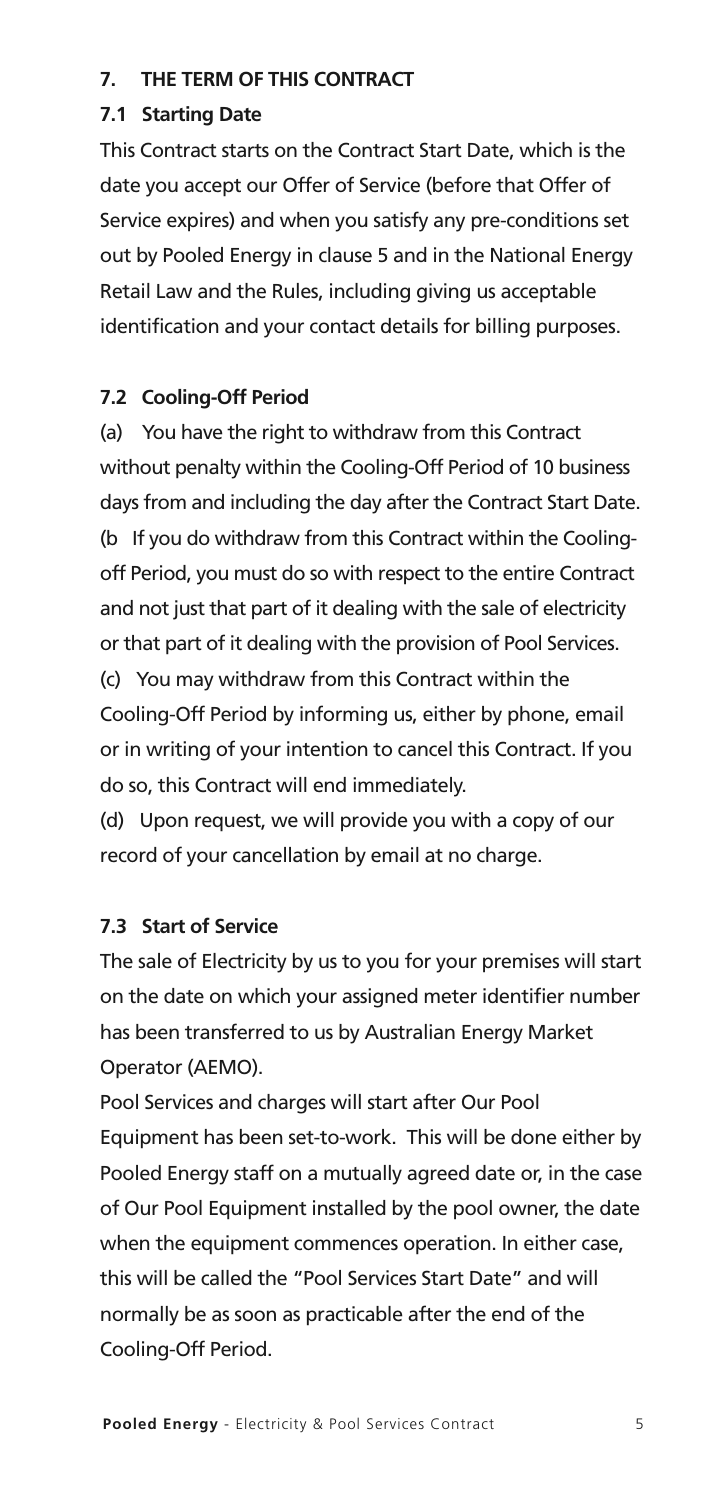#### **7.4 Contract Term**

This Contract is for a minimum of 1 year of both electricity and Pool Services. Beyond that first year the contract will continue with no fixed term until you cancel it or it terminates for other reasons as described in Clause 7.5. There is a cancellation fee for the first year of Pool Services as detailed herein, but no cancellation fee thereafter, unless specifically otherwise stated in your offer of service.

#### **7.5 Contract Early Termination**

Your Contract terminates if:

(a) You do not meet the conditions that must be met prior to the commencement of services under paragraph 5. (b) You exercise your right in the Cooling-Off Period under

clause 7.2 by giving us a notice stating that you wish to end this Contract in writing, by email or over the phone.

(c) You do not meet your obligations as set out in these Terms and Conditions including but not limited to your requirements under clauses 10 & 11.

(d) You give us no less than 20 business days' notice in writing of your intent to terminate this Contract. Following your notice to cancel the Contract, this Contract will end on the later of the date of when:

(i) We switch off Our Pool Equipment on the effective date of the cancellation and subsequently remove our equipment, such removal being entirely at our option; (ii) We use our best endeavours to arrange for the reading of your electricity meter on the date specified in your notice, or as soon as practicable if we are denied access to your meter, which you will not unreasonably withhold. After the meter is read, we will send you a final bill to the address nominated in your notice; and

(iii) You have paid your final bill, which may include an exit fee of \$1,000 (inc GST).

(e) You are moving out or vacating your premises, this Contract will end on the later of the date of when: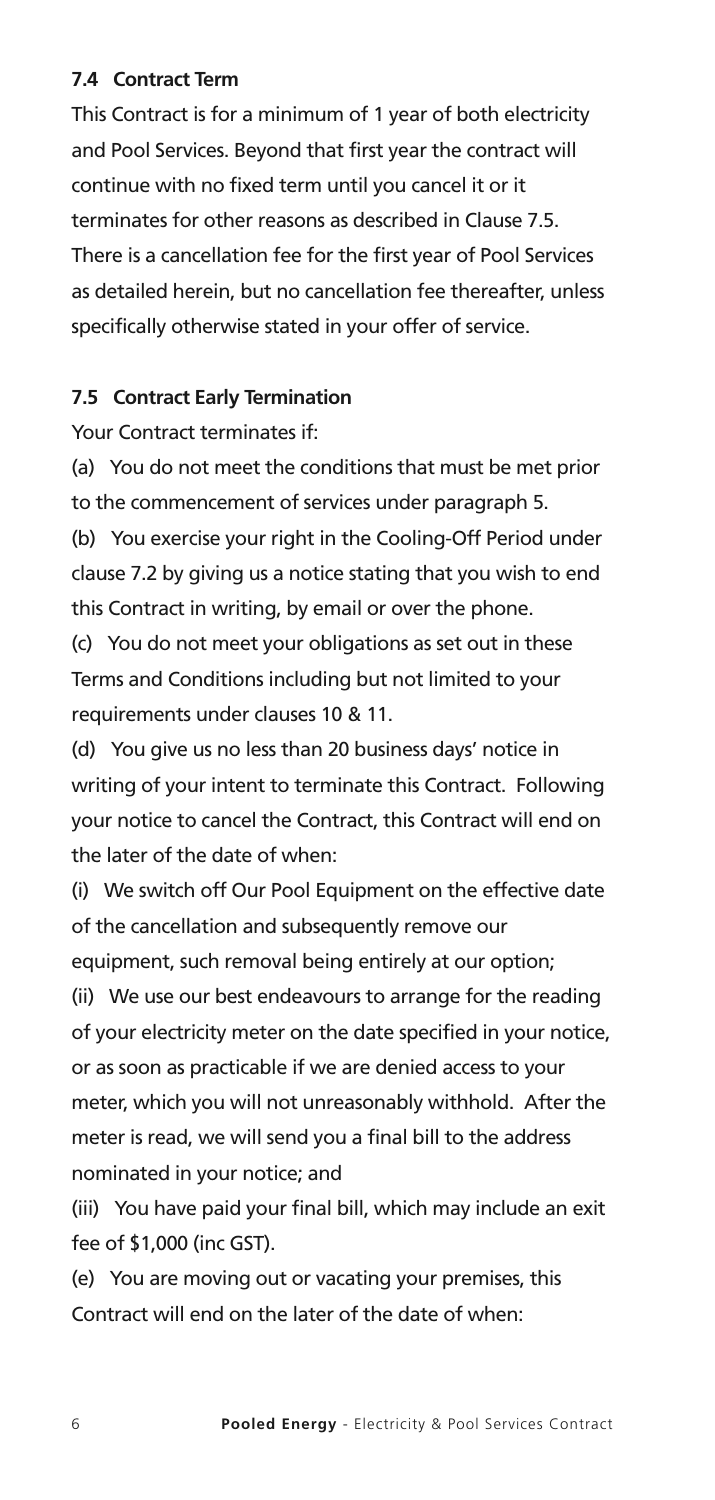(i) You give us 20 business days' notice that you wish to terminate this Contract and provide us a forwarding address where your final bill may be sent;

(ii) We use our best endeavours to arrange for the reading of your meter on the date specified in your notice, or as soon as practicable if we are denied access to your meter, which you will not unreasonably withhold. After the meter is read, we will send you a final bill to the address nominated in your notice; and

(iii) You have paid your final bill, which may include an exit fee of \$1,000 (inc GST).

(f) If you want to end this Contract because you want to start taking electricity supply at your existing premises from another retailer, this Contract will end on the date on which your assigned meter identifier has been transferred to your new retailer (which will usually happen on or soon after a final meter read at the premises). Your Pool Services will also end as detailed in clause 7.5.

(g) If you are remaining at your premises but wish your electricity supply to be de-energised – this Contract will end 10 business days after the date of disconnection and the Pool Services will cease on the day of disconnection or any previous, mutually agreed date and Our Pool Equipment will be switched off as detailed in clause 7.5.

(h) We have exercised our right to de-energise your premises and you are no longer entitled to have your premises re-energised. Your Pool Services will cease on the date your electricity supply is de-energised and Our Pool Equipment will be switched off as detailed in clause 7.5. (i) You are no longer a Small Customer in respect to your premises. Your Pool Services will cease on the date of your notice to us of your change of electricity usage or the date we otherwise determine and Our Pool Equipment will be switched off as detailed in clause 7.5.

(j) We provide you 20 business days' notice that we are cancelling the Contract.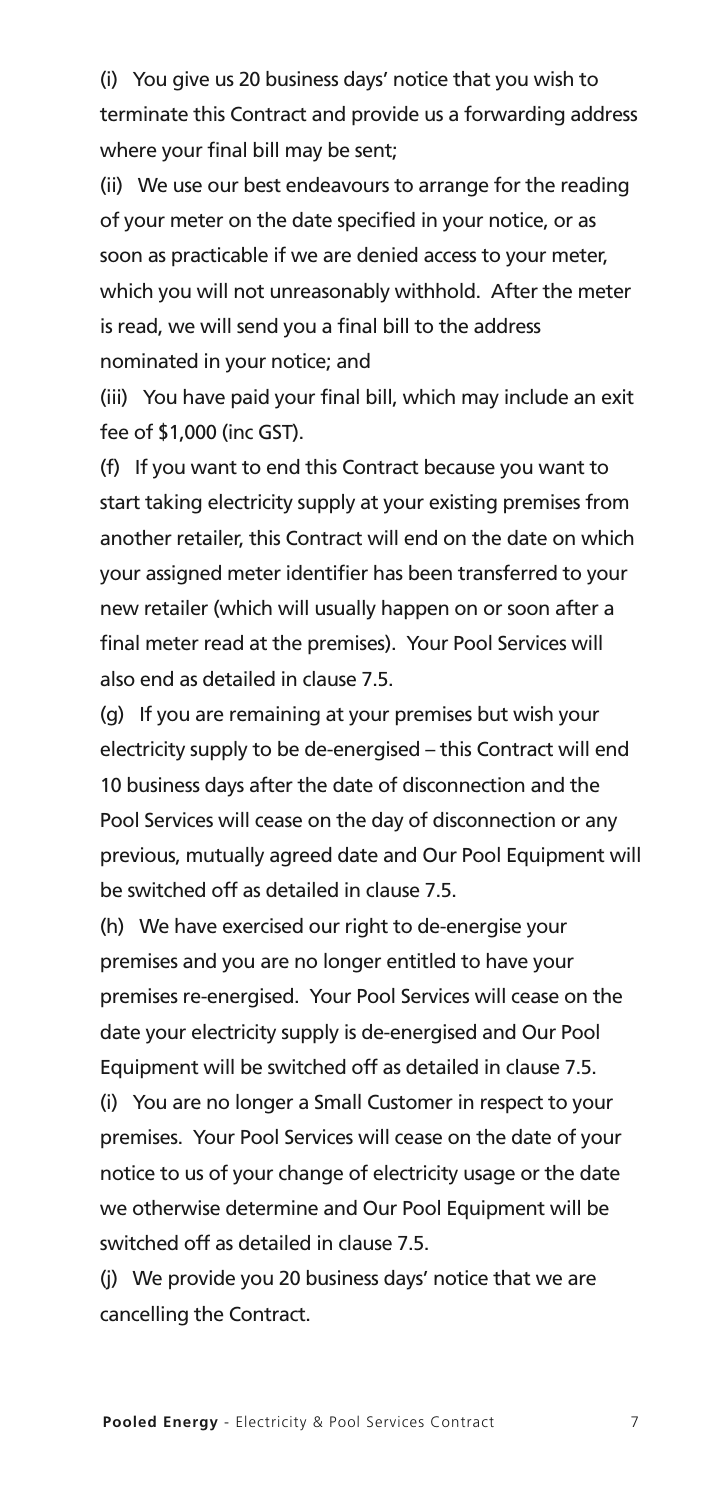#### **If your Contract is terminated:**

(i) You must give us safe and unhindered access to your premises to conduct a final meter reading and remove any of Our Pool Equipment. This Contract will not end until we have issued you a final bill and you have paid any outstanding amounts for the sale of electricity and Pool Services and any other applicable charges

(ii) Rights and obligations accrued before the end of this Contract continue despite the end of the Contract, including your obligation to pay amounts to us.

(iii) We will charge you an exit fee if you cancel the contract within the first year of Pool Services except when the contract is cancelled under 7.5(j) or due to a Retailer of Last Resort (RoLR) event, or if we waive such fee at our option. (iv) If you are liable for any exit fee at the time you vacate the premises as part of a sale or end of rental, that liability will be cancelled if the purchaser of your property signs with Pooled Energy within 7 days of your contract expiring.

#### **7.6 Vacating your premises**

It is part of this Contract that you agree, if you sell and vacate your premises during the period of this Contract, you will inform the purchaser regarding the Contract between us and Our Pool Equipment and unless the purchaser signs a new Electricity and Pool Services Contract with Pooled Energy within 60 days of your vacating the premises, that Our Pool Equipment will be switched off and may be removed and that the purchaser must provide access to it for those purposes and this requirement will be included in your sales contract to the new owner.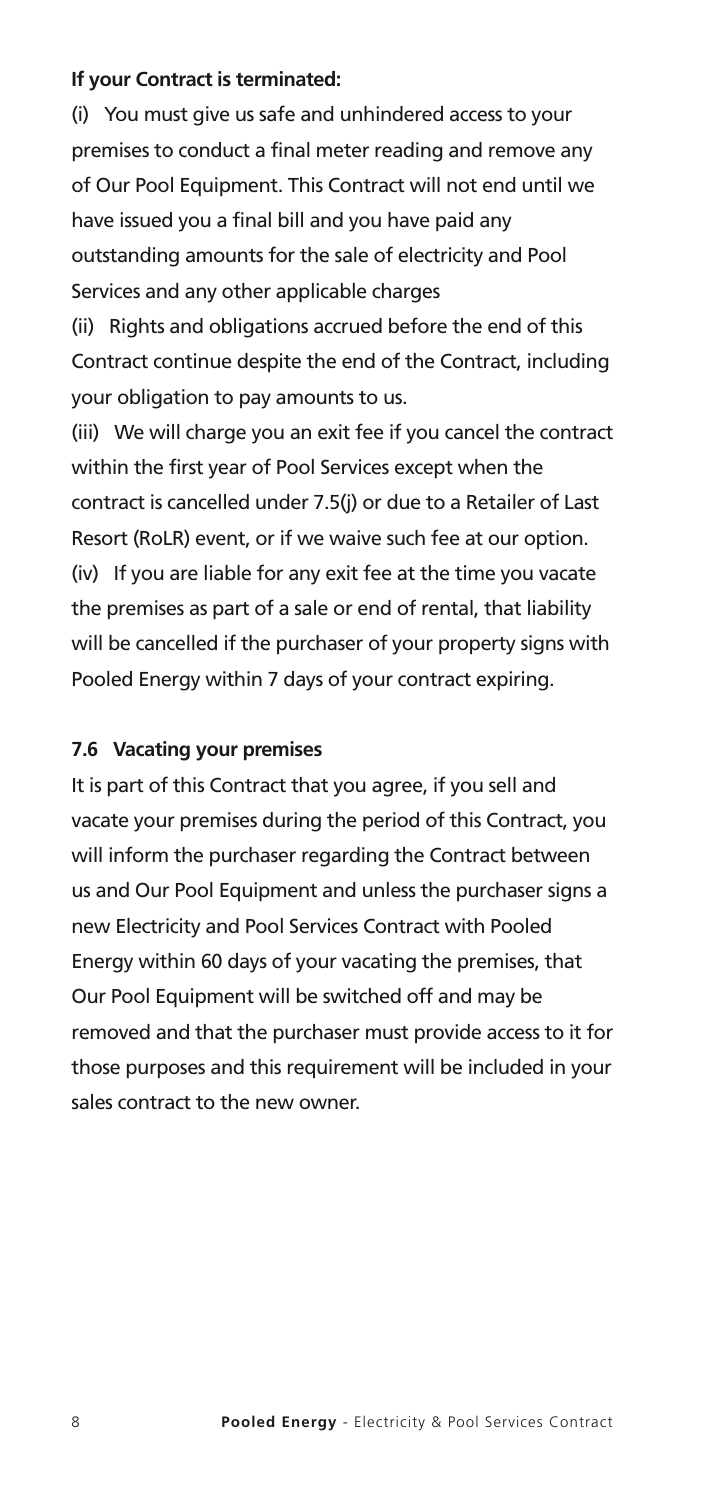#### **7.7 Credit and Other checks**

(a) If we conduct a credit check and the results are not satisfactory to us, we may end this Contract immediately by notifying you within the Cooling-Off Period, or prior to a scheduled system installation

(b) We may carry out a property ownership check on you or contact your landlord if applicable, to verify that you have the legal right to enter a Contract with us that allows us to modify the pool equipment at the premises, and, if it proves to be unsatisfactory, we will end this Contract immediately by notifying you, preferably within the Cooling-Off Period, or as soon as practicable thereafter.

#### **7.8 Ongoing liability for consumption**

After this Contract ends early as contemplated by clause 7.5 and for so long as we continue to be charged for electricity you consume at your premises, we will sell that electricity to you under our Standard Retail Contract and Standing Offer rates.

#### **8. PLAN TYPES**

Your Offer of Service is summarised on a Consent Form that you must sign to initiate this Contract and this provides the details of:

(a) Our Pool Equipment that will be installed at your pool:

(b) Your applicable electricity tariffs and rates which are further detailed in the accompanying Energy and Pool Services Price Fact Sheet;

(c) Your Pool Services rates which are further detailed in the accompanying Energy and Pool Services Price Fact Sheet;

(d) Other product or service options you select and the respective charges that may apply; and

(e) Any equipment that is sold to you for your pool or premises.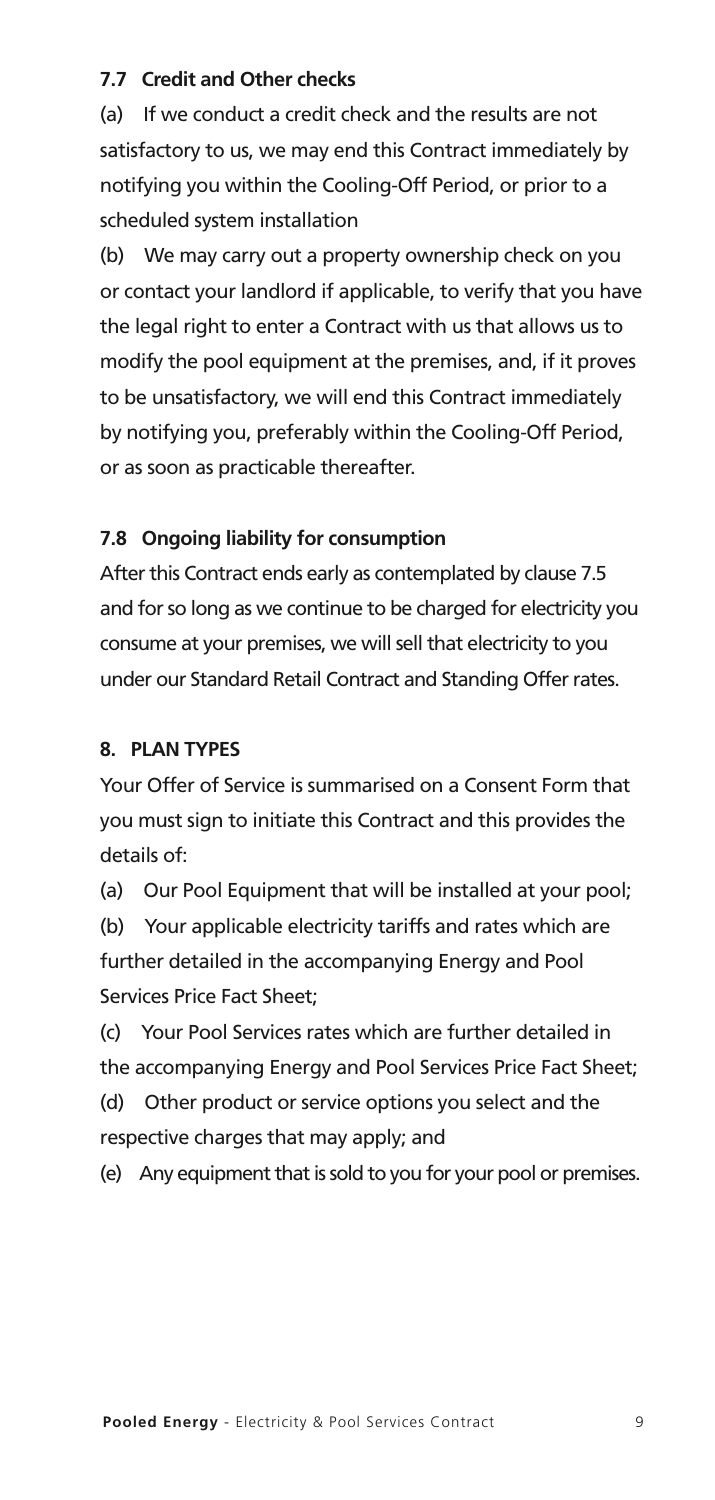The electricity tariff will initially be generally the same type as with your previous electricity retailer and may be the tariff appropriate to the type of Electricity Meter installed at your premises. Within the limitations of your meter, you may elect to have any tariff offered by Pooled Energy and you may change this tariff upon request to us, once per annum. If your meter is subsequently changed by us or by your electricity distributor, then your tariffs may change. If you do not have a Smart Meter at your premises, we may seek to install one and you agree to accept the installation of a smart meter via an authorised supplier.

The Pool Services detailed in your Offer of Service will generally include the provision of pool equipment owned by us, pool equipment sold to you and ongoing services for the term of this contract.

#### **9. SCOPE OF THIS CONTRACT**

#### **9.1 Nature of Service**

(a) Pooled Energy supplies electricity for your entire premises bundled with a package of Pool Services. To deliver these services, we will supply, operate and maintain an Intelligent Pool ControllerTM at your pool, convert your pool to an Advanced Water Chemistry and remotely manage the operation of your pool and its water quality using a telecommunications link that will usually operate via your Wi-Fi and Internet connection. The Wi-Fi system must be kept continuously available to allow our service to operate. If there is no WiFi available, we may provide a cellular wireless connection at additional cost.

(b) In setting up a system at your pool, we seek to establish a Standard Operating Environment (SOE) for the control system, the water chemistry and the operation of the pool. This SOE attempts to take into account the individuality and specifics of each pool, its environment and its pool equipment with the overall objective of creating a largely automatic system that provides a good balance of water cleanliness and chemical state, sanitation, energy use, operating cost and owner convenience.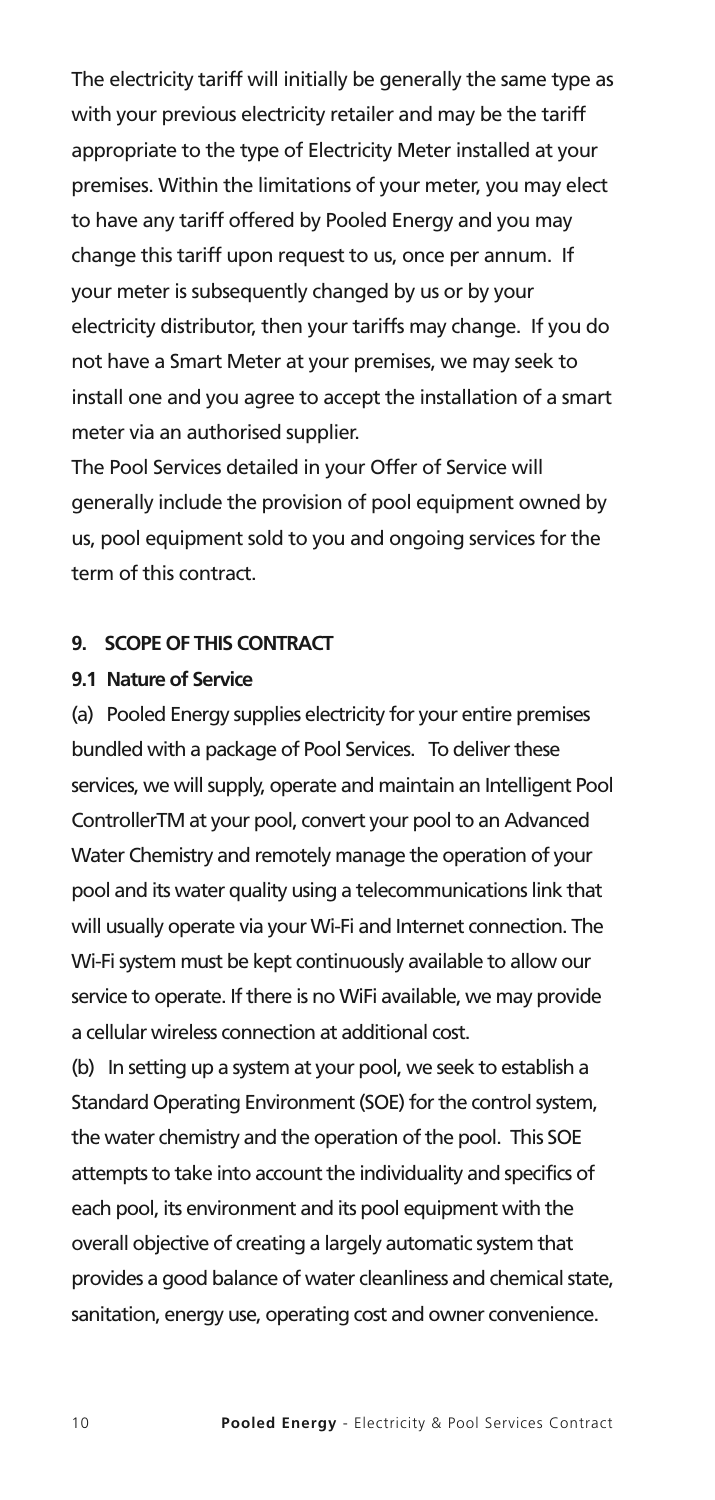#### **9.2 Whatis covered by this Contract?**

(a) Under this Contract we agree to sell you electricity at your premises. We also agree to meet other obligations relevant to electricity as set out in this contract and to comply with energy laws including the provision and installation and maintenance of your electricity meter where applicable. Electricity rates are set out in your Energy and Pool Services Price Fact Sheet and may subsequently vary from time to time. In general, Pooled Energy aims to set its electricity tariffs at approximately the average of the undiscounted market rates of the major retailers in the each electricity distribution region.

(b) We also agree to provide our SOE, Our Pool Equipment, sensors, chemicals and Pool Services to you as detailed in your Consent Form, and which include:

(i) The provision, maintenance and operation of our Intelligent Pool ControllerTM at your premises. This may be installed by you by written agreement, but will usually be installed by us. Both the Intelligent Pool Controller TM and any communications equipment supplied by us remain the property of Pooled Energy.

(ii) Access to our Pool App for monitoring the state of the pool and controlling certain aspects of its operation. The App operates on Apple and Android smartphones and Tablets.

(ii) Provision and installation by us of electronic sensors for the measurement of water quality. These sensors are sold to you as they are installed in the pipework at the pool and they become your property and must be maintained in good working order or replaced by you if they fail following their 2 year warranty period.

(iii) Establishment by us of an operating plan appropriate for your pool whereby we will remotely monitor and operate Your and Our Pool Equipment for filtration, sanitation and water chemistry as well as operating other mutually agreed devices such as heaters, pool sweeps and robots, water features, lights and, by agreement other household appliances. These latter, as well as selected pool equipment, are usually controlled by Smart Wi-Fi Power Switches operating by switching mains power.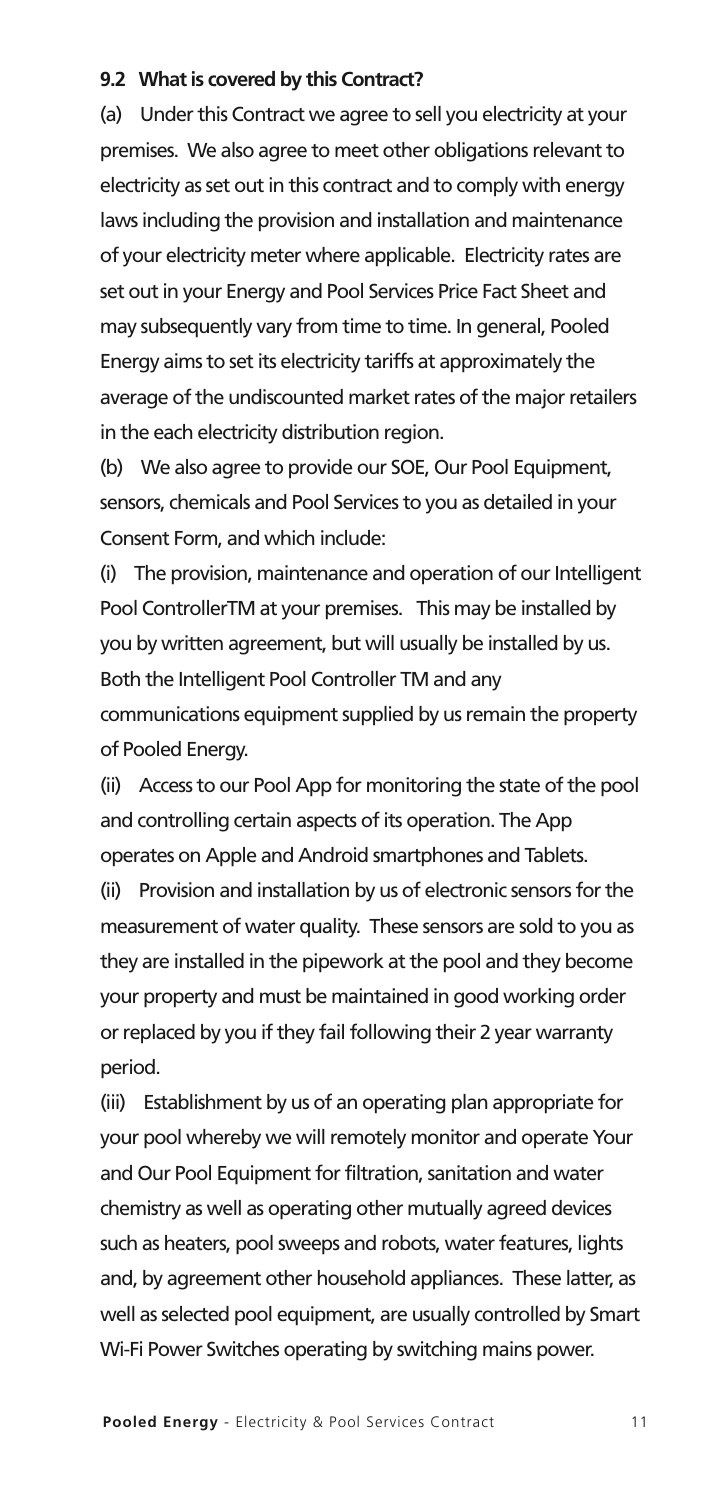(iv) Ongoing monitoring and controlling of the pool operation and chemistry by us to the extent reasonably possible with the limitations of your pool, Your Pool Equipment, the use of Pooled Energy Advanced Water chemistry, Our Pool Equipment and our SOE.

(v) Advice by us asto what actions you need to take to keep your pool operating correctly. This advice is provided in addition to any conditions that you may need to observe locally including those which are not monitored by our system, for example, a dead animal in the pool, or a water leak.

(vi) The provision and delivery, for a fee, of the proprietary chemicals you need to establish and then maintain Pooled Energy's Advanced,Water Chemistry. The initial chemical load required will be detailed and priced in your Offer of Service. When the pool water is diluted by water being lost from the pool due to rain, backwashing or other reasons, you will be required to purchase replenishment chemicals for those lost with the pool water, or otherwise consumed. Pooled Energy will advise you when you need such chemicals and will offer to ship the required quantity of chemicals to you at the prevailing price at the time, for you to add to the pool water. Advanced Water Chemistry chemicals are proprietary and only available from Pooled Energy. You agree to use these chemicals in your pool. Salt is not included with these proprietary chemicals and the addition of salt for saltwater chlorination systems is your responsibility. If you have a liquid chlorine pool, unless otherwise agreed, it is your responsibility to provide the liquid chlorine and ensure that it is of good quality and effective. Liquid Chlorine deteriorates with age and should not be bought in large quantities nor stored for long periods, especially in high temperatures. (vii) Whilst pool (hydrochloric) acid, calcium lifter and sodium bicarbonate (buffer) are generally not required in pools managed by Pooled Energy using its Advanced proprietary Water Chemistry SOE, some pools with highly chemically active (and usually new) surfaces, may require the supplementary addition of some of these chemicals. In this case, the procurement and addition of these chemicals will need to be done by you, based on our advice.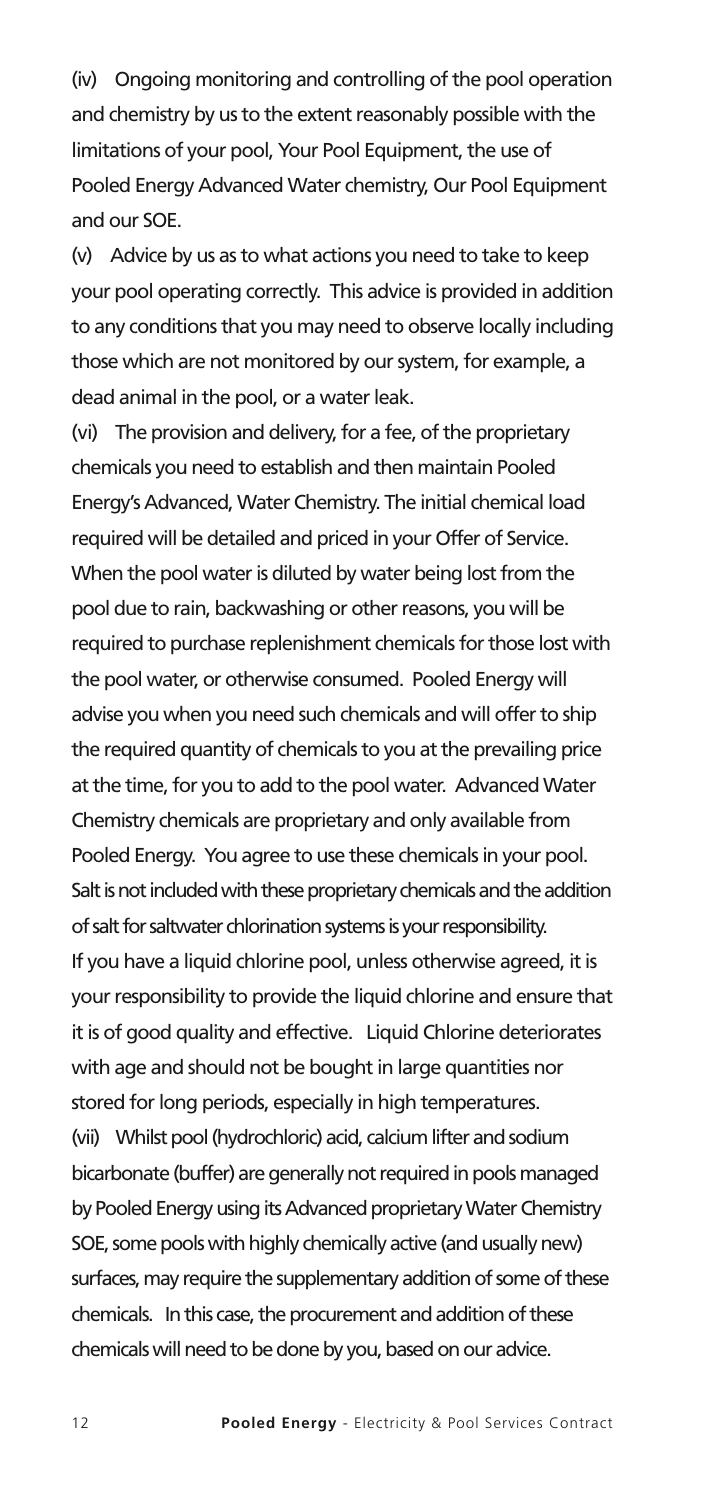(viii) Pooled Energy reserves the right to discontinue Pool Services if we advise you of a fault or problem that is your responsibility and cost to rectify and, which is important for the correct and safe operation of your pool, and which you decline to rectify.

#### (c) **You agree to:**

(i) Provide us reasonable access to your property, pool and pool equipment for equipment installation, update, maintenance and chemical delivery during the life of this Contract; and for equipment disconnection and removal at the end of this Contract.

(ii) Allow for the installation and positioning of the Intelligent Pool Controller TM (IPC) and communications equipment in your pool area in a location suitable for its operation.

(iii) Provide continuous access to your home Wi-Fi and Internet for telecommunications between the IPC and our central computer and other controlled devices, where applicable. If you are unwilling or unable to provide a reliable, suitable Wi-Fi connection, then a cellular connection will be required and this will be at your cost.

(iv) Allow our IPC to remain continuously on-line via your premise's internet system or via the cellular phone network option if you have chosen this. The use of either of these telecommunications links allows the IPC to communicate via a secure communications channel to the Pooled Energy Network Operating Centre (NOC). We may connect the IPC to your home internet router via either cable or via your home Wi-Fi. In the latter case, you will need to give the IPC permission to use your internet gateway by entering your wireless Systems Identification (SSID) and password details via the Pool App on your smartphone or tablet. We will not store these details off-site and will not reveal them to any third party. If any changes occur to your SSID or password, they must be updated by you to maintain connection with the NOC.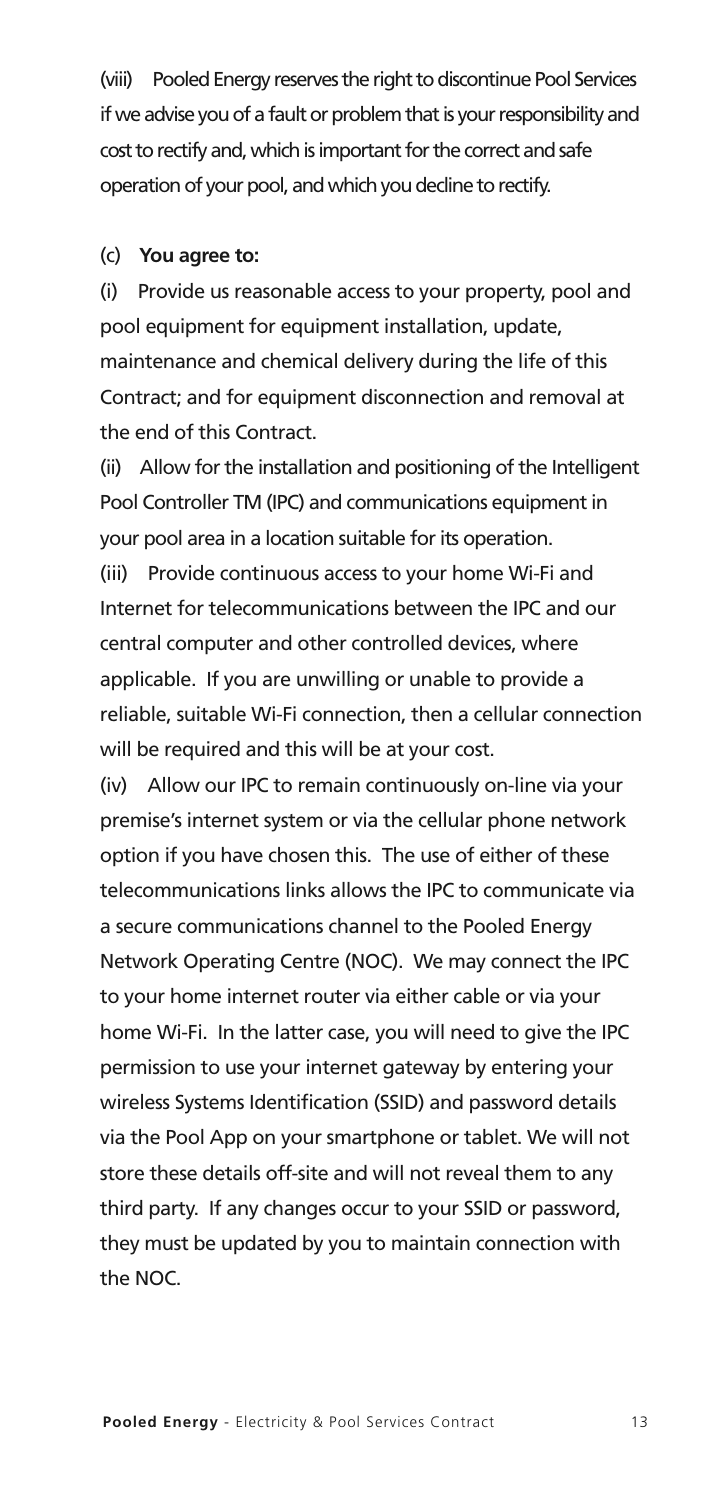If your wireless system is unable to communicate reliably to the IPC, it may be necessary to extend the range of your wireless system with a repeater or cable connection to your home router. These will be provided by Pooled Energy and may be at an additional cost.

(v) Allow the pool equipment, whether owned by you or by us, to operate automatically without interference under normal circumstances and to not adjust valves, non-IPC controls and devices in such a way that automatic operation is disrupted. You may override the operation of the IPC and thereby the pool equipment from time-to-time if required for maintenance or special operations such as a party, by using the Pool App provided for this purpose, or by using the control panel on the Intelligent Pool Controller if provided, but not otherwise. You agree that this is a managed, automatic system and you give us the right to operate Your Pool Equipment in a manner that we deem necessary for the maintenance of your pool water quality and our SOE, bearing in mind your reasonable preferences.

(vi) Exercise caution as Your Pool Equipment may start at any time and to protect yourself, others and property from any unintended consequences of automatic pool equipment operation, e.g. having your pool cleaner out of the water when the pool equipment starts. If you remove the pool cleaner as in this example, you should first 'tell' the system that the pool cleaner is out of the water so that it does not attempt to start it. The Pool App allows you to do this.

(vii) Not modify Our or Your Pool Equipment, nor reconfigure it without our agreement as doing so may interfere with our ability to remotely monitor and control the operation of your pool. (viii) Regularly remove hair, lint, leaves and other matter from the skimmer box, pump strainer, and pool cleaner based on your own monitoring and as advised by us to do so. Blockages and poor circulation in your pool may otherwise result and cause operational failures in your pool that are not within our control. The cost for remediation is borne by you if damage occurs due to your lack of action.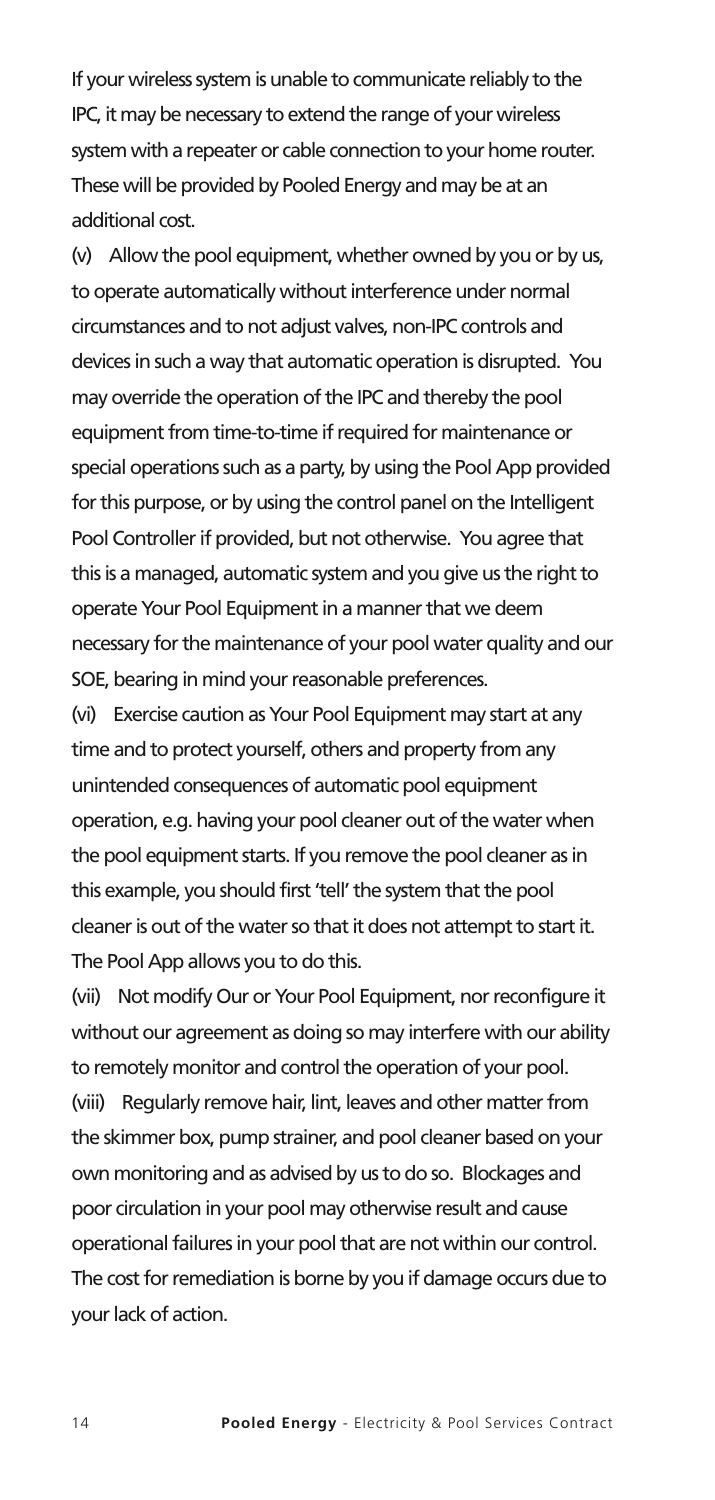(ix) Ensure that no foreign matter, run off soil, waste materials, fertiliser, garden materials, or other contaminants enter the pool to interfere with the optimal operation of the pool and the pool water chemistry. If such events occur, the cost of remediation of your pool, including potential dewatering/re-watering, special water treatment, and additional chemicals and vacuuming, all as required, is borne by you. (x) Use your Pool App or the push-button controls on the IPC if provided, to disable the system whenever you remove leaves or other material from the skimmers, pump strainers, pool cleaners, or undertake any other action that interferes with the normal, automatic operation of the Pooled Energy system. (xi) Maintain the required level of water in the pool to ensure the effective circulation and operation of the pumps. Failure to do so may result in operational failures, the cost of remediation of which will be borne by you.

(xii) Maintain and keep clean Your Pool Equipment and agree that we are not responsible for issues with your pool that result from poor maintenance of Your Pool Equipment.

(xiii) Maintain the filter media to ensure filtration is properly performed. For example, if the sand in the filter is worn out and not operating correctly to clean the water, you will either replace the sand or arrange for us or others to replace it for you. (xiv) Never power down the Intelligent Pool Controller or the telecommunications link to us, unless required for emergencies or instructed by us.

(xv) Not add any chemicals of any kind, or salt, unless we instruct you to do so. We manage your pool chemistry remotely and any unauthorised additions will disrupt this process and your pool chemistry.

(xvi) Not use conventional pool industry test kits as many of these do not work with Pooled Energy's Advanced Water Chemistry or else give false or incorrect recommendations. Your new Pooled Energy system is an automatic system that senses most important water quality variables. Your Pool App will tell you the overall condition of the water.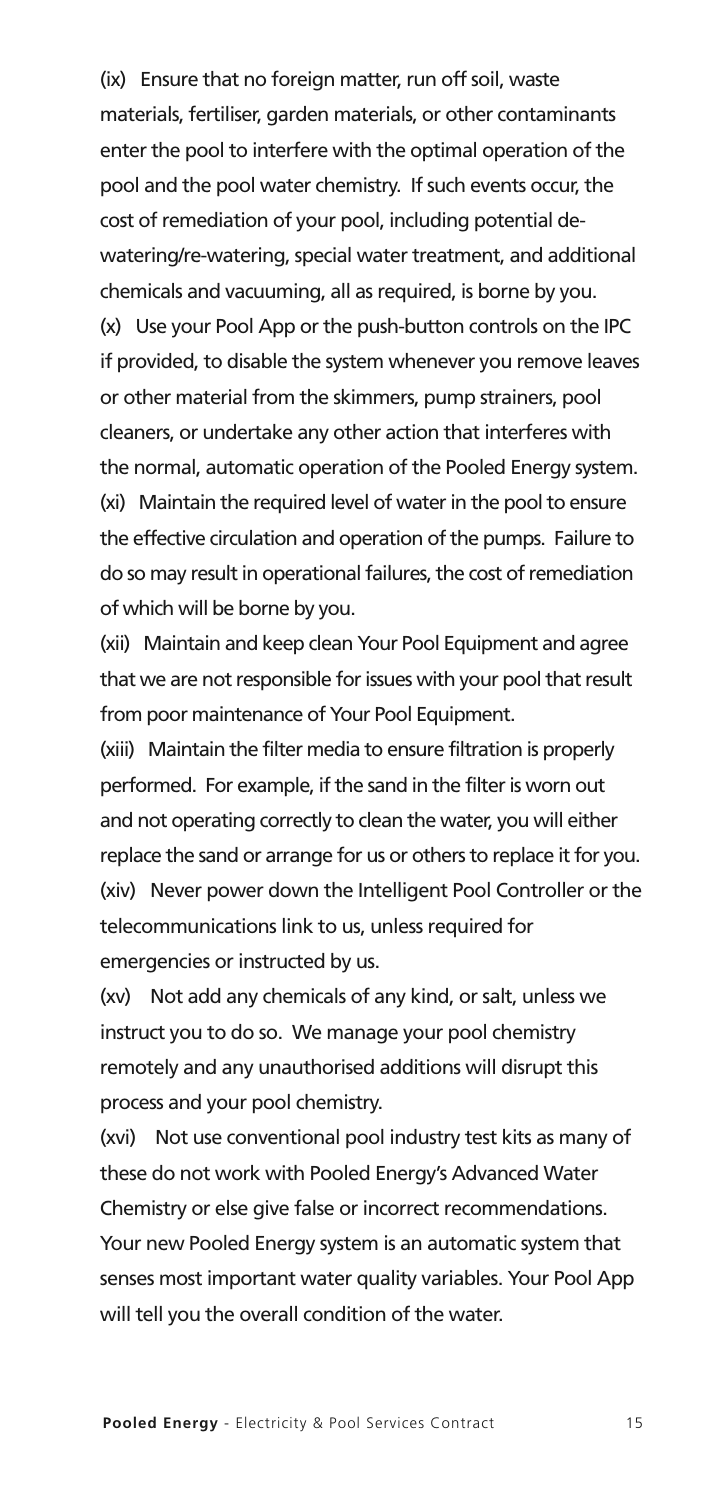(xvii) Procure from us and add to the pool when requested by us, the proprietary Advanced Water Chemistry chemicals required for our SOE. We monitor chemical levels in your pool and will advise as to the quantity required as required. (xviii) Procure and add salt to salt pools as requested by us. We monitor the salt level in your pool and will advise as to the quantity required, as required.

(xix) Where required and only if and when requested by us, procure and add commercially available supplementary chemicals which may include liquid chlorine for bleach pools, hydrochloric acid for pools with unusually chemically active surfaces such as new concrete based finishes, calcium lifter or remover phosphate remover for pools contaminated by runoff or decaying vegetable matter, on our advice to maintain optimal chemical balance to the pool.

(xx) Acknowledge that while the system will provide improved sanitation and cleanliness compared with most manually managed pools, it cannot sense everything that is going on in the pool and that the responsibility for the safety of the pool and those using it, remains irrevocably yours and we cannot and do not take any legal or other responsibility not prescribed by law for Pool Services, pool operation or use.

(xxi) Understand your operating plan and advise us if you want changes to it beyond what you can change with some versions of the Pool App.

(xxii) Acknowledge that we are not liable for any salt water damage to the garden, the pool structure, the pool surface finish, the pool deck and surrounds, or any pool related or household equipment or structure.

(xxiii) Provide safe storage, handling and management for any pool related chemicals, in a location out of direct sunlight and away from children and pets. Pooled Energy will normally provide an industry standard container for any chemicals it supplies.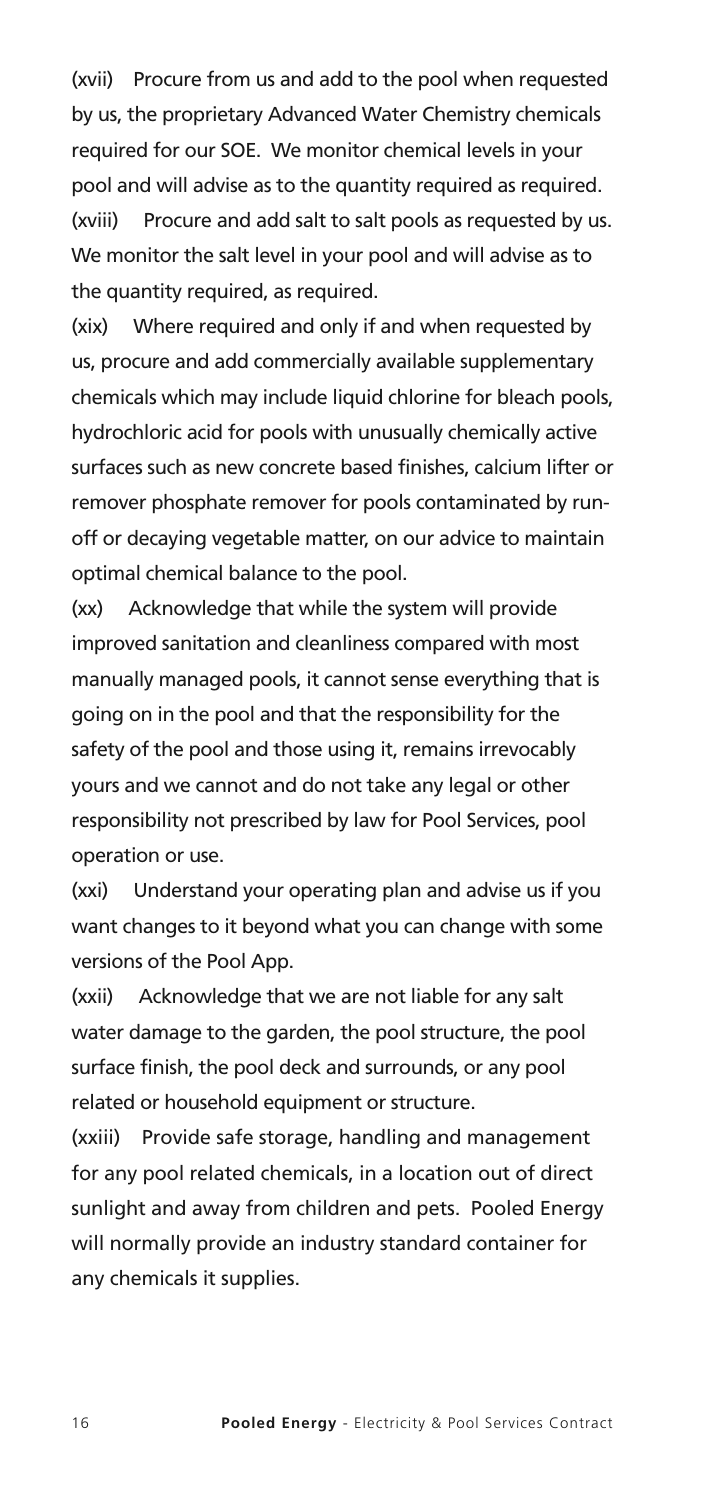You must not open or interfere with any of Pooled Energy's automatic dispensing systems if these have been installed or their associated chemicals unless we instruct you to do so. Any liability for injury, damage or death from the inappropriate storage or unsafe management or incorrect use is yours.

(xxiv) Be responsible for the charges for electricity and Pool Services and pay the amounts billed by us under this Contract until this Contract ends for one of the reasons specified in clause 7.5.

(xxv) Maintain the physical pool, its surrounds, integral and connecting plumbing and associated fittings such as but not limited to lights, in-floor cleaning systems, drains, balance tanks, water level management systems and hydrostatic valve, in good order and with no leaks, as defects may negatively impact on your pool operations and chemistry.

(xxvi) To accept that Pooled Energy is your exclusive supplier of electricity for the whole of your premises for the duration of this Contract. You may not independently add other suppliers of electricity without our permission as this may interfere with the optimal function of our services to you.

(xxvii) Hold harmless and not make any claim on us or our technology partners or affiliated companies for any damage or harm caused or perceived to be caused by operation of Our Pool Equipment, directly or indirectly, or our personnel or representatives to the extent permitted by law. (xxviii) Meet your obligations under this Contract and the energy Laws and Rules.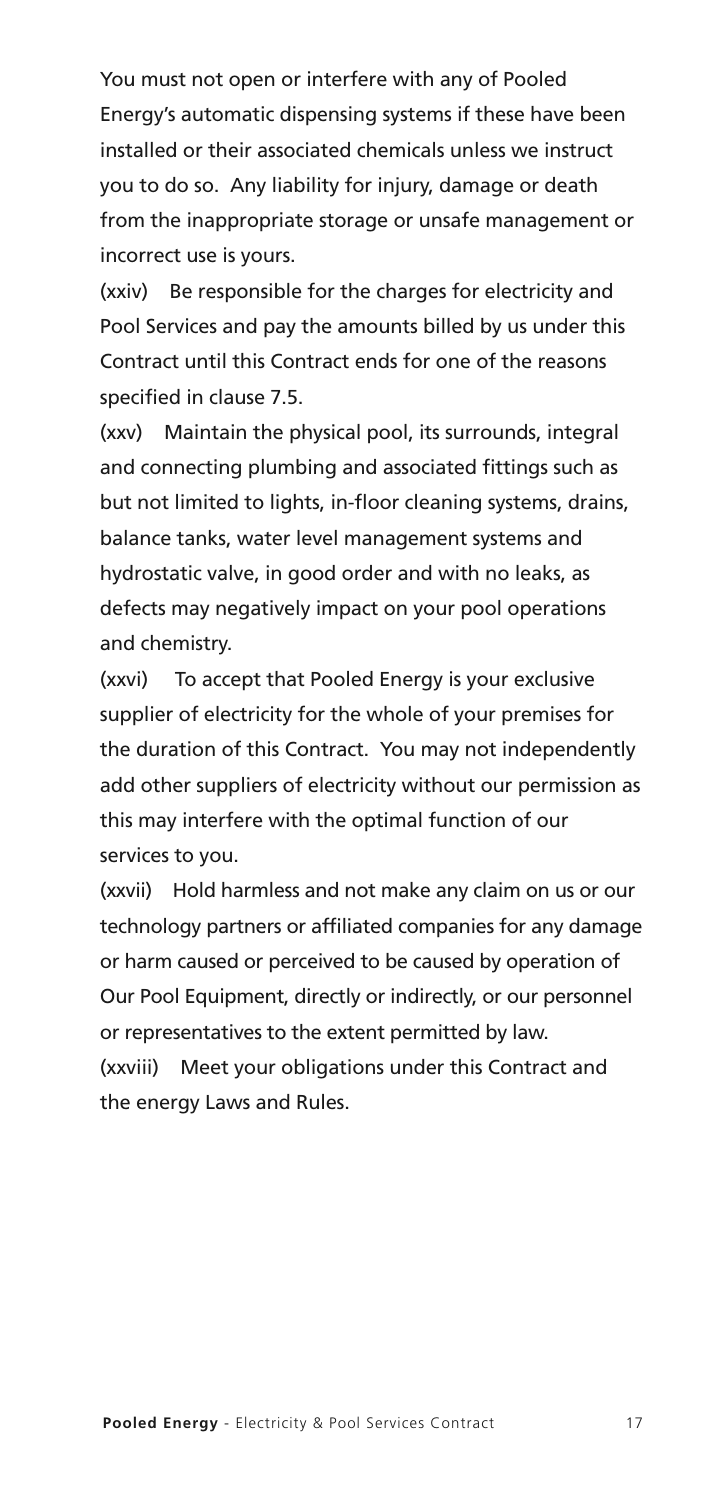#### **9.3 What is not covered by this Contract?**

In addition to the items mentioned elsewhere in this Contract, Pooled Energy is not liable for the following: (a) Repair or maintenance of Your Pool Equipment. Pooled Energy offers repair and maintenance services for a wide range of pool equipment at additional cost unless specifically agreed otherwise, or you may use others provided they replace equipment like for like, do not reconfigure the system or disrupt its operation.

(b) Procurement and adding to your pool of salt for saltwater pools.

(c) Any damage to property or persons resulting from tampering or interfering with the normal operation of the pool equipment in accordance with our SOE, any chemicals provided, contact with effluent, or use of chemicals.

(d) Any damage directly or indirectly attributable to naturally occurring events such as storms, flooding, or other weather events that may result in your pool becoming damaged or unclean.

(e) The physical connection of your premises or connection within your premises of the water supply, electricity supply, gas supply or telecommunications system equipment and the maintenance of those connections and supplies to your premises. In the case of electricity connection to your premises, this is the role of your distributor under a separate Contract called a Customer Connection Contract. (f) The supply of any supplementary chemicals as requested by us or for unusual situations that are beyond those envisaged for normal operations under the terms of this Contract. Such situations are normally, but not exclusively, the result of contamination or poor maintenance of your pool.

(h) Any damage caused or issues which previously existed and/or becomes evident upon partial or complete emptying of pool water for any reason.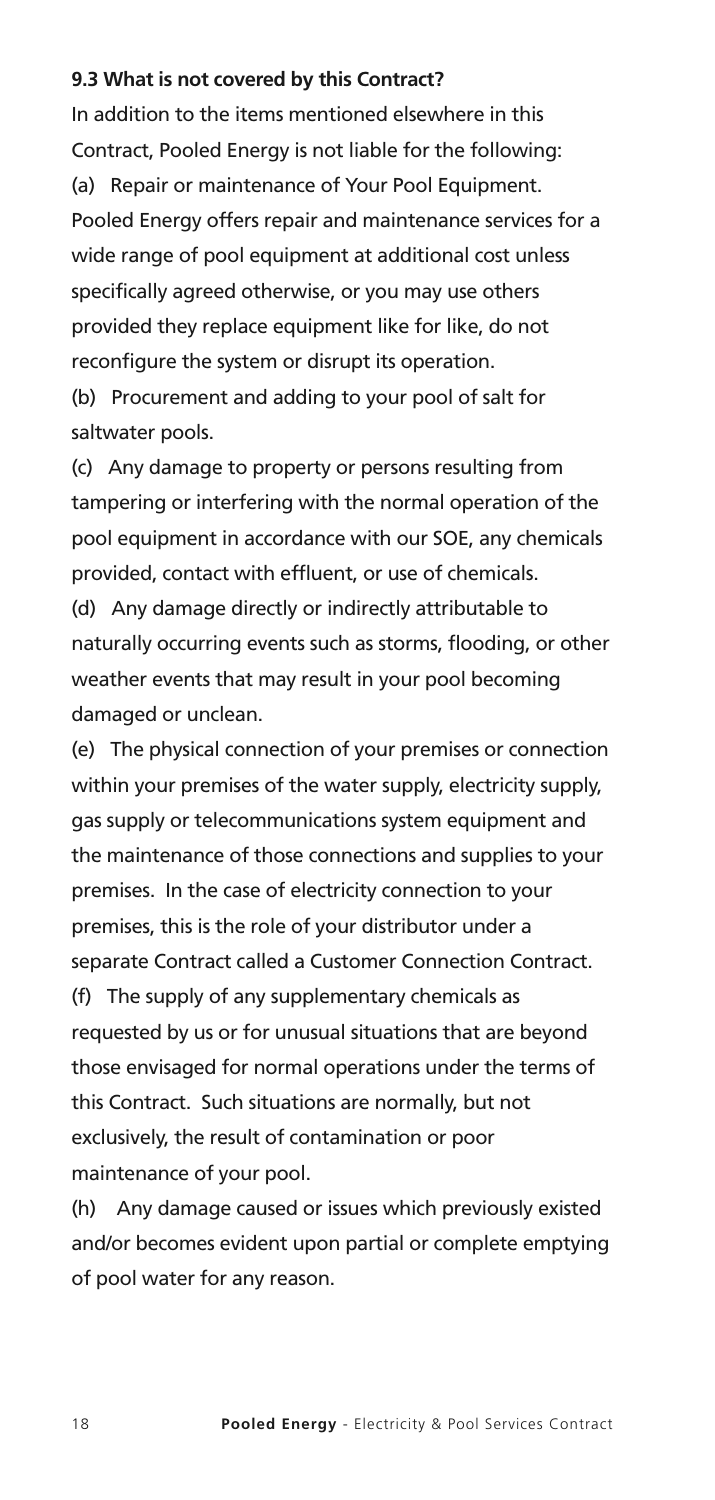(i) Any damage to the pool surface or surrounds caused by us controlling your Pool sweep or in-floor cleaner or other third party equipment.

(i) Any staining, erosion, pitting or plating of the pool surface.

(k) Water consumption.

(l) Sewerage charges.

(m) Pool certification and registration.

#### **10. YOUR GENERAL OBLIGATIONS**

#### **10.1 Full information**

You must give us any information we reasonably require for the purposes of this Contract. The information must be full and correct, and you must not mislead or deceive us in relation to any information provided to us.

#### **10.2 Updating information**

(a) You must tell us promptly if any information you have provided to us changes, including if your billing address changes, or if your use of electricity changes (for example, if you start running a business at the premises); or

(b) If the swimming pool is modified or damaged, or services to it are impaired in any way; or

(c) If you are planning to install any photovoltaic solar panels or other electricity generation; or

(d) You are aware of any changes that materially affects access to your Electricity Meter or other equipment involved in providing electricity supply or metering services to your premises.

#### **10.3 Security and safety**

(a) You must not interfere with the operation of our equipment or use it inappropriately. In the event of any damage occurring to this equipment you must immediately notify Pooled Energy.

(b) The area, shed, enclosure or room or combinations thereof where Our Pool Equipment is housed, are to be maintained in a state that ensures that the equipment is safe and will not incur damage or degrade.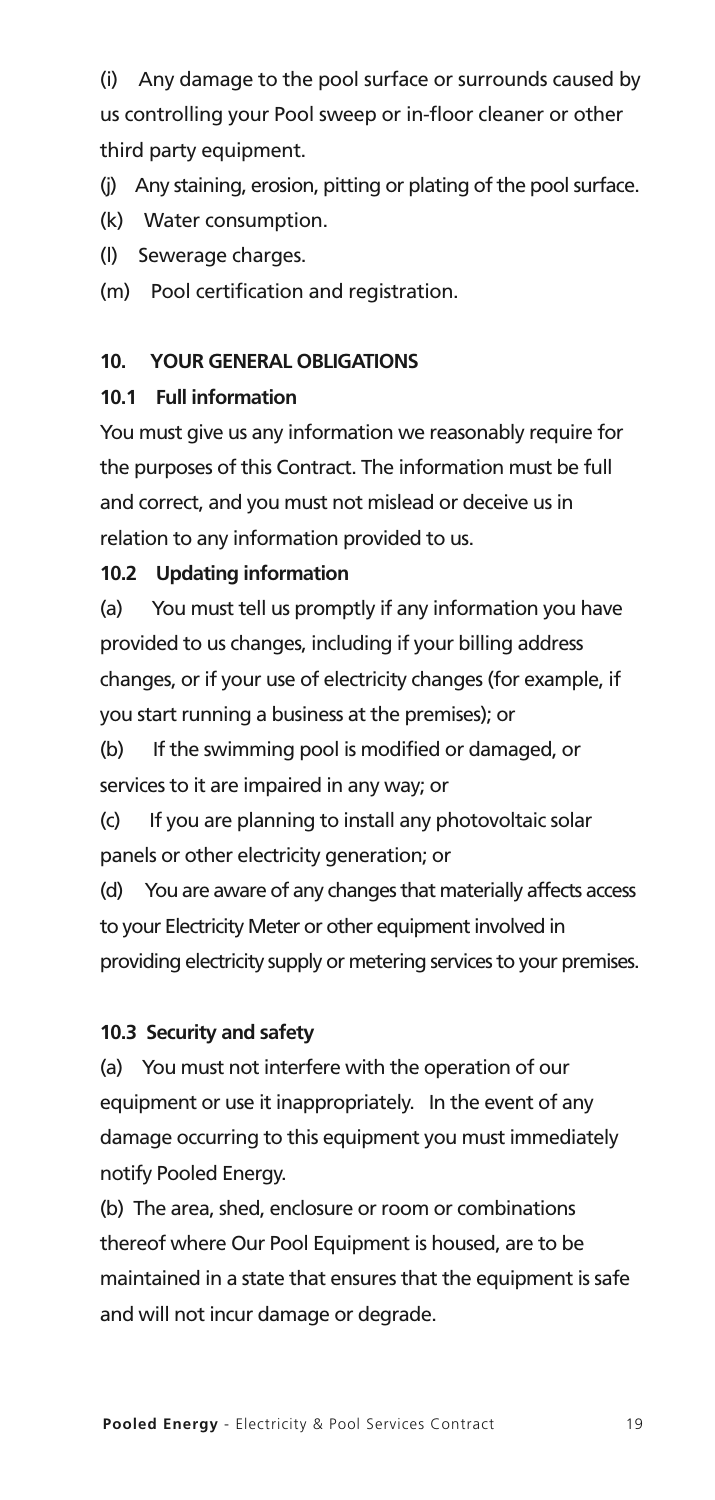All chemicals, including those procured by you, must be shielded from direct sunlight and not exposed to high temperatures, water ingress or access by children or animals. (c) All chemicals must be treated as hazardous and there must be no interference with chemicals nor inappropriate or unsafe use.

(d) The waste pipe for backwash, empty and overflow must be connected to a sewer line or gully by law and it is your responsibility to make such available or provide ready access. You must not interfere with this pipe or allow yourself or others to contact any effluent from it.

(e) Children and pets must not be allowed to access the pool equipment and/or chemicals.

#### **10.4 Ownership of the pool equipment**

(a) Pooled Energy is the owner of the Intelligent Pool Controller and communications equipment provided, collectively Our Pool Equipment, and not sold to you, whereby we can provide services to your pool.

(b) You must protect our ownership of Our Pool Equipment and not attempt to sell, hire or deal with; or damage it in any way.

#### **10.5 Life support equipment**

(a) If a person living at your premises requires life support equipment, you must register the premises with us or your distributor. To register, you will need to give written confirmation from a registered medical practitioner of the requirement for life support equipment at the premises.

(b) You must tell us or your Distributor if the life support equipment is no longer needed at the premises.

(c) If the premises are registered as having life support equipment, we must give you:

(i) General advice relating to our planned interruption to the supply of electricity to the premises;

(ii) At least 4 business days' notice in writing of any retailer planned interruption to the supply of electricity to the premises; and

(iii) An emergency telephone contact number.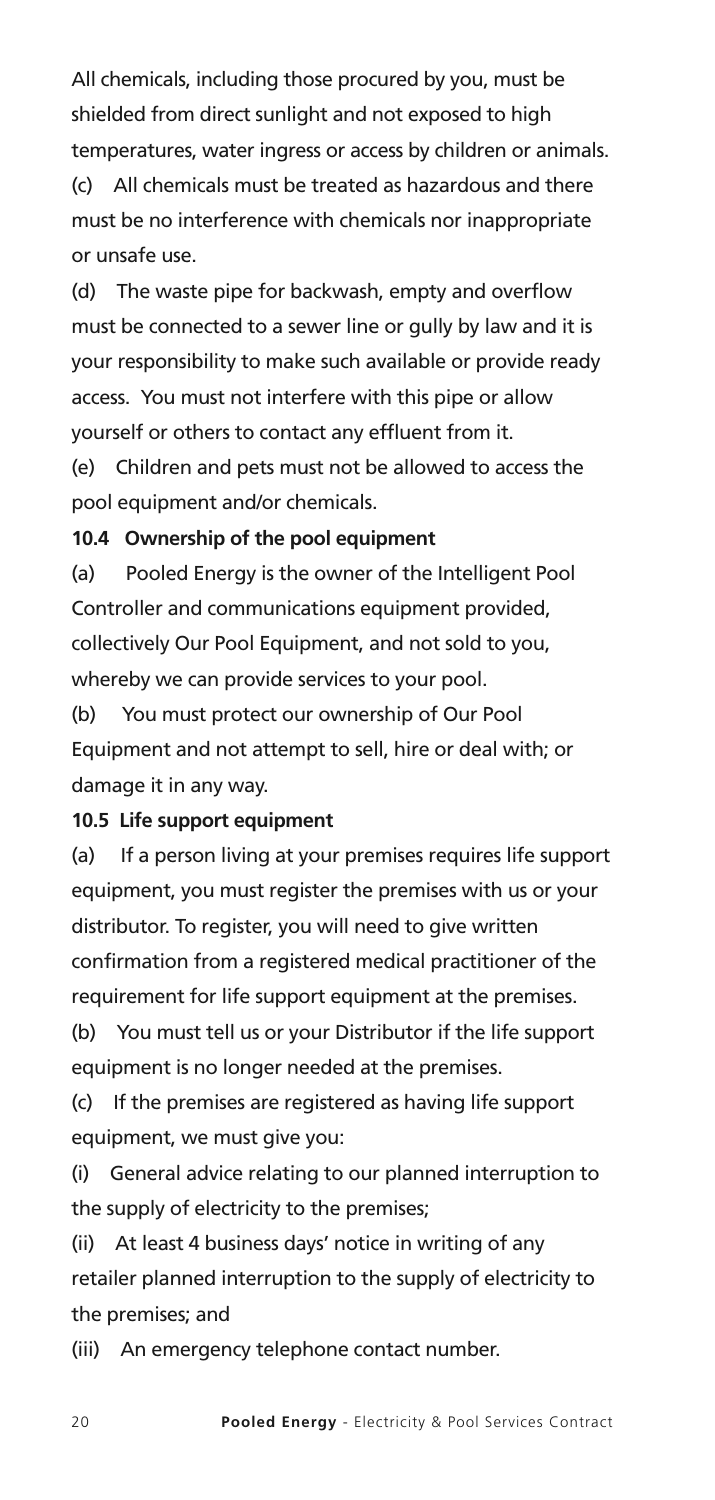#### **11 OUR LIABILITY**

#### **11.1 Liability in relation to Electricity**

As regards electricity:

(a) The quality and reliability of your electricity supply is subject to a variety of factors that are beyond our control as your retailer. These include accidents, emergencies, weather conditions, vandalism, system demand, the technical limitations of the distribution system and the acts of other persons (such as your distributor), including at the direction of a relevant authority.

(b) To the extent permitted by law, we give no condition, warranty, undertaking or guarantee, and we make no representation to you, about the condition or suitability of electricity, its quality, fitness for purpose or safety, other than those set out in this Contract and our liability to you for a failure to comply with any condition, warranty, undertaking or guarantee that applies under any applicable law is excluded. Where liability cannot be excluded, our liability for failure to comply with any such condition, warranty, undertaking or guarantee is limited (at our option) to the replacement of the goods, the supply of equivalent goods or the payment of the cost of acquiring equivalent goods; in the case of a service, our liability is limited to the re-supply of the service or the payment of the cost of having the service supplied again.

(c) Unless we have acted in bad faith or negligently, the National Energy Retail Law excludes our liability for any loss or damage you suffer as a result of the total or partial failure to supply electricity to your premises. This includes any loss or damage you suffer as a result of the defective supply of electricity.

(d) Nothing in this Contract varies or excludes any limitation of liability or immunity we have under the law.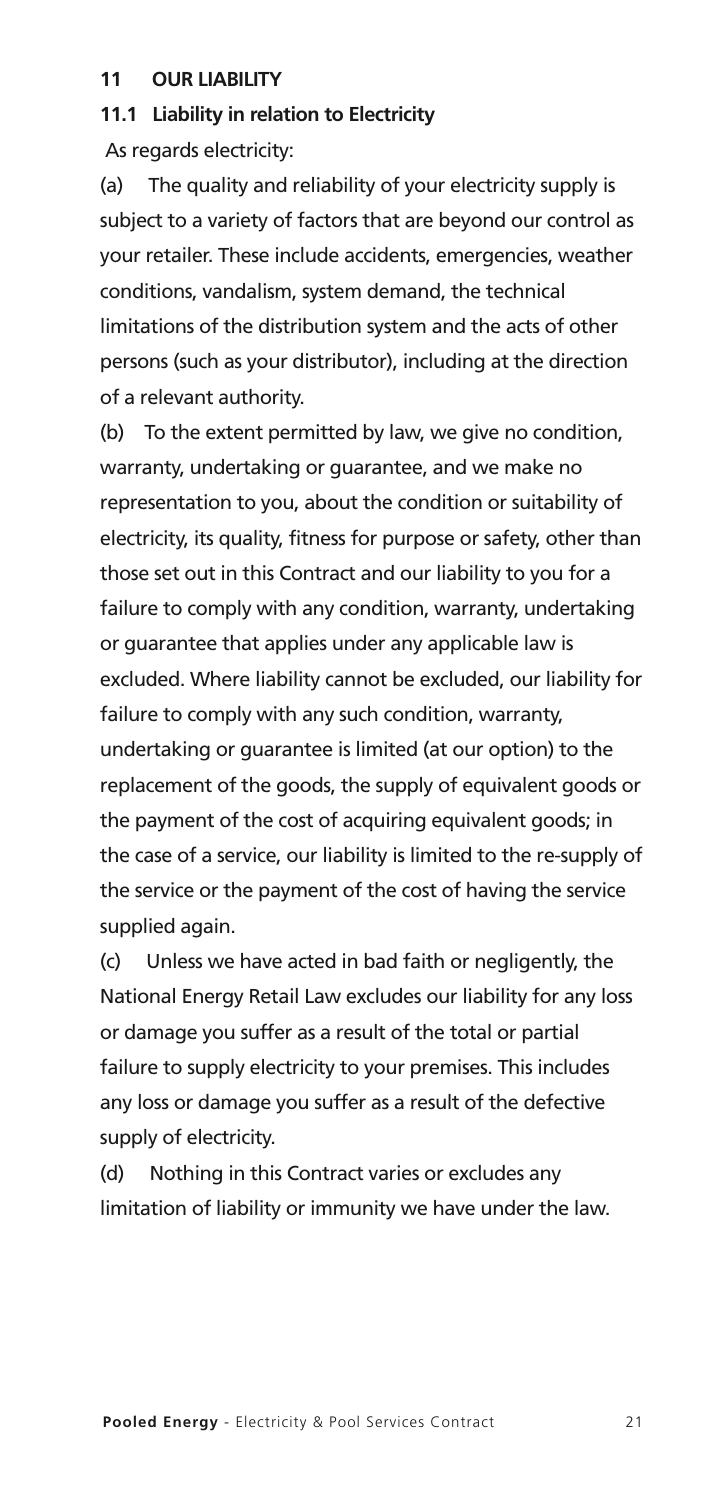#### **11.2 Liability in relation to Pool Services**

As regards Pool Services:

(a) The quality and reliability of your Pool Services are subject to a variety of factors that are beyond our control. These include accidents, emergencies, weather conditions, vandalism, electricity system demand, electricity supply failure, Internet failure, and spillages into the pool, the technical limitations and condition of your pool and Your Pool Equipment and Our Pool Equipment, and the acts of other persons.

(b) To the extent permitted by law, we give no condition, warranty or undertaking, and we make no representation to you, about the condition or suitability of Pool Services, their quality, fitness for purpose or safety, the SOE, or chemicals, other than those set out in this Contract and our liability to you for failure to comply with any conditions, warranty, undertaking, or guarantee that applies under any applicable law is excluded. Where liability cannot be excluded, our liability for failure to comply with any such condition, warranty, undertaking or guarantee is limited (at our option) to the replacement of the goods, the supply of equivalent goods or the payment of the cost of acquiring equivalent goods; in the case of a service, our liability is limited to the resupply of the service or the payment of the cost of having the service supplied again.

(c) Pooled Energy will manage your pool to provide generally accepted best practice under our SOE for swimming pools. Any issues associated with Your Pool Equipment and pool infrastructure including pool surface and provision of adequate circulation will be your responsibility.

(d) Pooled Energy is not liable for any problems resulting from loss of communications or internet service or connectivity. Any costs, losses, incorrect operation of the pool or its equipment associated with loss of or inadequate communications, will be borne by the customer.

(e) Pooled Energy does not accept consequential liabilities of any kind regardless of cause.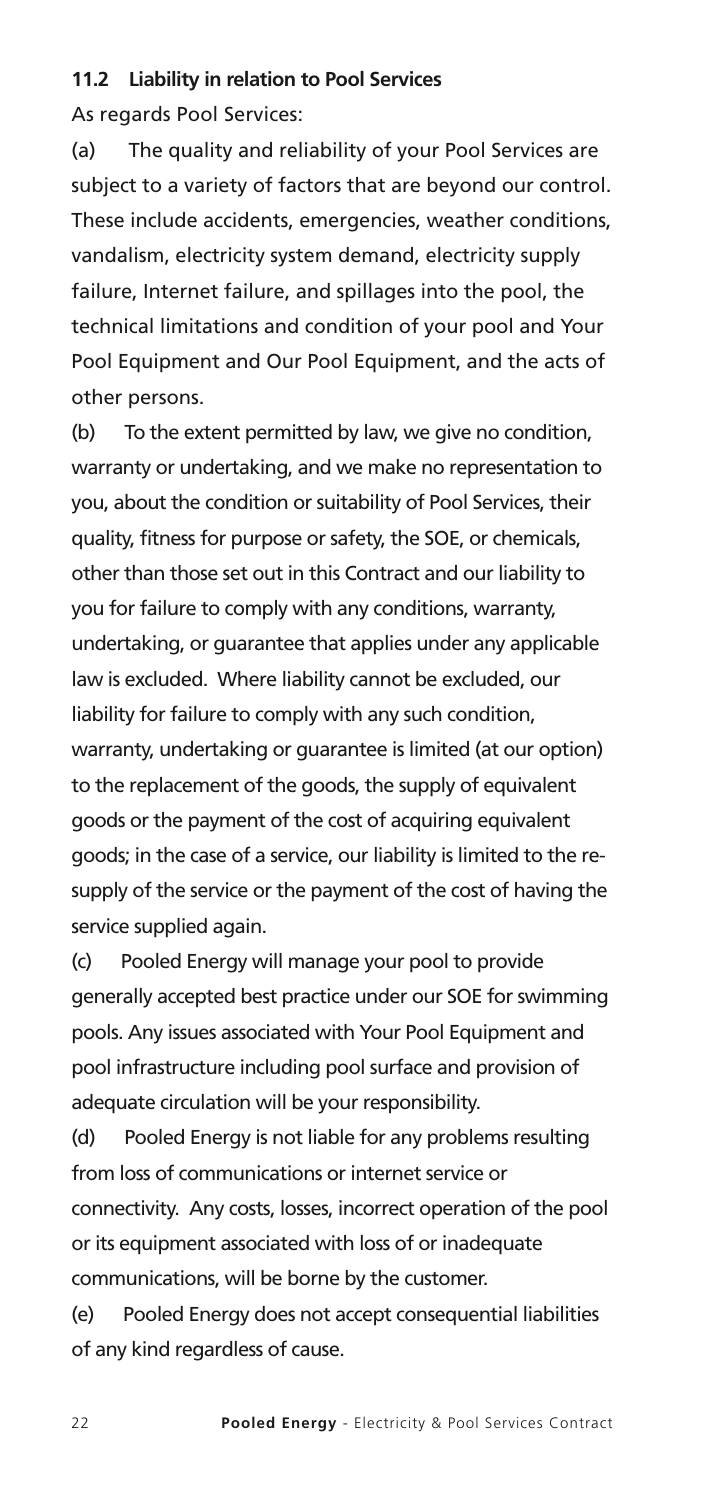#### **12 PRICE FOR ELECTRICITY, POOL AND OTHER SERVICES**

12.1 Tariffs and charges- Electricity

12.1.1 Our tariffs and charges for the sale of electricity to you under this Contract are our market offer prices, and are set out in your Energy and Pool Services Price Fact Sheet. You agree to pay these tariffs and charges.

12.1.2 The amount we charge you for the electricity used at your premises is generally made up of the following components:

12.1.2.1 The Usage Charges; and

12.1.2.2 The Daily Supply Charge,

All as specified in your Energy and Pool Services Price Fact Sheet. These may change from time to time with market conditions.

#### **12.2 Fees and Charges- Pool Services**

You will be charged for:-

12.2.1 Your Pool Services fees and charges are charged on a monthly basis on your invoice and are at the rates provided on your Energy and Pool Services Price Fact Sheet. 12.2.2 Your purchase of equipment or other services from us as agreed either on the consent form or from time to time based on a quote provided to you by us. 12.2.3 The provision of Pooled Energy proprietary Advanced Water Chemistry chemicals for the SOE, and, if requested by you, magnesium or sodium salt, bleach or other commercially available supplementary chemicals sometimes required in some pools.

12.2.4 Additional services charges resulting from defects in your pool or equipment condition affecting the management of your pool, such as leaks, poor circulation and other issues resulting in accelerated chemical dilution.

#### **12.3 Additional Fees and Charges**

In addition to the amounts referred to in paragraphs 13.1 and 13.2 above, the tariffs and charges that you are required to pay may include any or all of the following: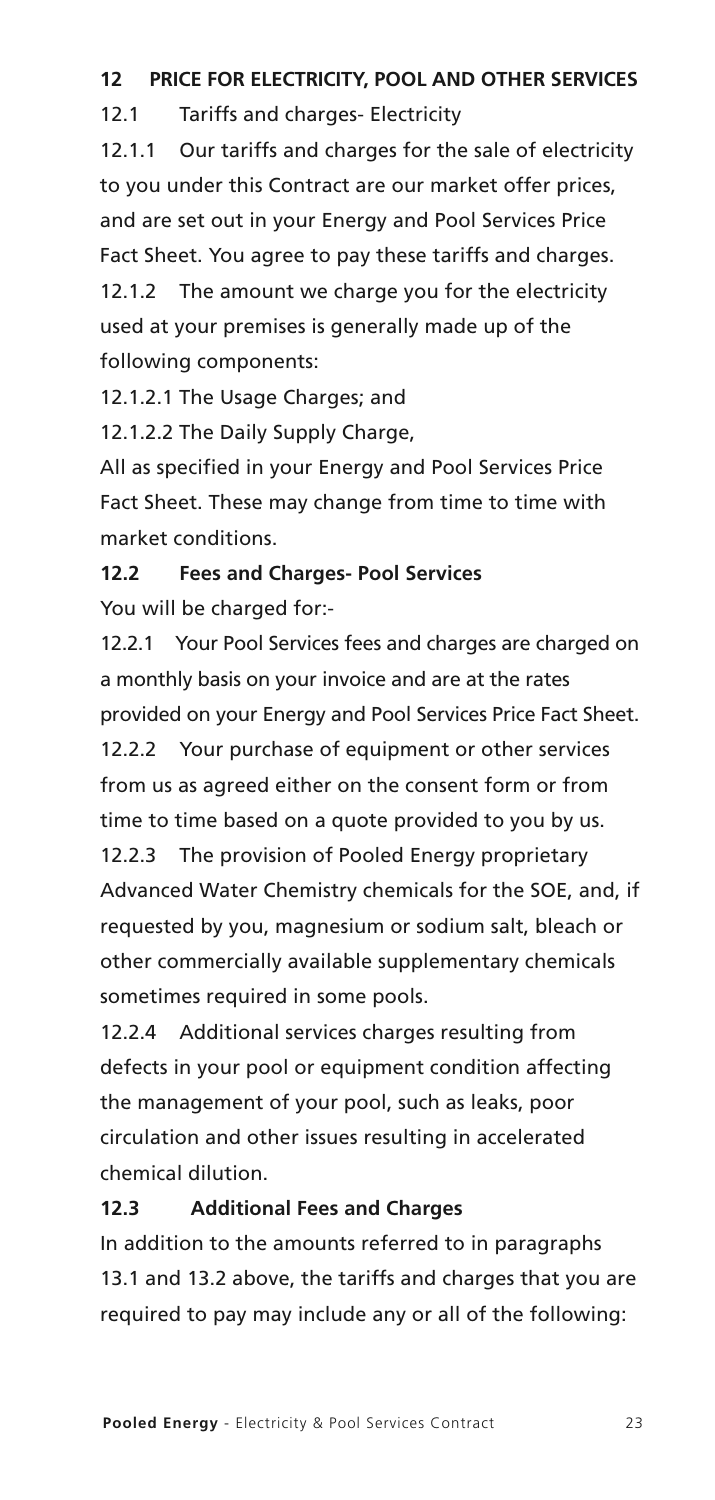- 12.3.1 Exit fees;
- 12.3.2 Late payment fees;

12.3.3 Merchant service fees;

12.3.4 Fees for dishonoured payments;

12.3.5 Additional costs related to your electricity meter that are incurred at your request or due to your act or omission, such as fees for a special meter read, installation of a new meter or meter repair. These costs do not include the costs of a scheduled meter read or any meter repair or installation as a result of a faulty meter (unless you are responsible for causing the fault); and connection, disconnection or reconnection fees; 12.3.6 Any other fees imposed by your electricity distributor due to something specific to your needs (this does not include ordinary charges for the use of the networks in order to supply energy to you, which are already included in the tariffs and charges under this Contract);

12.3.7 Fees related to the provision of enhanced metering capability that are incurred by us via a Meter Provider and Meter Data Provider for your premises.

12.3.8 Any other fees set out in your Offer of Service and Consent Form; and

12.3.9 Fees for any other goods or services required, or requested by you, on a case-by-case basis (whether or not the fee is specifically set out in the Offer of Service and Consent Form).

#### **12.4 Changes to electricity tariffs and charges**

12.4.1 We may vary the tariffs and charges set out in your Energy and Pool Services Price Fact Sheet due to changes in electricity and other market conditions, costs and prices. We will give you notice of any variations to tariffs and charges that affect you as soon as practicable, and in any event no later than your next bill (unless a longer period is required under energy laws).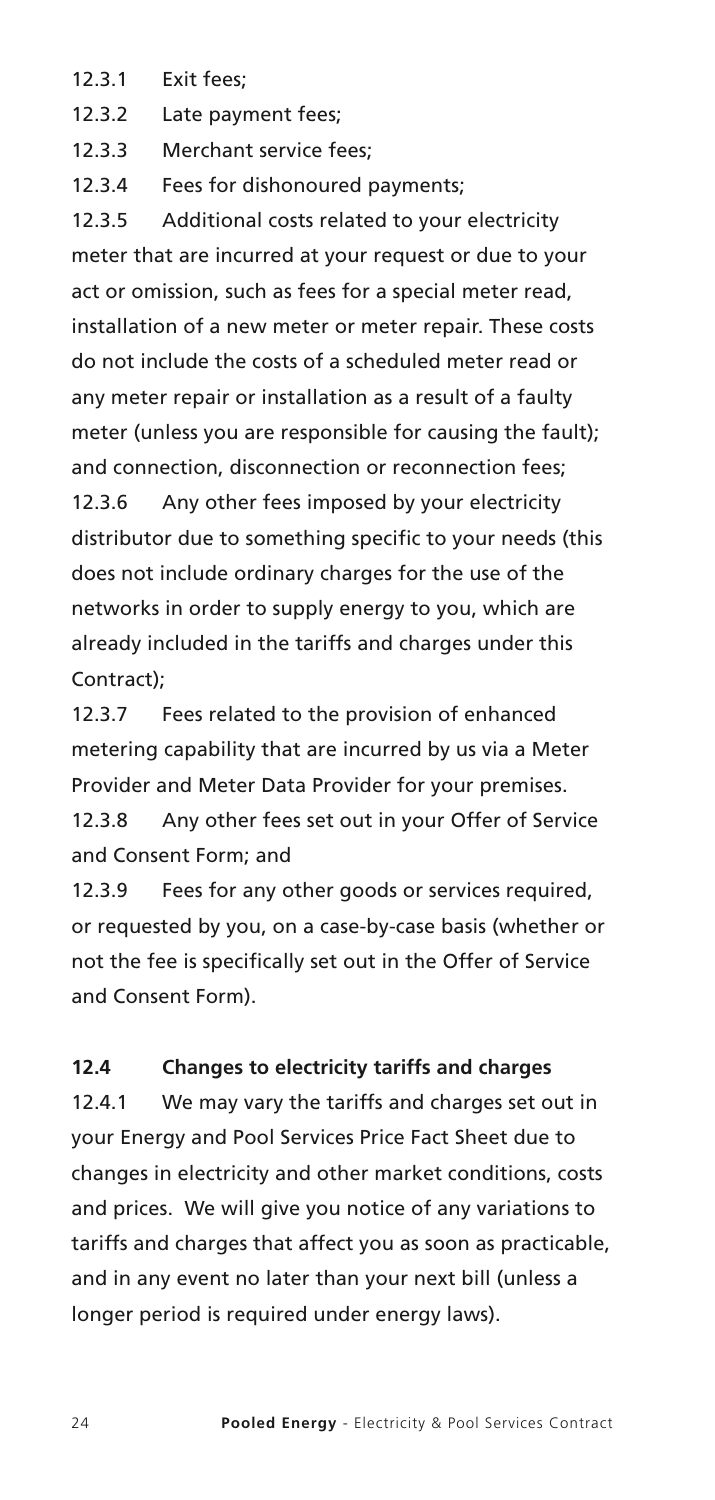12.4.2 Under ordinary circumstances, we will not change our prices more often than every 6 months.

#### **12.5 Changes to Pool Services Fees**

12.5.1 We may vary the Pool Services fees set out in your Energy and Pool Services Price Fact Sheet and Consent Form due to change in market conditions, costs and prices. We will give you notice of any fee variations as soon as practicable and no later than your next bill 12.5.2 Under ordinary circumstances, we will not vary the Pool Services fees more often than once per year.

12.6 Pro rata calculations

12.6.1 If a tariff or other charge applying to you changes during a billing cycle, we may calculate your next bill on a proportionate basis.

12.6.2 We may also calculate your bills on a proportionate basis in other appropriate circumstances, such as where supply starts or ends during a billing cycle.

#### **12.7 GST**

12.7.1 Amounts specified in your Offer of Service, from time to time as required, and other amounts payable under this Contract, such as for Pool Services, may be stated to be exclusive or inclusive of GST. Paragraph (b) applies unless an amount is stated to include GST.

12.7.2 Where an amount paid by you under this Contract is payment for a "taxable supply" as defined for GST purposes, to the extent permitted by law, that payment will be increased so that the cost of the GST payable on the taxable supply is passed on to the recipient of that taxable supply.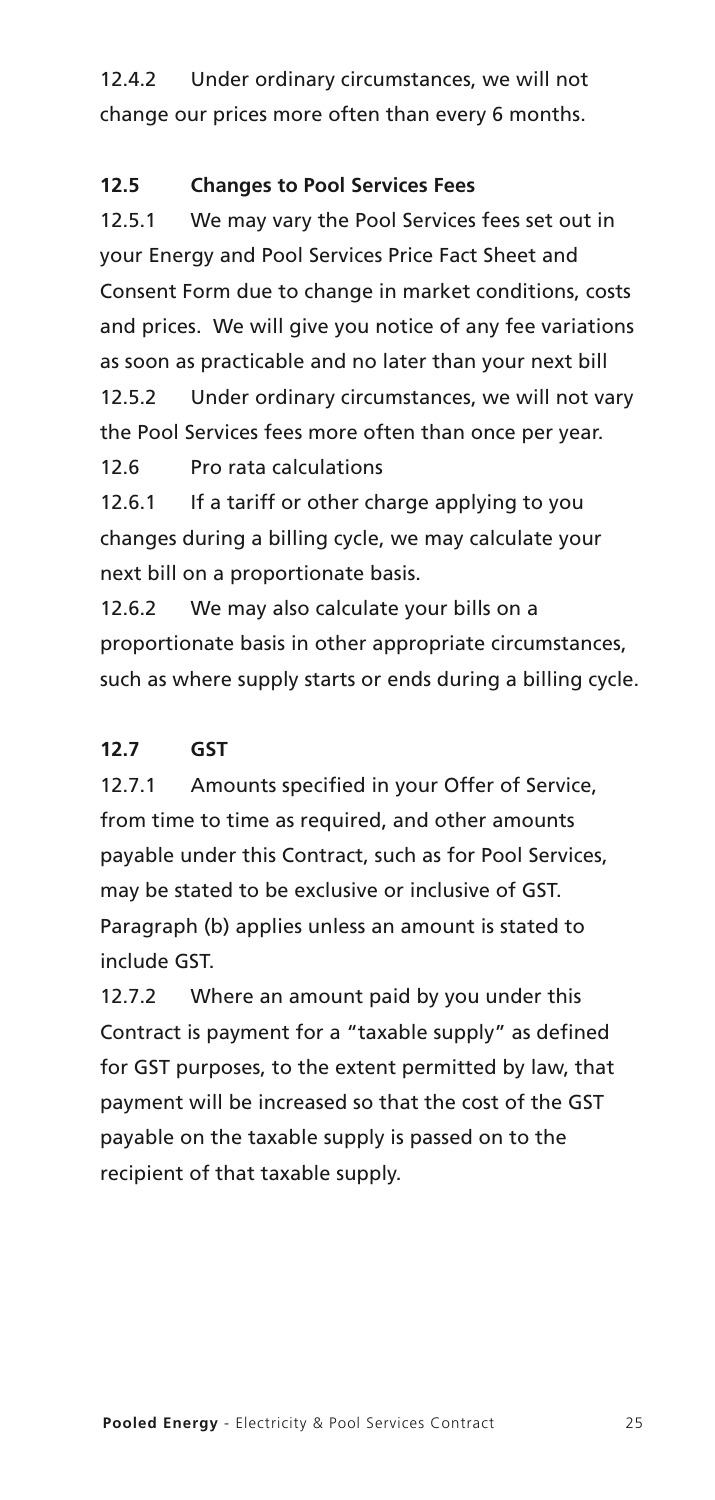#### **13 BILLING**

#### **13.1 General**

13.1.1 We will only bill you electronically by email at an email address nominated by you, addressed either to you or to someone nominated to act on your behalf. You will receive one bill that includes electricity and Pool Services fees.

13.1.2 If you change your email address then we must be notified by email within 14 days. If you cancel your email and do not re-engage another supplier you must notify us of this fact.

#### **13.2 Calculating the bill**

Unless otherwise agreed, the bill we send to you will be calculated on:

13.2.1 Electricity charges including:

13.2.1.1 The amount of electricity used or estimated to be used at your premises during the billing cycle (using information obtained from your meter or otherwise in accordance with the Rules);

13.2.1.2 The amount of fees and charges for any other services related to electricity supply provided under this Contract during the billing cycle;

13.2.1.3 The charges payable for services provided by your distributor, including connection charges if you have asked for a new connection or connection alteration if you have not made alternative arrangements with your distributor;

13.2.1.4 Rebates or concessions you may be eligible from government entities for which you have been verified as eligible for by Pooled Energy; and

13.2.1.5 Feed-in tariffs for PV solar panel generation (where applicable).

13.2.2 A fixed monthly fee for the Pool Services including: 13.2.2.1 Automation, Monitoring, Energy Management, Help Desk and remote management and control of Your Pool Equipment and other agreed Household Equipment as configured with the IPC; and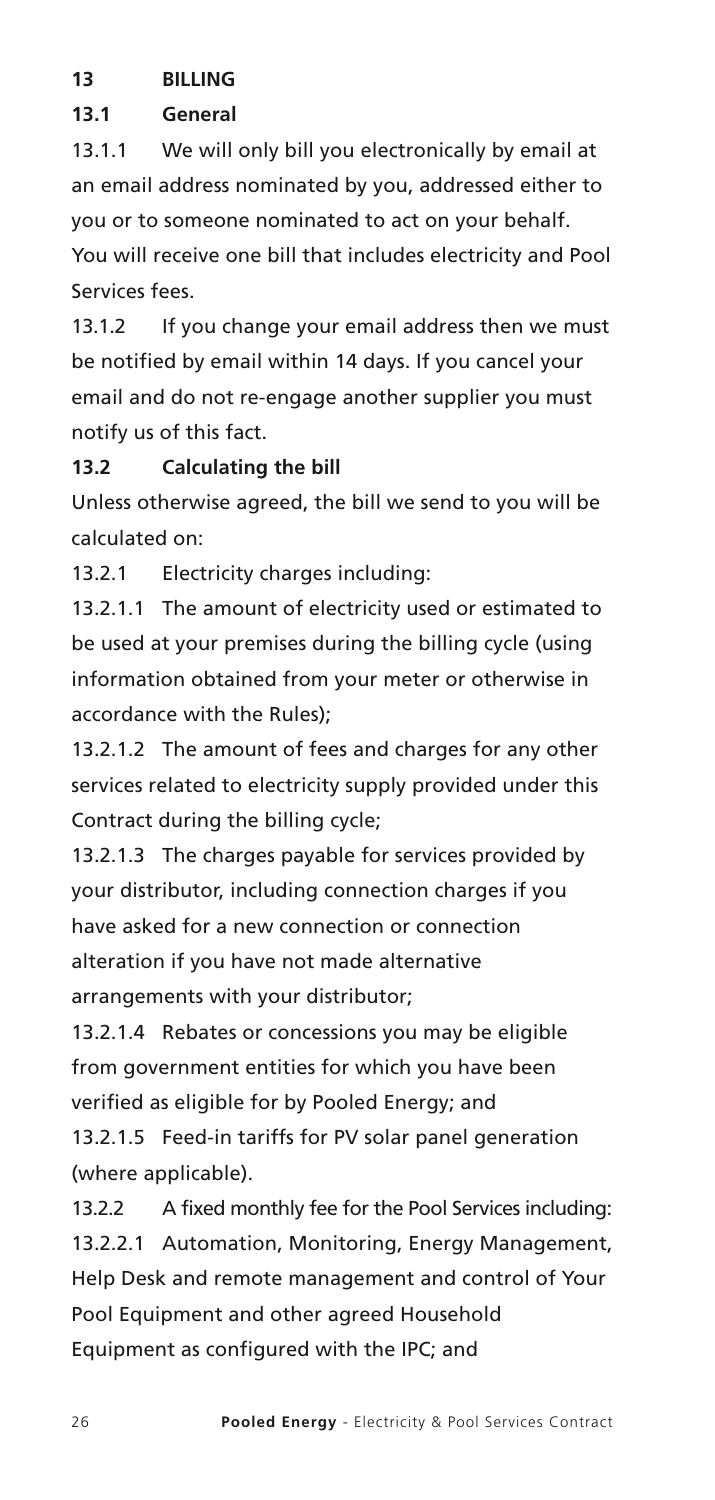13.2.2.2 Pool App.

13.2.3 A fee for any proprietary chemicals for your pool based on actual usage and supply.

13.2.4 Any other agreed charges for equipment, other pool chemicals and salt you may order from us, and services.

#### **13.3 Estimating the Electricity usage**

13.3.1 We may estimate the amount of electricity used at your premises if your meter cannot be read, if your metering data is not obtained (for example, if access to the meter is not given or the meter breaks down or is faulty), or if you otherwise consent.

13.3.2 Permitted estimations may be based on:

13.3.2.1 Your historical metering data if that is reasonably available to us; or

13.3.2.2 The average usage of electricity by a comparable customer over the corresponding period, if there is no historical metering data for you; or

13.3.2.3 Your estimated read data as provided by the Meter Data Provider.

13.3.3 If we estimate the amount of electricity used at your premises to calculate a bill, we must:

13.3.3.1 Clearly state on the bill that it is based on an estimation; and

13.3.3.2 When your meter is later read, adjust your bill for the difference between the estimate and the electricity actually used.

13.3.4 If the later meter read shows that you have been undercharged, we will allow you to pay the undercharged amount in instalments, over the same period of time during which the meter was not read (if less than 12 months), or otherwise 12 months. Payment plans must be agreed to by both parties.

13.3.5 If the meter has not been read due to your actions, and you request us to replace the estimated bill with a bill based on an actual reading of the meter, we will comply with your request but may charge you any cost we incur in doing so including special read fees.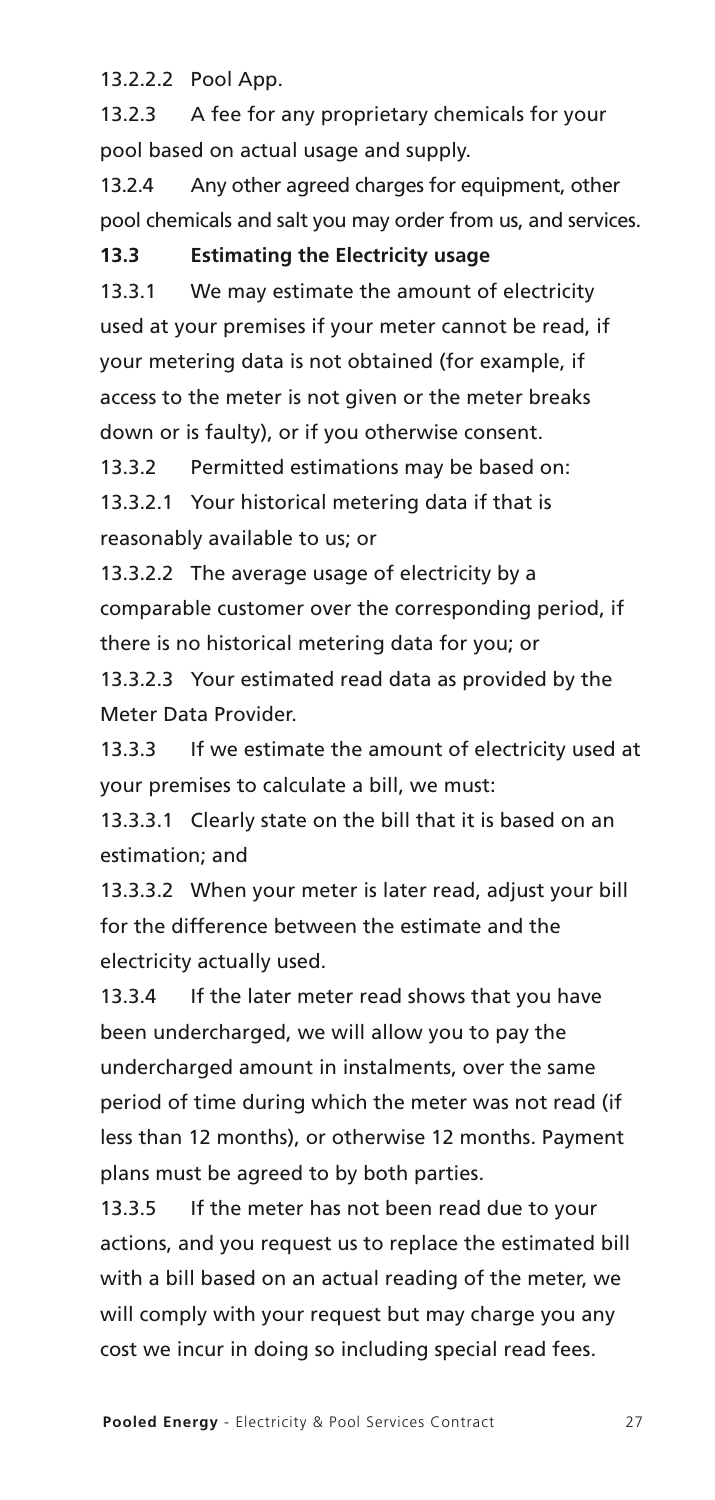#### **13.4 Your historical billing information**

When you ask us to, we must give you information about your billing history with us for up to the previous 2 years free of charge subject to data legally available to Pooled Energy. However, we may charge you if we have already given you this information in the previous 12 months, or if you ask for information going back more than 2 years.

#### **13.5 Bill smoothing**

We may, where you agree, arrange for you to pay your bills under a bill smoothing arrangement, which is based on a 12 monthly estimate of your energy consumption, billed monthly, with an adjustment for overcharges and undercharges every 3 months.

#### **14 PAYING YOUR BILL**

#### **14.1 What you have to pay**

You must pay to us the amount shown on each bill on or before the date for payment ("the pay-by date") on the bill. The pay-by date will be no earlier than 13 business days from the date on which we issue your bill.

#### **14.2 Payment options**

Unless we make a different agreement with you in accordance with the law, you can pay your bill by any of the options listed on your bill.

#### **14.3 Issue of reminder notices**

If you have not paid your bill by the pay-by date, we will send you a reminder notice that payment is due and must be paid. The reminder notice will give you a further due date for payment that will not be less than 6 business days after we issue the notice.

#### **14.4 Difficulties in paying**

14.4.1 If you have difficulties paying your bill, you should contact us as soon as possible. We will provide you with information about payment options.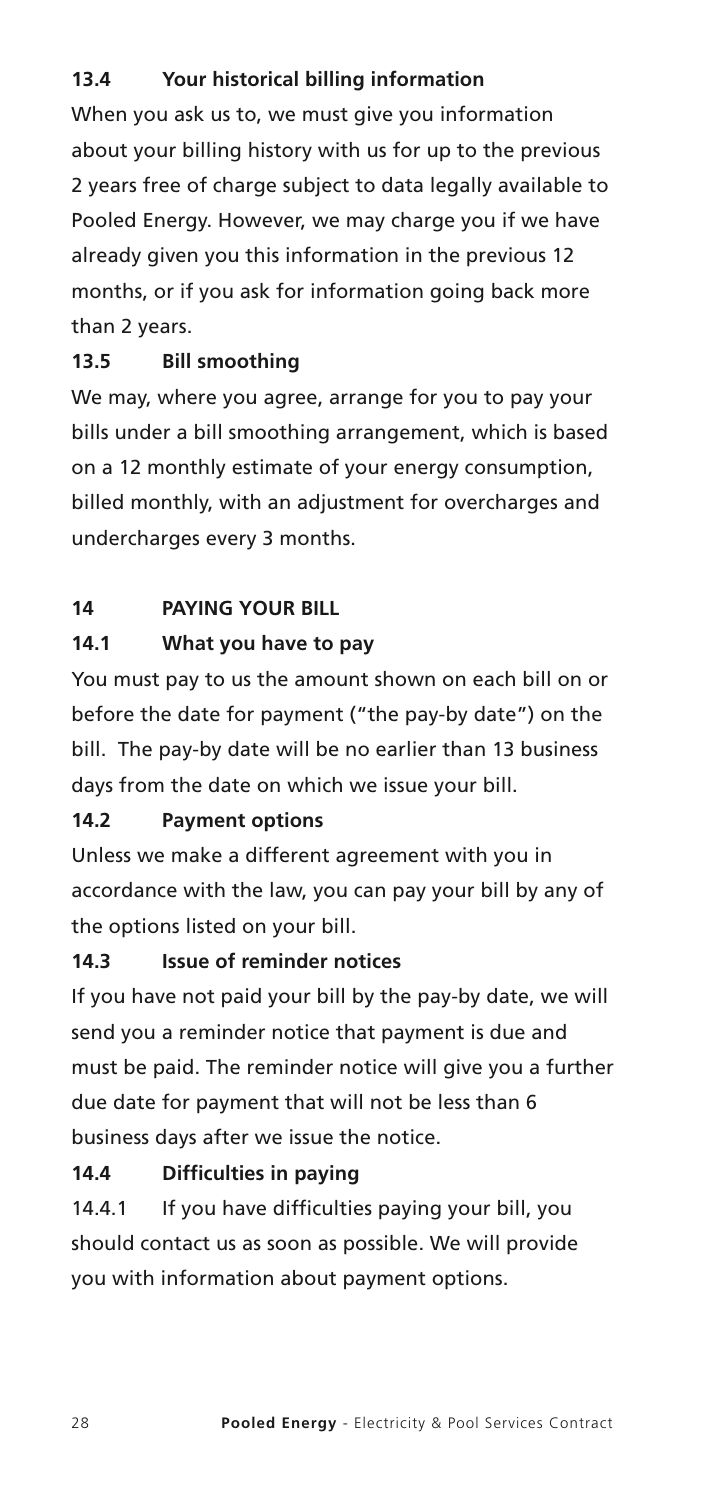14.4.2 If you are a residential customer and have told us that you have difficulty paying your bill, we will offer you the option of paying the electricity part of your bill under a payment plan. However, we are not obliged to do so if you have had 2 payment plans cancelled due to non-payment in the previous 12 months or have been convicted of an offence involving the illegal use of electricity in the previous 2 years.

14.4.3 Additional protections may be available to you under our Customer Hardship Policy and under the National Energy Retail Law and the Rules if you are a customer experiencing payment difficulties due to hardship. A copy of our Customer Hardship Policy is available on our website.

#### **14.5 Late payment fees**

14.5.1 If set out in your Energy and Pool Services Price Fact Sheet, we may require you to pay a late payment fee if you have not paid the full amount of a bill by the pay-by date (unless we are prohibited by energy laws from asking you to do this).

14.5.2 The amount of the late payment fee is specified in your Energy and Pool Services Price Fact Sheet.

#### **14.6 Merchant service fees**

A merchant (e.g. credit card) service fee may be applicable to particular methods of paying your bills as set out in your Plan Details, or with prior notice that such a fee is to apply.

#### **14.7 Fees for dishonoured payments**

If, due to fault by you, your payment is dishonoured or reversed and it results in us incurring a fee, we may recover the amount of this fee from you.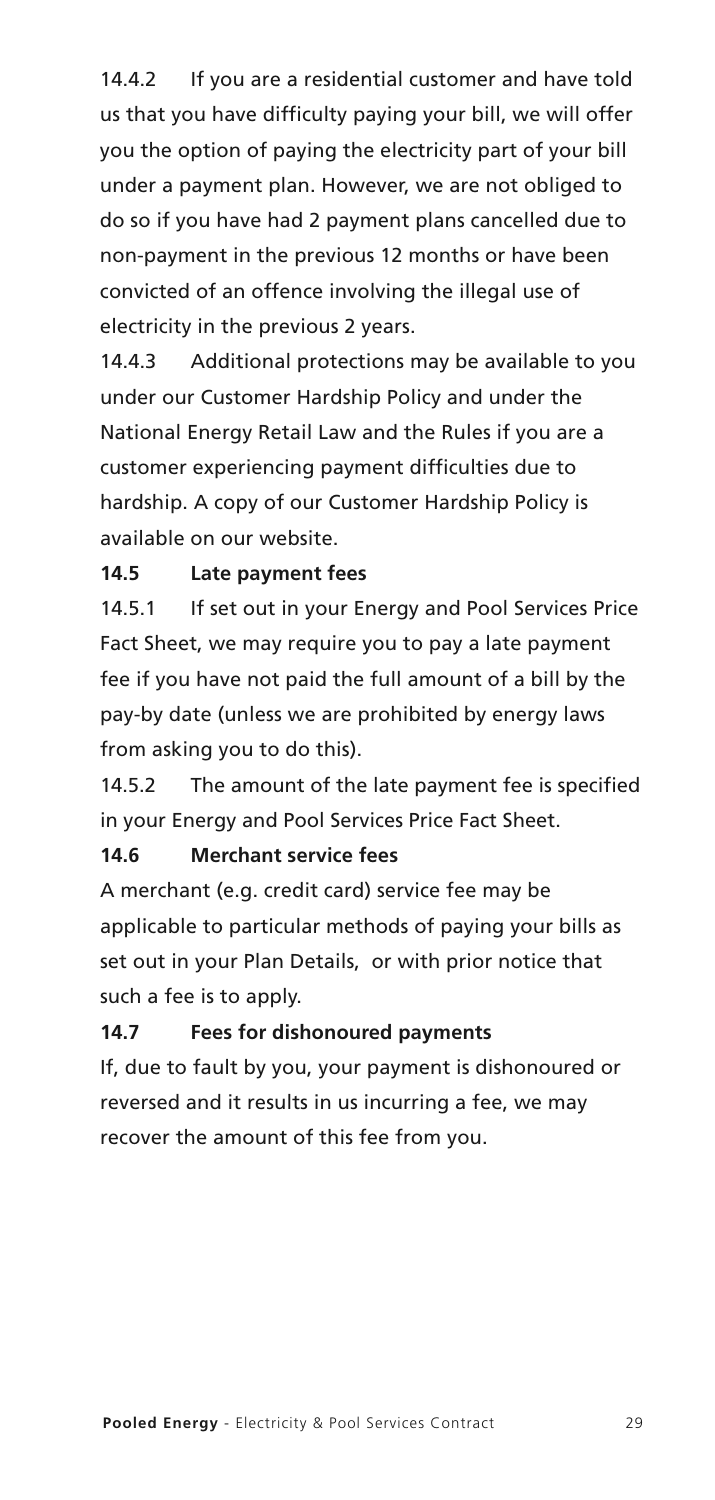#### **15 ELECTRICITY METERS**

15.1.1 The Electricity Rules and Laws require that you have a Meter and Meter Services Provider that is not Pooled Energy. In general, we will however organise the provision of any new meter you may require. This may be on an individual or mass deployment basis.

15.1.2 If you do not have a Smart Meter which meets the functional minimum specifications of the Rules, we are authorised to undertake to replace your electricity meter with a suitable device.

15.1.3 To facilitate mass deployments, you waive your rights to opt out of having your existing meter replaced during a New Meter Deployment, but, if you notify us at least 30 days prior to a new Meter Deployment that you do not wish to participate in a New Meter Deployment, we will use our best endeavours to exclude you from such. You must allow us and our authorised representatives safe and unhindered access to your premises for the purposes of:

15.1.3.1 Reading, testing, maintaining, or altering any metering installation at the premises;

15.1.3.2 Calculating or measuring electricity supplied or taken at the premises;

15.1.3.3 Checking the accuracy of metered consumption at the premises; and

15.1.3.4 Replacing electricity meters.

15.1.4 We will use best endeavours to ensure that a meter reading is carried out as frequently as is needed to prepare your bills, consistently with the Rules and in any event at least once every 12 months.

15.1.5 If we or our representatives seek access to your premises under paragraph (a), we will:

15.1.5.1 Comply with all relevant requirements under the energy laws;

15.1.5.2 Carry or wear official identification; and

15.1.5.3 Show the identification if requested.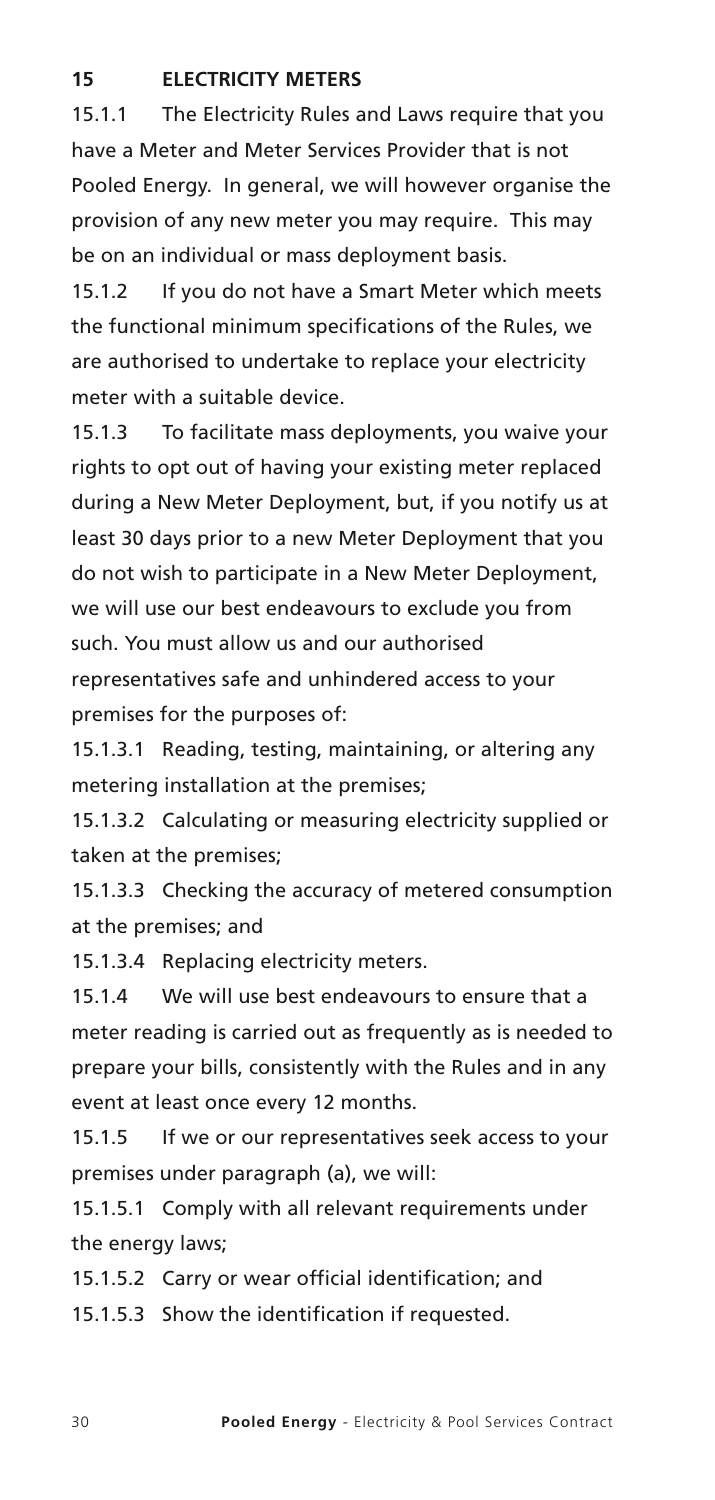15.1.6 We will make arrangements for metering services on your behalf to ensure your premises complies with the Rules. You will be responsible for the cost of any site modifications required, any meter installation fee and, if you request any special meter reads, the cost of such meter reads.

15.1.7 You authorise Pooled Energy to have access to your electricity consumption data prior to the installation of the intelligent pool controller so Pooled Energy can measure your energy savings

16.1 Our Obligations regarding New Connections and Meter Replacements

a) At your request or where applicable under the Regulatory Requirements, Pooled Energy will request a Meter Service Provider to:-

(i) Install a Meter and connect the supply address to the electricity distribution system, or

(ii) Replace an existing Meter at the supply address.

b) The billing under clause 14.1 (a) (i) will commence once Pooled Energy has all the necessary information. Pooled Energy may charge you the connection charge and the meter removal fee listed in the fee schedule.

c) A Smart Meter, which is a digital meter which can be read remotely, will be installed unless one or more of the following applies:-

(iii) There is no existing telecommunications network which enables remote access at the supply address, or,

(iv) You indicate to us or the Meter Service provider prior to installation that you do not wish a Smart Meter to be installed at the supply address, in which case, a Digital Meter without communications will be installed.

d) If a Digital Meter without smart communications is installed, all required meter readings may attract a meter reading fee.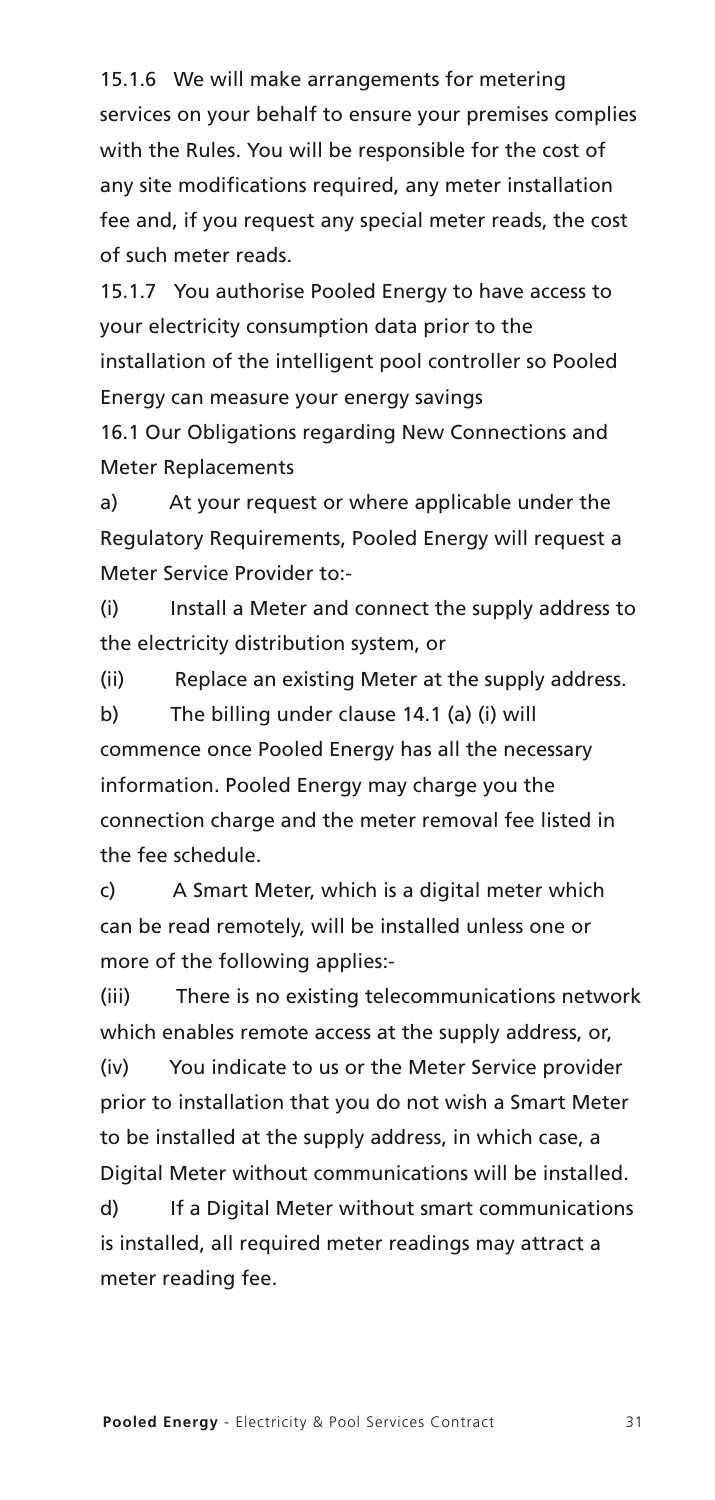#### **16 INTERRUPTION TO ELECTRICITY SUPPLY**

16.1 Retailer may arrange retailer planned interruptions (maintenance, repair, etc.)

(a) We may arrange retailer planned interruptions for the supply of electricity to your premises where permitted under the energy laws for the purpose of the installation, maintenance, repair, or replacement or your electricity meter,

(b) If your electricity supply will be affected by a retailer planned interruption arranged by us, we will give you at least 4 business days' notice by letter box drop, email or other appropriate means.

16.2 Your right to information about planned interruptions

(b) If you request us to do so, we will use our best endeavours to explain retailer planned interruptions to the supply of electricity that were arranged by us.

(c) If you request an explanation in writing, we must, within 10 business days of receiving the request, give you either:

(i) A written explanation; or

(ii) An estimate of the time it will take to provide a more detailed explanation if a longer period is reasonably needed.

(d) For interruptions made by your distributor, we may refer you to the distributor to provide information.

#### **17 UNDERCHARGING AND OVERCHARGING**

17.1 Undercharging

17.1.1 If we have undercharged you we may recover the undercharged amount from you. If we recover an undercharged amount from you:

17.1.1.1 We will not charge interest on the undercharged amount; and

17.1.1.2 We will offer you time to pay the undercharged amount in instalments over the same period of time during which you were undercharged (if fewer than 12 months), or otherwise 12 months.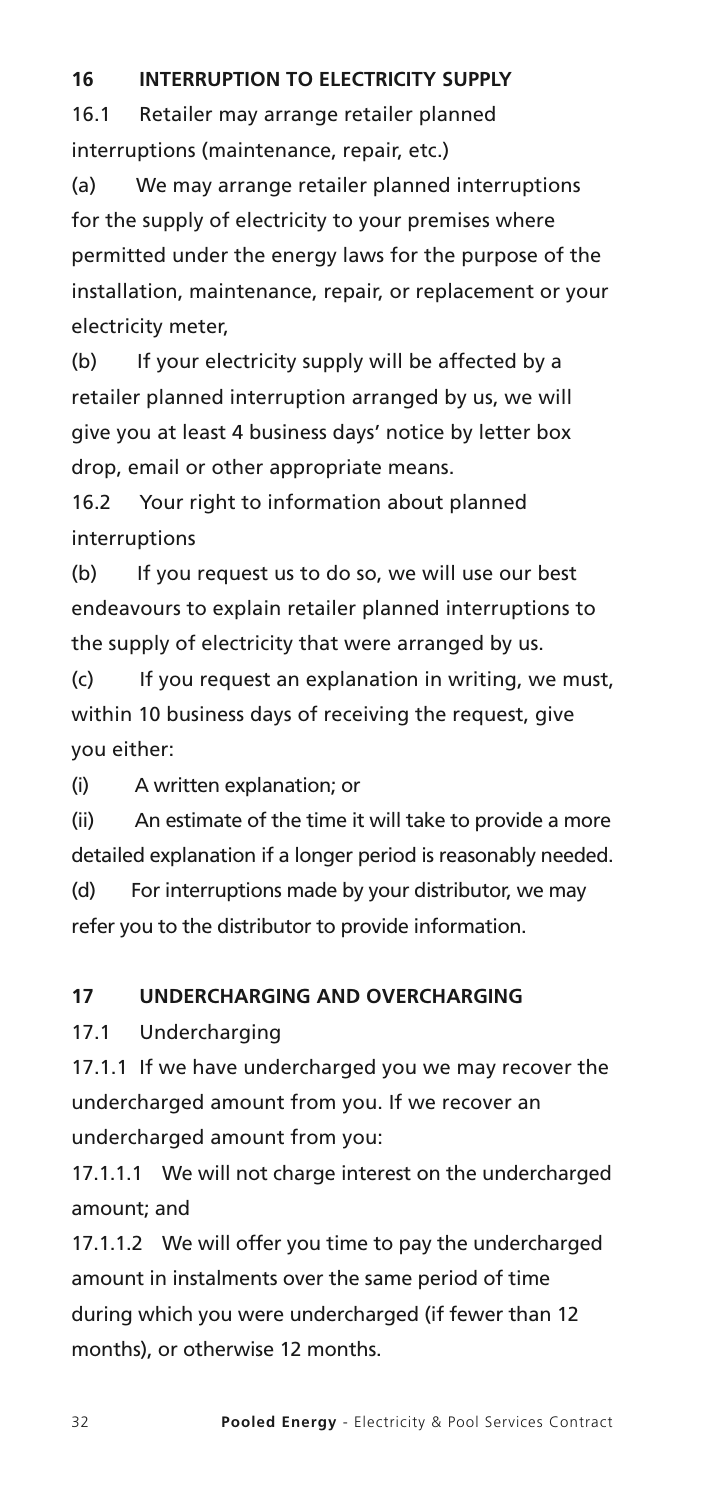17.1.2 The maximum amount we can recover from you is limited to the amount that has been undercharged in the 9 months immediately before we notify you, unless the undercharge is your fault, or results from your unlawful act or omission.

#### **17.2 Overcharging**

17.2.1 Where you have been overcharged by less than \$50.00 (or such other amount as may be determined under the Rules from time to time), and you have already paid the overcharged amount, we will credit that amount to your next bill.

17.2.2 Where you have been overcharged by \$50.00 or more (or such other amount as may be determined under the Rules from time to time), we will inform you within 10 business days of our becoming aware of the overcharge and, if you have already paid that amount, we will credit that amount to your next bill. However, if you request otherwise, we will comply with that request.

17.2.3 If you have stopped buying electricity from us, we will use our best endeavours to pay the overcharged amount to you within 10 business days.

17.2.4 If you have been overcharged as a result of your own fault or unlawful act or omission, we may limit the amount we credit or pay you to the amount you were overcharged in the last 12 months.

#### **17.3 Reviewing your bill**

17.3.1 If you disagree with the amount you have been charged, you can ask us to review your bill in accordance with our complaints and dispute resolution procedures.

17.3.2 If you ask us to, we will arrange for a check of the meter reading or metering data or for a test of the meter in reviewing the bill. You will be liable for the cost of the meter test and we may ask for payment in advance. However, if the meter proves to be faulty, we will reimburse you for the amount paid.

17.3.3 If your bill is being reviewed, you are still required to pay any other bills from us that are due for payment and the lesser of: 17.3.3.1 The portion of the bill that you do not dispute; or 17.3.3.2 An amount equal to the average of your bills in the last 12 months.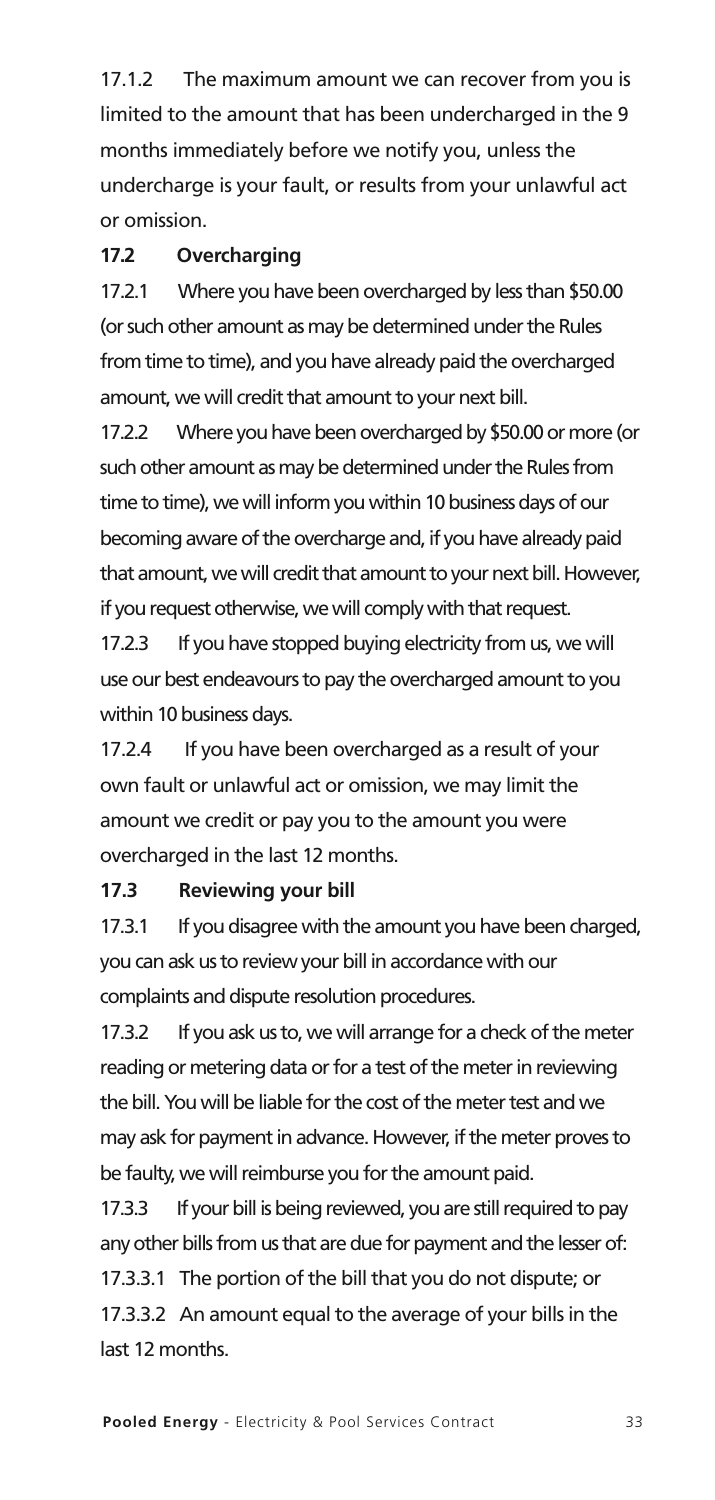#### **18 SECURITY DEPOSITS**

#### **18.1 Credit history**

For the purpose of deciding whether to require you to provide a security deposit under this clause 18, we must seek your permission to obtain a credit check of your credit history and other relevant information. We must then take into consideration any credit history obtained as a result of the credit check and any other relevant information provided by you or otherwise available to us, in our assessment of your ability to meet your financial obligations under the Contract.

#### **18.2 Security deposit**

If we ask you to provide a security deposit, you must pay the security deposit when we ask you to do so. The circumstances in which we can ask for a security deposit and the maximum amount of the security deposit for electricity are governed by the Rules.

#### **18.3 Interest on security deposits**

Where you have paid a security deposit, we will pay you interest on the security deposit at a rate and on terms required by the Rules.

#### **18.4 Use of a security deposit**

18.4.1 We may use your security deposit, and any interest earned on the security deposit, to offset any amount you owe under the Contract:

18.4.1.1 If you fail to pay a bill and as a result we arrange for the disconnection of your premises; or

18.4.1.2 In relation to a final bill (i.e., a bill we issue when you vacate the premises or when you stop purchasing electricity from us at your premises or when you request that your premises be disconnected).

18.4.2 If we use your security deposit or any accrued interest to offset amounts owed to us by you, we will advise you within 10 business days.

#### **18.5 Return of Security Deposit**

We must return your security deposit and any accrued interest in the following circumstances: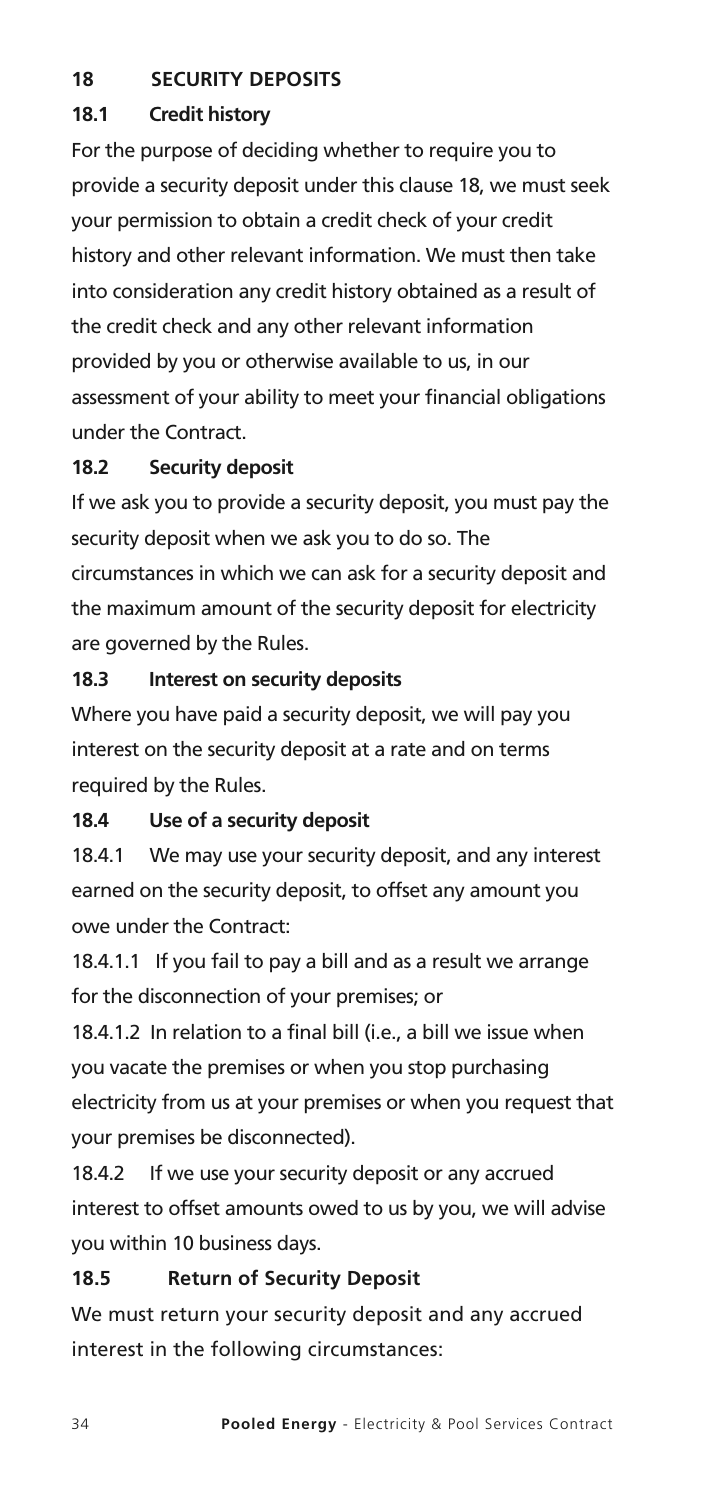18.5.1 You complete 1 year's payments (in the case of residential customers) by the pay-by dates on our initial bills; or

18.5.2 You stop purchasing electricity at the relevant premises under this Contract.

If you do not give us any reasonable instructions, we will credit the amount of the security deposit, together with any accrued interest, to your next bill.

#### **19 ELECTRICITY SUPPLY INTERRUPTIONS**

19.1 Supply interruptions may occur

You agree that the supply of electricity to your premises may be interrupted in certain circumstances and that, in those circumstances, you will immediately cease or reduce consuming electricity at your premises and will comply with directions from us or your distributor. The relevant circumstances are when a supply interruption:

19.1.1 Occurs per clause 17 of this Contract;

19.1.2 Is allowed or required under the law;

19.1.3 Occurs for reasons beyond our control;

19.1.4 Occurs because of steps taken by your distributor or AEMO;

19.1.5 Occurs because there is insufficient electricity or system capacity to meet the needs of all consumers;

19.1.6 Is required to allow repairs, testing,

maintenance or other works; or

19.1.7 Is necessary due to an emergency or for reasons of public health or safety or the protection of any person or property.

19.2 Keeping one another informed about electricity supply interruptions

19.2.1 Where reasonably possible and in accordance with the law, we or your distributor will give you prior notice of supply interruptions (though not necessarily in writing).

19.2.2 If you inform us that supply to your premises has been interrupted and you want us to notify your distributor, we will do so as soon as practicable.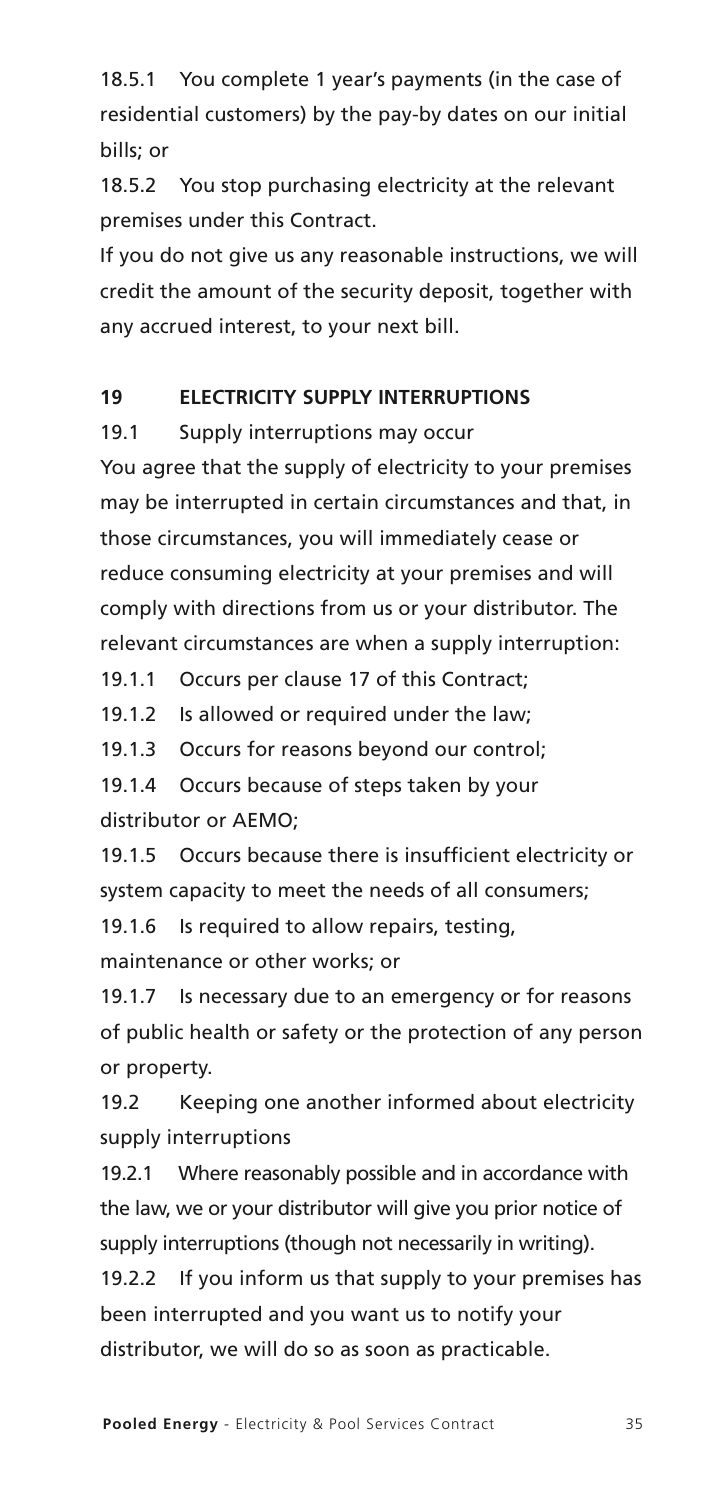#### **20 DISCONNECTION OF ELECTRICITY SUPPLY**

**20.1 Arrangements for disconnection of electricity** Subject to us satisfying the requirements in the Rules, we may arrange for the disconnection of electricity from your premises if:

20.1.1 You do not pay your bill by the pay-by date and if you are a residential customer, you:

20.1.1.1 Fail to comply with the terms of an agreed payment plan; or

20.1.1.2 Do not agree to an offer to pay the bill by instalments; or

20.1.1.3 Having agreed, you fail to comply with the instalment arrangement; or

20.1.2 You do not provide a security deposit that we are entitled to ask from you; or

20.1.3 You do not give access to your premises to read a meter (where relevant) for 3 consecutive meter reads; or 20.1.4 You fail to give us safe and unhindered to your premises as required under clause 16 or any requirements under the energy laws; or

20.1.5 There has been illegal or fraudulent use of energy at your premises in breach of clause 24; or 20.1.6 We are otherwise entitled or required to do so under the Rules or by law.

#### **20.2 Notice and warning of disconnection of electricity**

Before disconnecting your premises, we will comply with relevant warning notice requirements and other provisions in the Rules, and in relation to safe and unhindered access, we must use our best endeavours to contact you to arrange an appointment with you for access to your premises in addition to any warning notice. However, we do not have to provide a warning notice prior to disconnection in certain circumstances (for example, illegal or fraudulent use of energy at your premises or an emergency or health and safety issue.)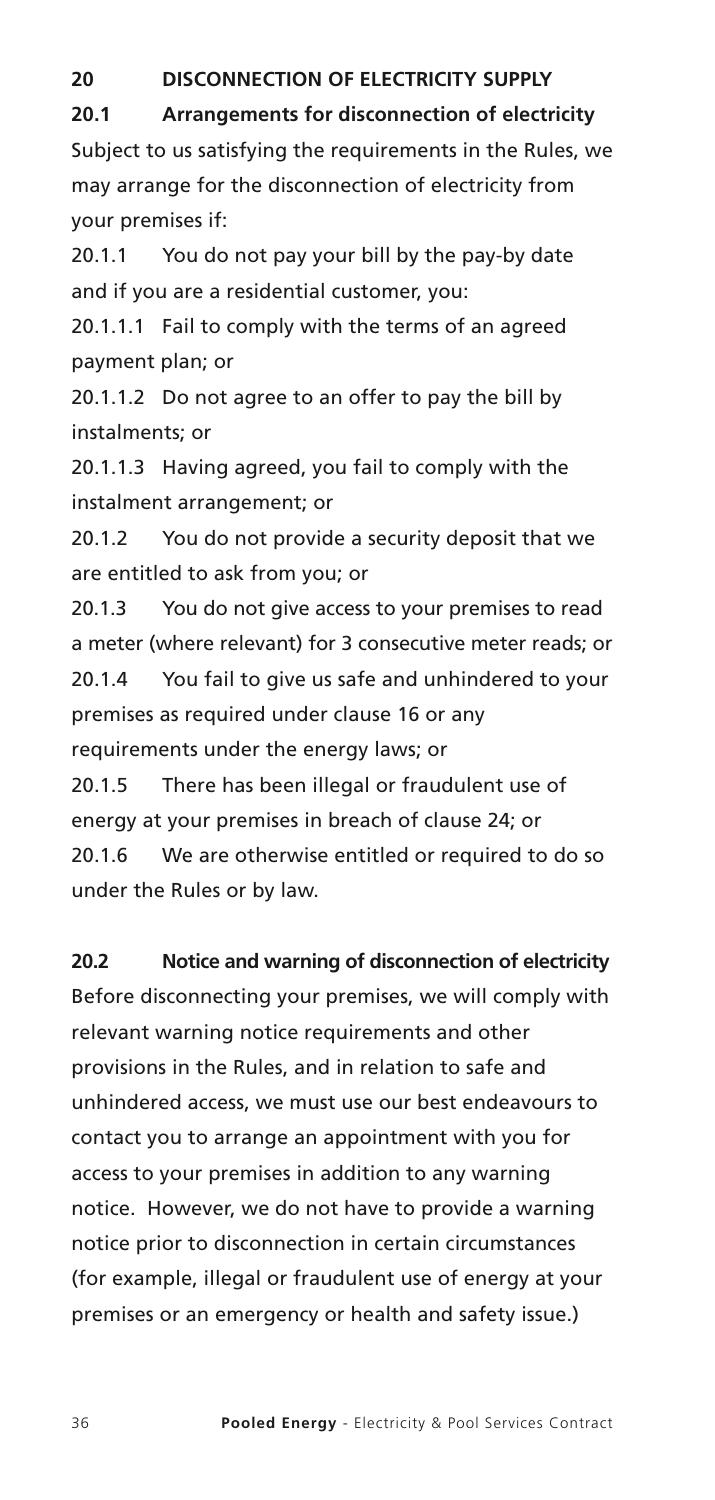### **20.3 When we must not arrange disconnection of electricity**

20.3.1 If your premises are registered as having Life Support equipment and cannot be safely disconnected; 20.3.2 Subject to paragraph (c), your premises may

not be disconnected during the following times ("the protected period"):

20.3.2.1 On a business day before 8.00am or after 3.00pm; or

20.3.2.2 On a Friday or the day before a public holiday; or

20.3.2.3 On a weekend or a public holiday; or

20.3.2.4 On the days between 20 December and 31 December (both inclusive) in any year; or

20.3.2.5 If you are being disconnected under clause

21.1(a), during an extreme weather event.

20.3.3 Your premises may be disconnected within the protected period:

20.3.3.1 For reasons of health and safety; or

20.3.3.2 In an emergency; or

20.3.3.3 As directed by a relevant authority; or

20.3.3.4 If you are in breach of the relevant clause of your customer Connection Contract that deals with interference with energy equipment; or

20.3.3.5 If you ask us to arrange disconnection within the protected period; or

20.3.3.6 If your premises contain a commercial business that only operates within the protected period and where access to the premises is necessary to effect disconnection; or

20.3.3.7 Where the premises are not occupied.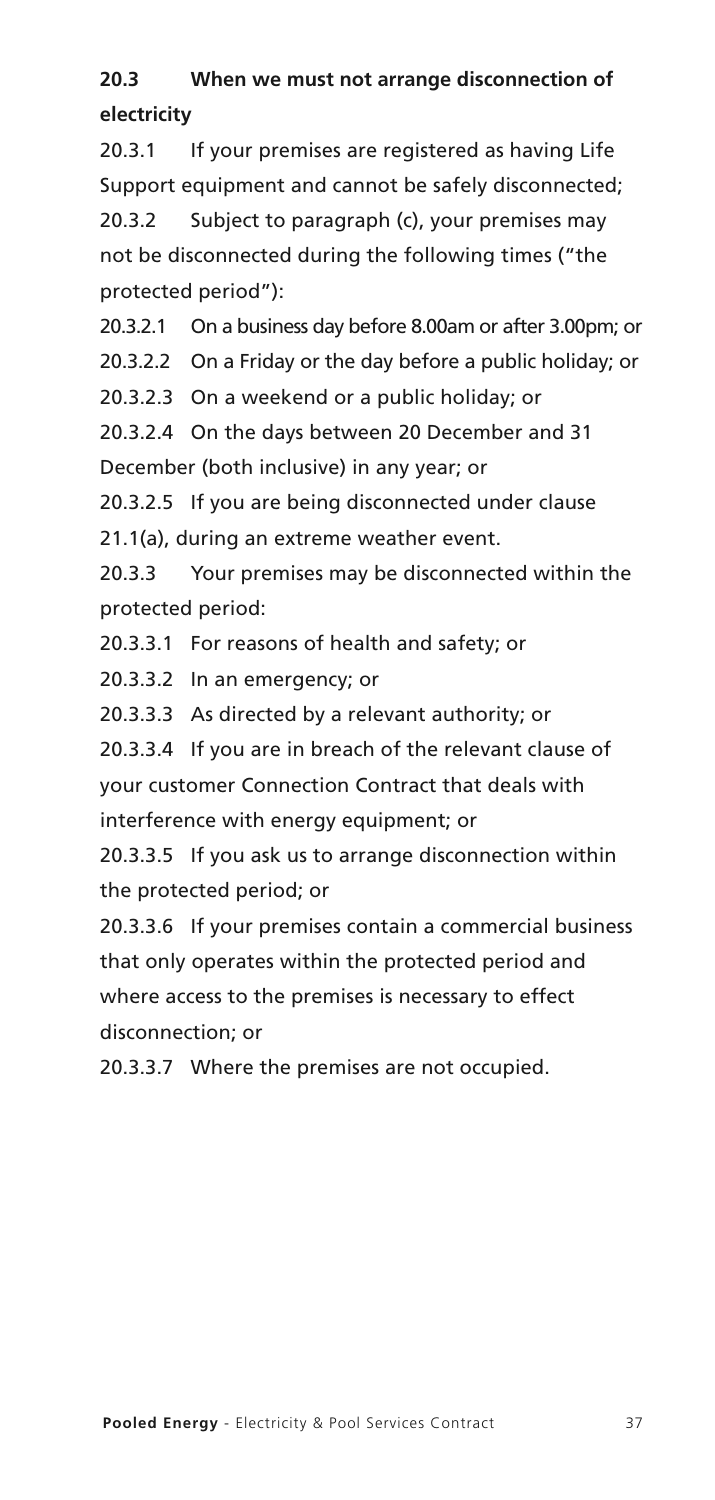## **21 RECONNECTION AFTER DISCONNECTION OF ELECTRICITY**

(a) We will arrange for the reconnection of your premises if, within 10 business days of your premises being disconnected:

21.1.1.1 You ask us to arrange for reconnection of your premises; and

21.1.1.2 You rectify the matter that led to the disconnection; and

21.1.1.3 You pay any reconnection charge (if we ask you to do so).

(b) If you do not meet the requirements in paragraph (a) within 10 business days of your premises being disconnected, this Contract ends in accordance with clause 7.5(h).

#### **22 SUSPENSION OF POOL SERVICES**

We may arrange for the suspension of Pool Services at your premises if:

22.1.1 You do not pay your electricity and Pool Services bill in full by the pay-by date;

22.1.2 You do not meet your obligations under this contract;

22.1.3 You do not provide us access to your premises or Wi-Fi and Internet for the purposes of maintaining our equipment or providing services for your pool; or

22.1.4 You interfere with the operation of Our Pool Equipment or our remote operation of Your Pool Equipment.

#### **23 WRONGFUL AND ILLEGAL USE OF ENERGY**

You must not, and must take reasonable steps to ensure others do not:

23.1.1 Illegally use energy supplied to your premises; or 23.1.2 Interfere or allow interference with any energy equipment that is at your premises except as may be permitted by law; or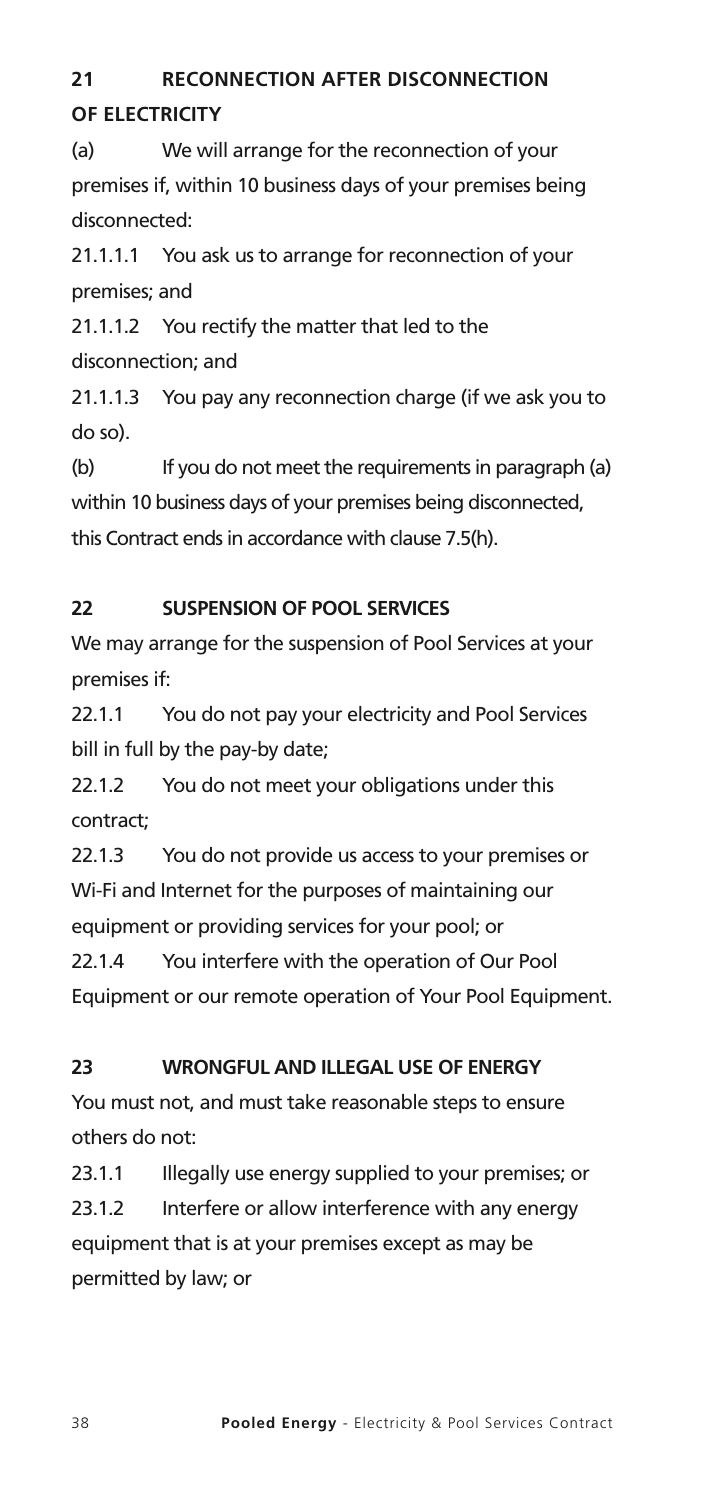23.1.3.1 Unreasonably interferes with the connection or supply of energy to another customer; or

23.1.3.2 Causes damage or interference to any third party; or 23.1.3.3 Allow energy purchased from us to be used otherwise than in accordance with this Contract and the Rules; or 23.1.3.4 Tamper with, or permit tampering with, any meters or associated equipment.

#### **24 NOTICES AND BILLS**

24.1.1 To become a Pooled Energy customer you must agree to electronic billing and notification as part of this Contract. This is partially because the Pool Services operate using an internet link with email notifications to you.

24.1.2 Notices under this Contract will be sent by email. Bills and Payment Receipts under this Contract will be sent by email. 24.1.3 A notice or bill sent under this Contract is taken to have been received by you or by us (as relevant) on the date of transmission by email without it being returned by the email service to the party (in either case).

24.1.4 Our contact details for you to contact us or send us a notice are as set out in our bill to you, or as notified to you from time to time.

#### **25 PRIVACY ACT**

25.1.1 We will comply with all relevant privacy legislation in relation to your personal information. 25.1.2 We may carry out a credit check on you and use the information to establish our view of your creditworthiness. In order to carry out a credit check, we may disclose your personal information to a credit reporting agency for the purposes of obtaining credit reports about you relating to your consumer credit and commercial credit history. In accordance with relevant laws, we may report an overdue payment to a credit reporting agency.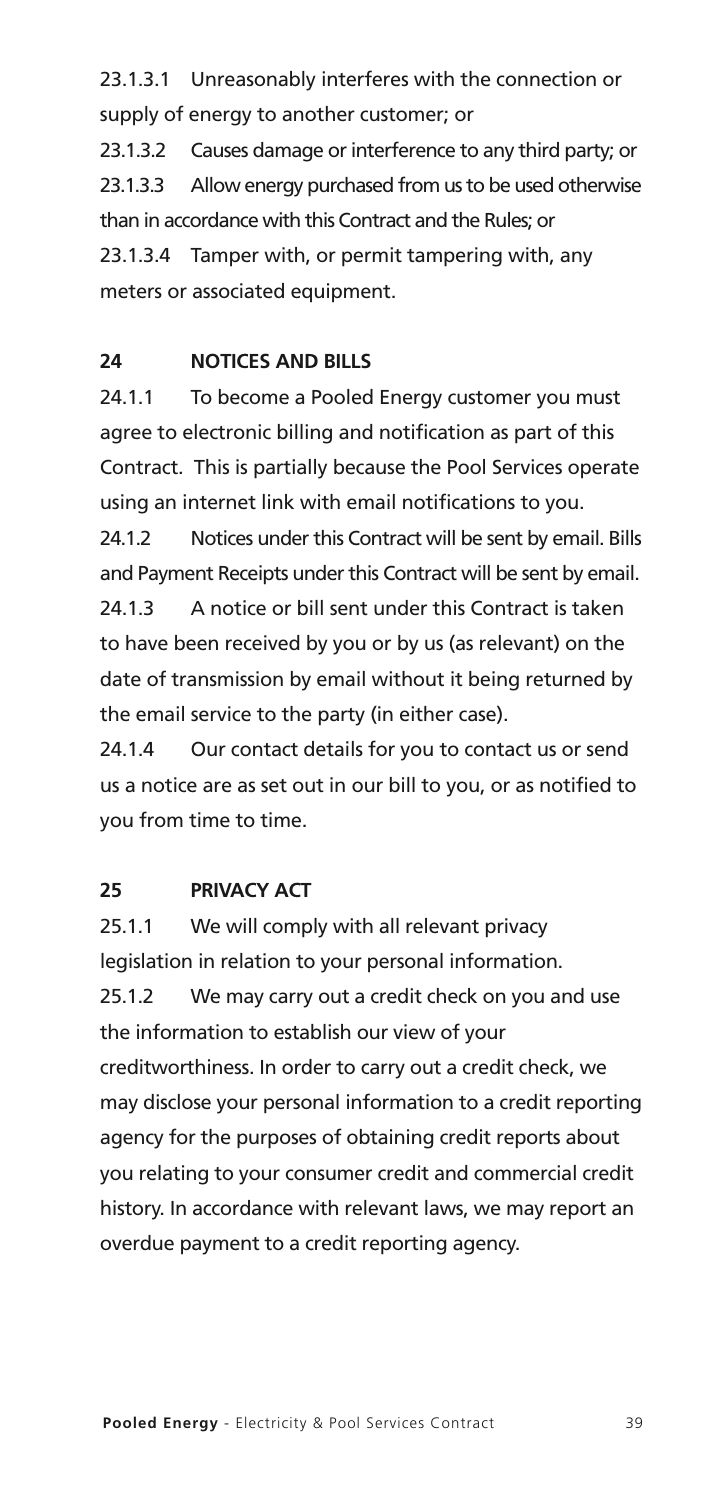25.1.3 If you have requested Pooled Energy to provide you a government concession or rebate, Pooled Energy will be required to verify your eligibility with the Department of Human Services and will need to supply your personal information to obtain that verification.

25.1.4 You can find our Privacy Policy Statement on our website. If you have any questions, you can contact our privacy officer.

#### **26 COMPLAINTS AND DISPUTE RESOLUTION**

#### **26.1 Complaints**

26.1.1 If you have a complaint relating to the sale of electricity or Pool Services by us to you, or this Contract generally, you may lodge a complaint with us in accordance with our complaints and dispute resolution procedures which are available on our website.

26.1.2 If you have a query, a complaint or dispute, contact us via email at info@pooledenergy.com or by phone on 1300 364 703.

#### **26.2 Our obligations in handling complaints**

26.2.1 If you make a complaint, we will handle your complaint in accordance with our complaints and dispute resolution procedures, which can be found on our website.

26.2.2 We will respond to your complaint within the required time frames set out in our complaints and dispute resolution procedures and inform you:

26.2.2.1 Of the outcome of your complaint and the reasons for our decision; and

26.2.2.2 That if you are not satisfied with our response with regard to the supply of electricity, you have a right to refer the complaint to the Energy Ombudsman in your State with regards to the electricity services.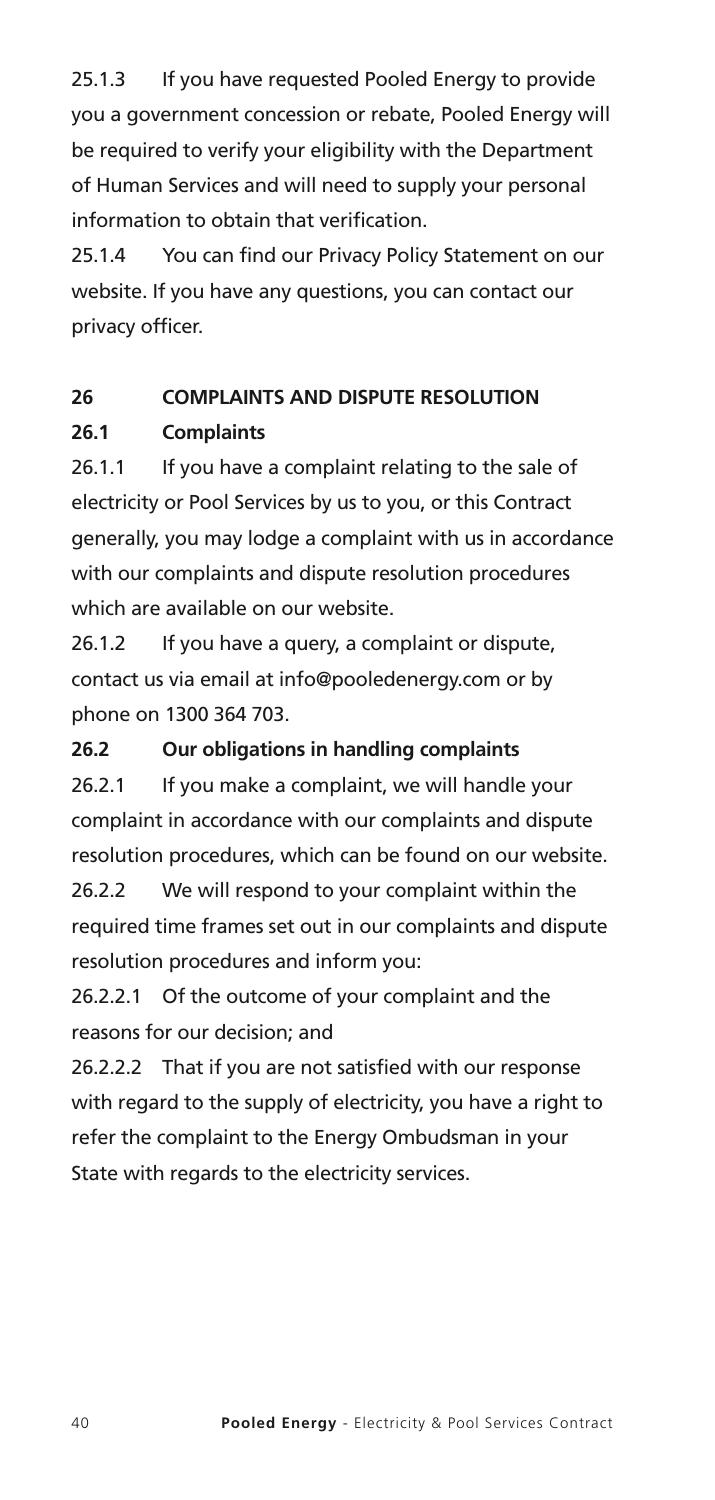#### **27 FORCE MAJEURE**

27.1 Effect of force majeure event

If either party to this Contract cannot meet an obligation under this Contract because of an event outside the control of that party ("a force majeure event"):

27.1.1 The obligation, other than an obligation to pay money, is suspended to the extent it is affected by the force majeure event for as long as the force majeure event continues; and

27.1.2 The affected party must use its best endeavours to give the other party prompt notice of that fact including full particulars of the event, an estimate of its likely duration, the extent to which the affected party's obligations are affected and the steps being taken to remove, overcome or minimise those effects.

27.2 Deemed prompt notice

If the effects of a force majeure event are widespread, it is deemed that you have been given prompt notice if we make the necessary information available by way of a 24 hour telephone service, email or website posting within 30 minutes of being advised of the event.

27.3 Obligation to overcome or minimise effect of force majeure event

A party that claims a force majeure event must use its best endeavours to remove, overcome or minimise the effects of that event as soon as practicable.

27.4 Settlement of industrial disputes

Nothing in this clause requires a party to settle an industrial dispute that constitutes a force majeure event in any manner other than the manner preferred by that party.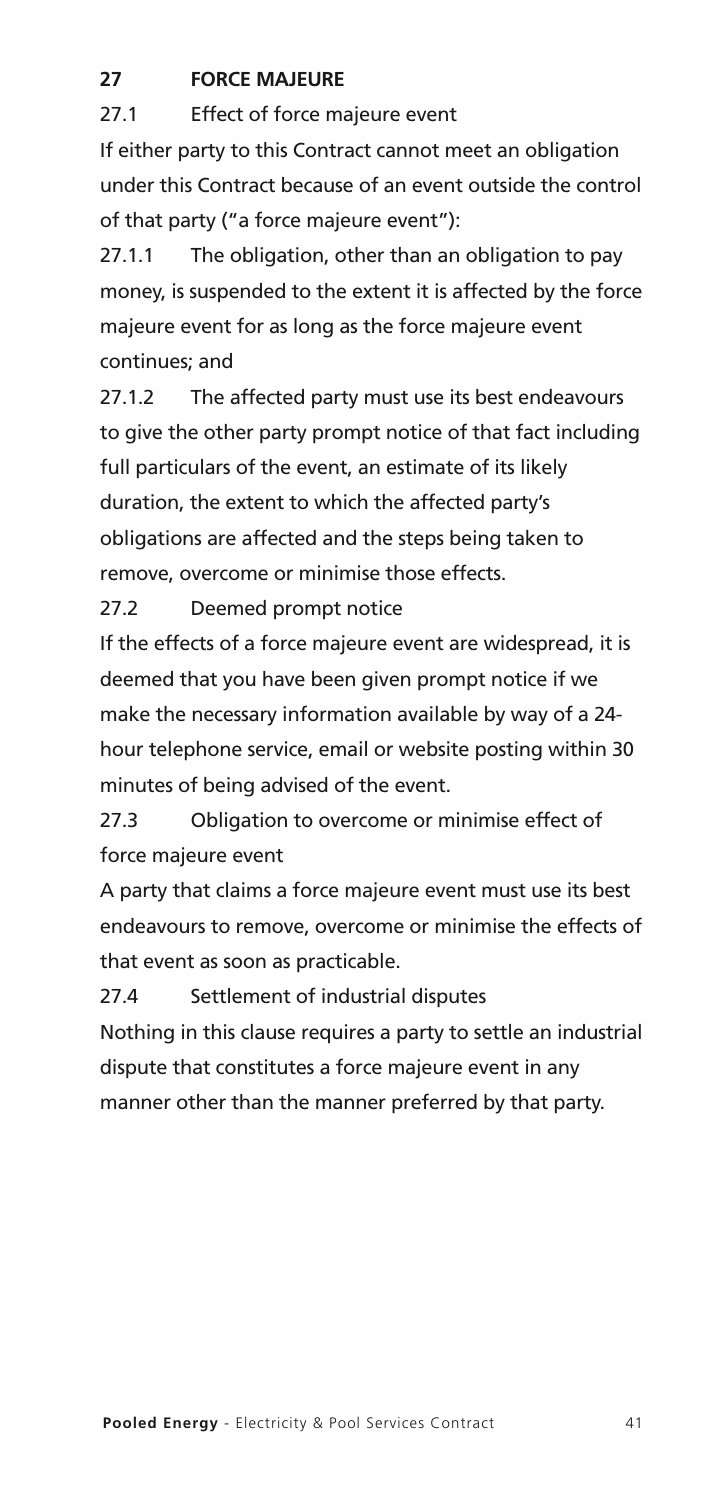#### **28 APPLICABLE LAW**

This Contract is governed by the laws in force in the State in which your premises are located.

#### **29 RETAILER OF LAST RESORT EVENT**

If Pooled Energy is no longer entitled by law to sell Electricity to you due to a Retailer of Last Resort ("RoLR") event occurring in relation to us, we are required under the National Energy Retail Law and the Rules to provide relevant information (including your name, billing address and metering identifier) to the entity appointed as the relevant designated retailer for the RoLR event and the energy part of this Contract will come to an end.

#### **30 GENERAL**

#### **30.1 Title**

The title and risk in the electricity sold to you under the Contract will pass to you when it is supplied to the point of connection between your premises and the distribution system. The title of the Pool Equipment supplied and operated on your premises by Pooled Energy remains with Pooled Energy other than where explicitly sold in which case title passes on full payment.

#### **30.2 Our obligations**

Some obligations placed on us under this Contract may be carried out by another person or sub-contractor. If an obligation is placed on us to do something under this Contract, then:

30.2.1 We are taken to have complied with the obligation if another person or sub-contractor does it on our behalf; and

30.2.2 If the obligation is not complied with, we are still liable to you for the failure to comply with this Contract.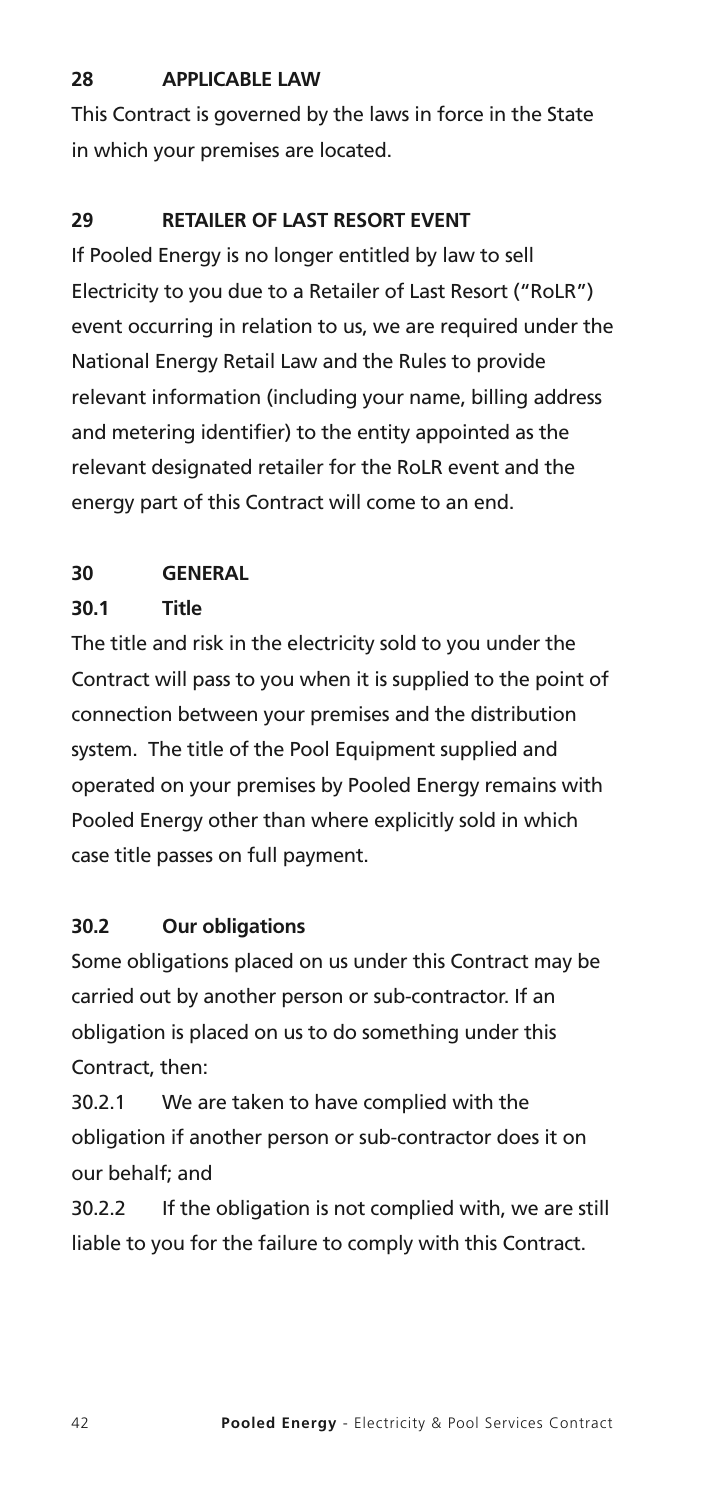#### **30.3 Amending this Contract**

30.3.1 We may amend this Contract by notice (including any of the Contract Terms and Conditions and your Offer of Service) from time to time to:

30.3.1.1 Reflect any laws, codes, regulatory guidelines or instructions by the relevant regulator that are amended or introduced after this Contract commences; and

30.3.1.2 Reflect changes in the underlying costs of electricity and network charges as determined by the Regulator and otherwise in the State in which your pool is located; and

30.3.1.3 Reflect changes in the underlying costs of our provision of Pool Services and changes in our technology that necessitate or result from such changes,

but not in a way that contravenes the National Energy Retail Law or the Rules.

30.3.2 If we amend this Contract and provide you notice, you accept these changes unless you cancel your Contract with us within 20 business days of the notice date.

#### **30.4 Transferring the contract**

30.4.1 You cannot transfer this Contract to another person or premises or pool without our prior written consent.

30.4.2 We may transfer our rights and obligations under this Contract to another entity:

30.4.2.1 That is a related corporate entity;

30.4.2.2 That has acquired all or substantially all of our business, customer base or licenses to operate;

30.4.2.3 By assigning the benefit of this Contract by way of security to a provider of finance to us;

30.4.2.4 As part of a transfer of all or a substantial number of our customers to a 3rd party; or

30.4.2.5 Otherwise, if you consent.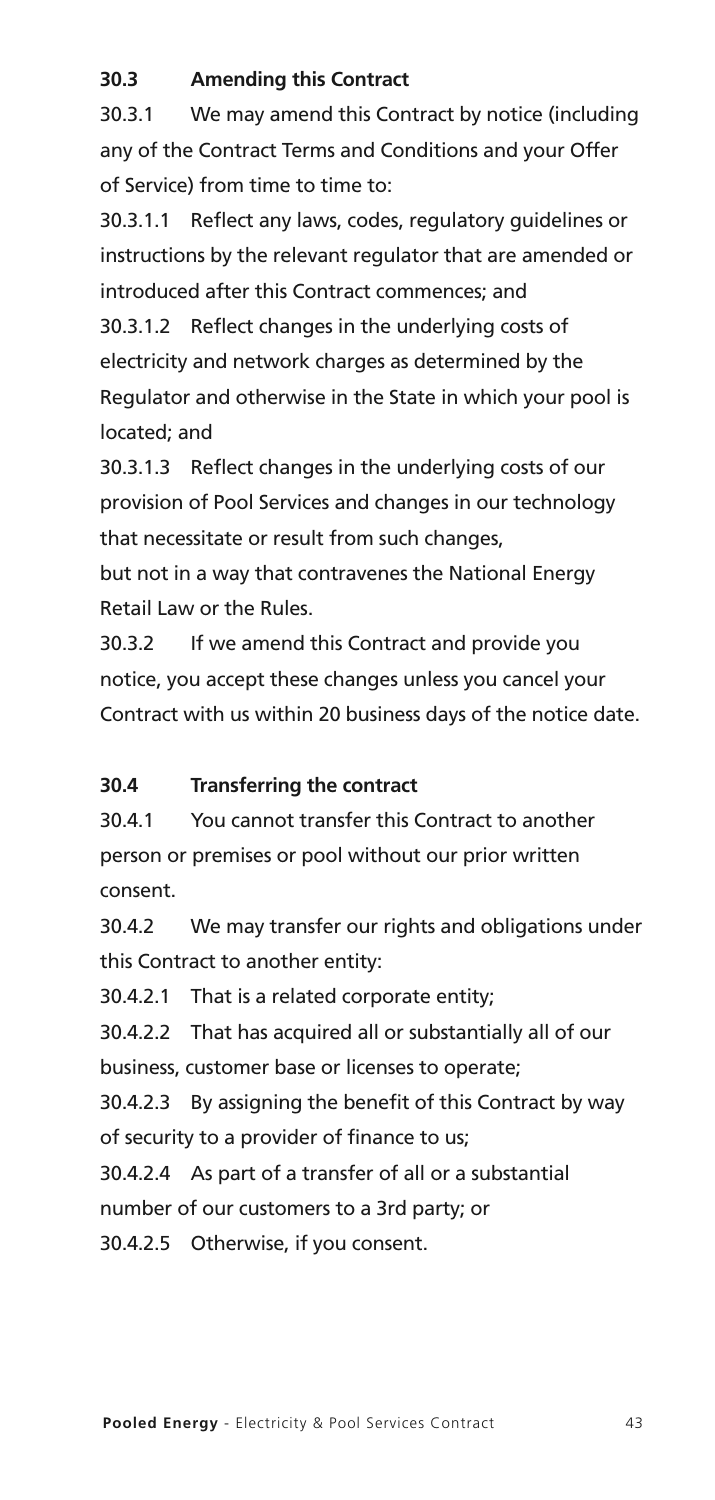# **Explanation of Terms**

**31.1 Simplified explanation of terms defined in the National Energy Retail Law and the Rules**

**AEMO** means Australian Energy Market Operator; billing cycle means the regular recurrent period for which you receive a bill from us, normally monthly; business day means a day other than a Saturday, a Sunday or a public holiday;

**customer** means a person who buys or wants to buy energy from a retailer;

**customer connection contract** means a contract between you and your distributor for the provision of customer connection services;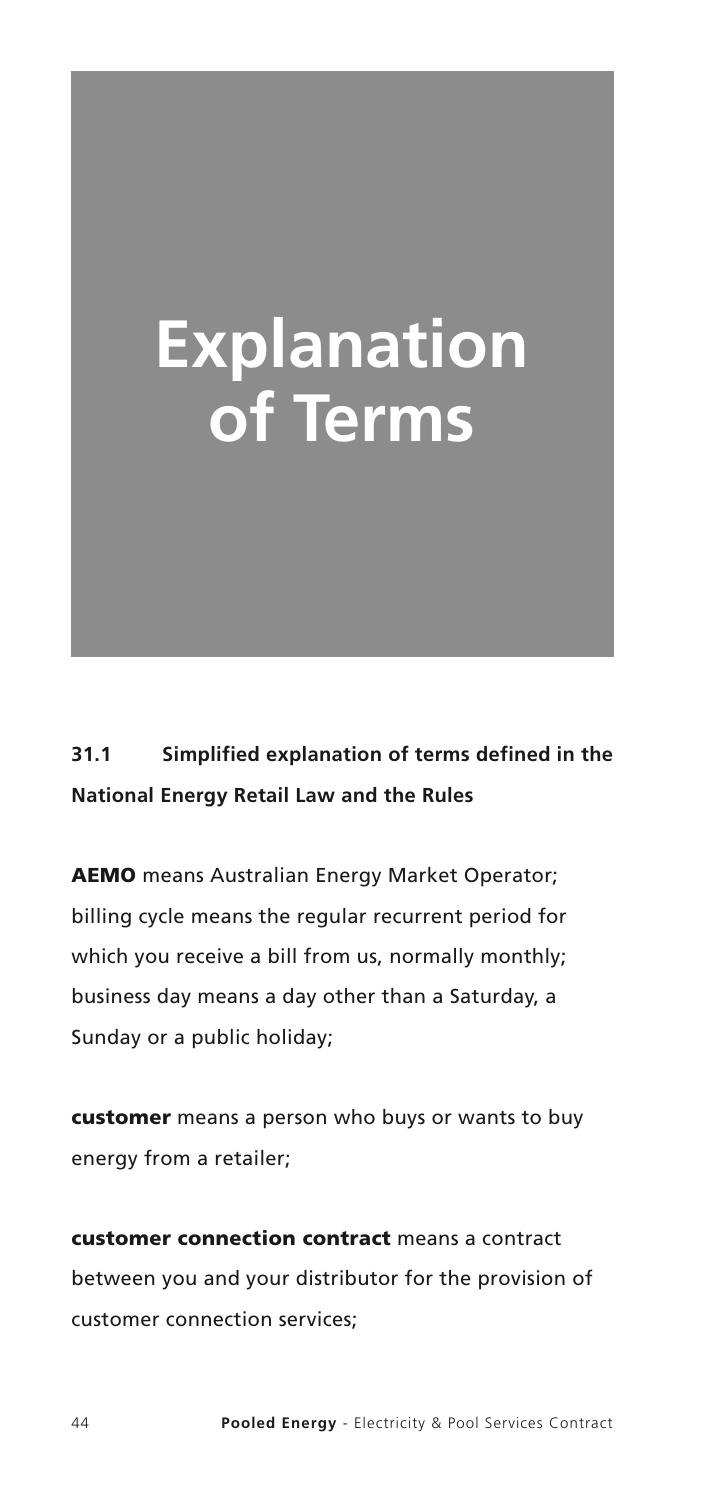**designated retailer** means the financially responsible retailer for the premises (where you have an existing connection) or the local area retailer (where you do not have an existing connection) for your premises;

**disconnection** means an action to prevent the flow of energy to the premises, but does not include an interruption;

**distributor** means the person who operates the system that connects your premises to the distribution network;

**electricity meter** refers to the appliance installed at your premises for measuring electricity usage. This Meter must be registered with AEMO and meet the requirements of the National Electricity Rules and relevant procedures;

**emergency** means an emergency due to the actual or imminent occurrence of an event that in any way endangers or threatens to endanger the safety or health of any person, or normal operation of the distribution system or transmission system, or that destroys or damages, or threatens to destroy or damage, any property;

**energy** means electricity;

**energy laws** means national and State and Territory laws and rules relating to energy and the legal instruments made under those laws and rules;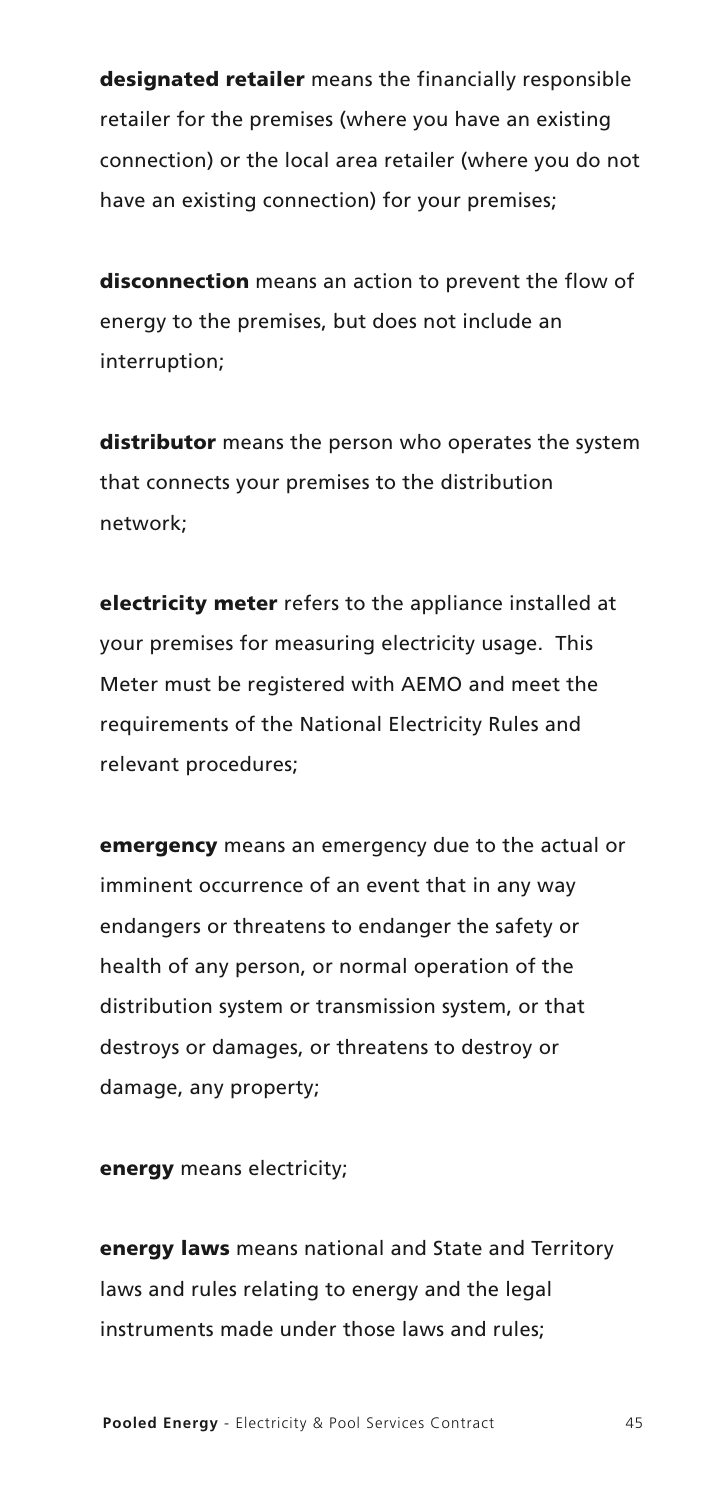**force majeure event** means an event outside the control of a party;

**GST** has the meaning given in the GST Act (A New Tax System (Goods and Services Tax) Act 1999 (Cth)); **interruption** means the temporary unavailability or temporary curtailment of the supply of electricity from a distribution system to a customer, but does not include a disconnection;

**market offer prices** means tariffs and charges that we charge for or in connection with the sale and supply of energy under a market retail contract. These are published on our website;

**National Energy Retail Law** means the Law of that name that is applied by each participating State and Territory;

**relevant authority** means any person or body who has the power under law to direct us, including the Australian Energy Market Operator, state or federal energy regulators or ombudsman schemes, and State or Federal Police;

**residential customer** means a person who purchases energy principally for personal, household or domestic use at their premises;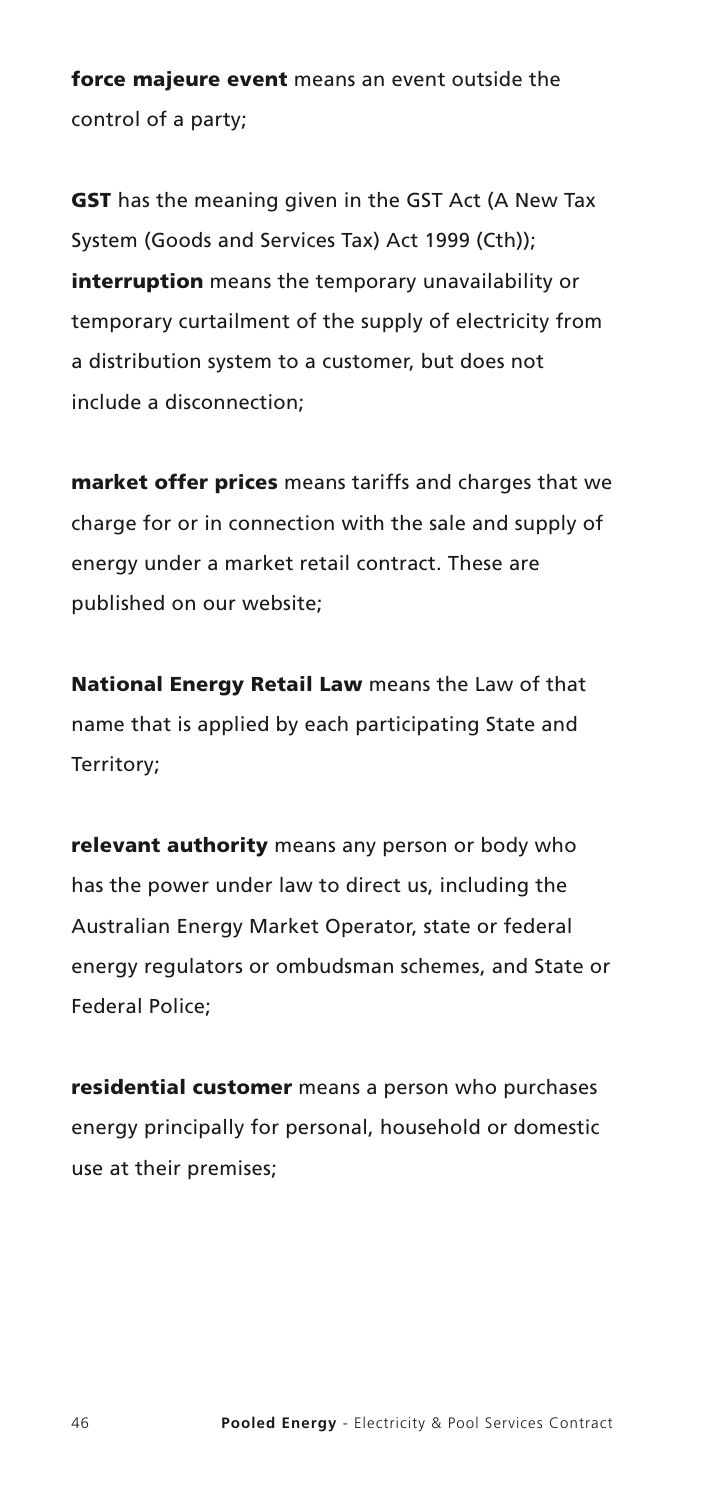**retailer** means a person who is authorised to sell energy to customers;

**retailer planned interruption** means an interruption that:

(a) is for the purposes of the installation, maintenance, repair or replacement of your electricity meter; and

(b) does not involve the distributor effecting the interruption; and

(c) is not an interruption which has been planned by your distributor

**RoLR event** means an event that triggers the operation of the Retailer of Last Resort scheme under the National Energy Retail Law;

**Rules** means the National Energy Retail Rules made under the National Energy Retail Law or National Electricity Rules;

**security deposit** means an amount of money paid to us as security against non-payment of a bill in accordance with the Rules; and small customer means:

(a) a residential customer; or

(b) a business customer who uses energy at or below a level determined under the National Energy Retail Law or jurisdictional law as it applies.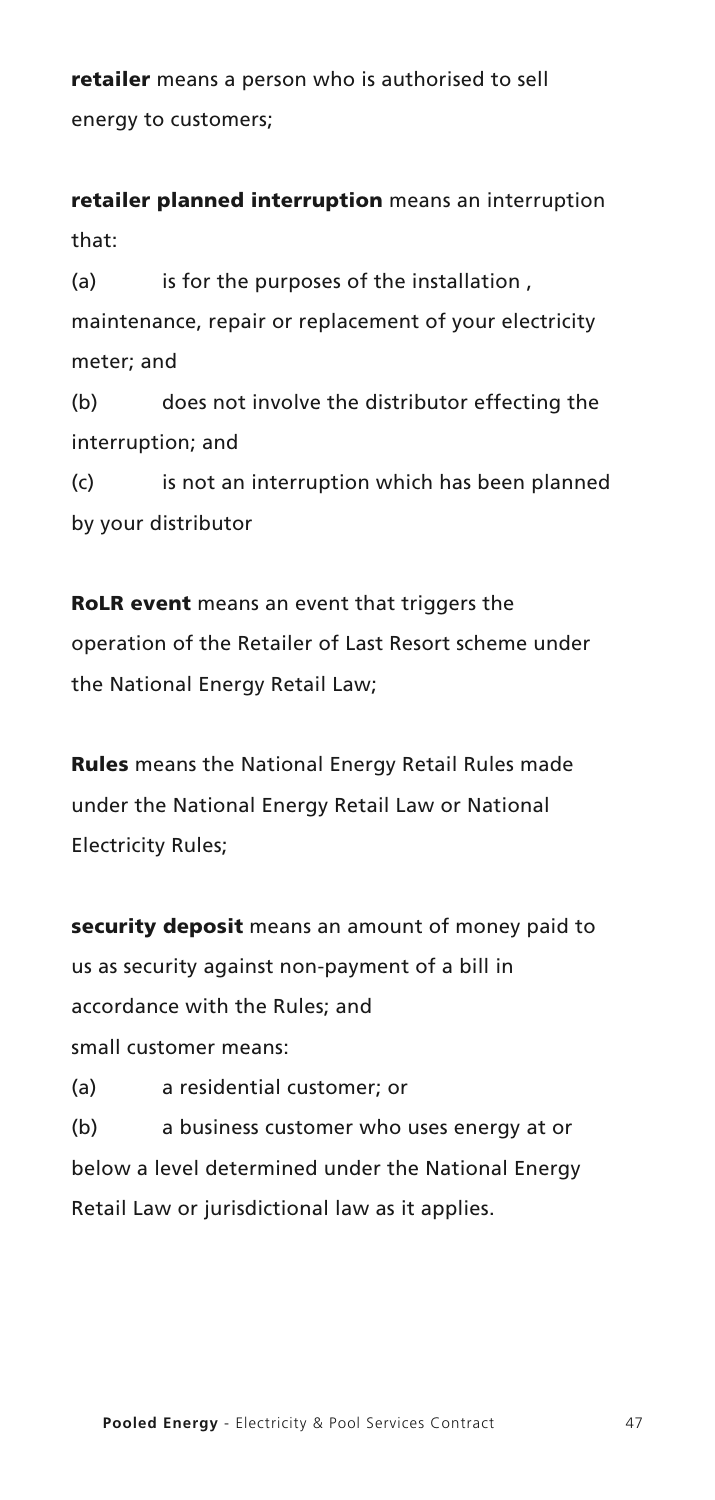**Advanced Water Chemistry** means Pooled Energy's proprietary chemicals and method of control to provide the SOE;

**Authorised Operator** means a person or corporation that has legal authority to enter into a Contract for Pool Services and for the modification of existing equipment at the pool and the installation and operation of new equipment provided by Pooled Energy as part of the service;

**Consent Form** means the personalised form provided to you, which contains an Offer of Service with a summary of the details of the electricity and Pool Services that are part of that offer. You must complete and sign this form during the period while it is valid, if you wish to accept this Contract;

**Contract** means your Contract with us that is made up of the documents described in the Preamble;

**Contract End Date** means the date on which this Contract ends at the end of the contract term or due to termination of the contract by either you or us;

**Contract Start Date** is the date on which this Contract starts as determined under clause 7.1;

Cooling-Off Period is defined in clause 7.2;

**Daily Supply Charge** means a charge that applies for supplying electricity as specified in your Energy Plan Details) to your premises for each day of the billing period, regardless of how much electricity you use. The Daily Supply Charge may be expressed as "cents per day", "\$ per billing period" or similarly. The Daily Supply Charge is sometimes referred to as the Supply Charge or the Service Availability Charge:

**Electricity Supply Start Date** means the date we start supplying energy to your premises following the transfer of your national meter identifier to us by AEMO;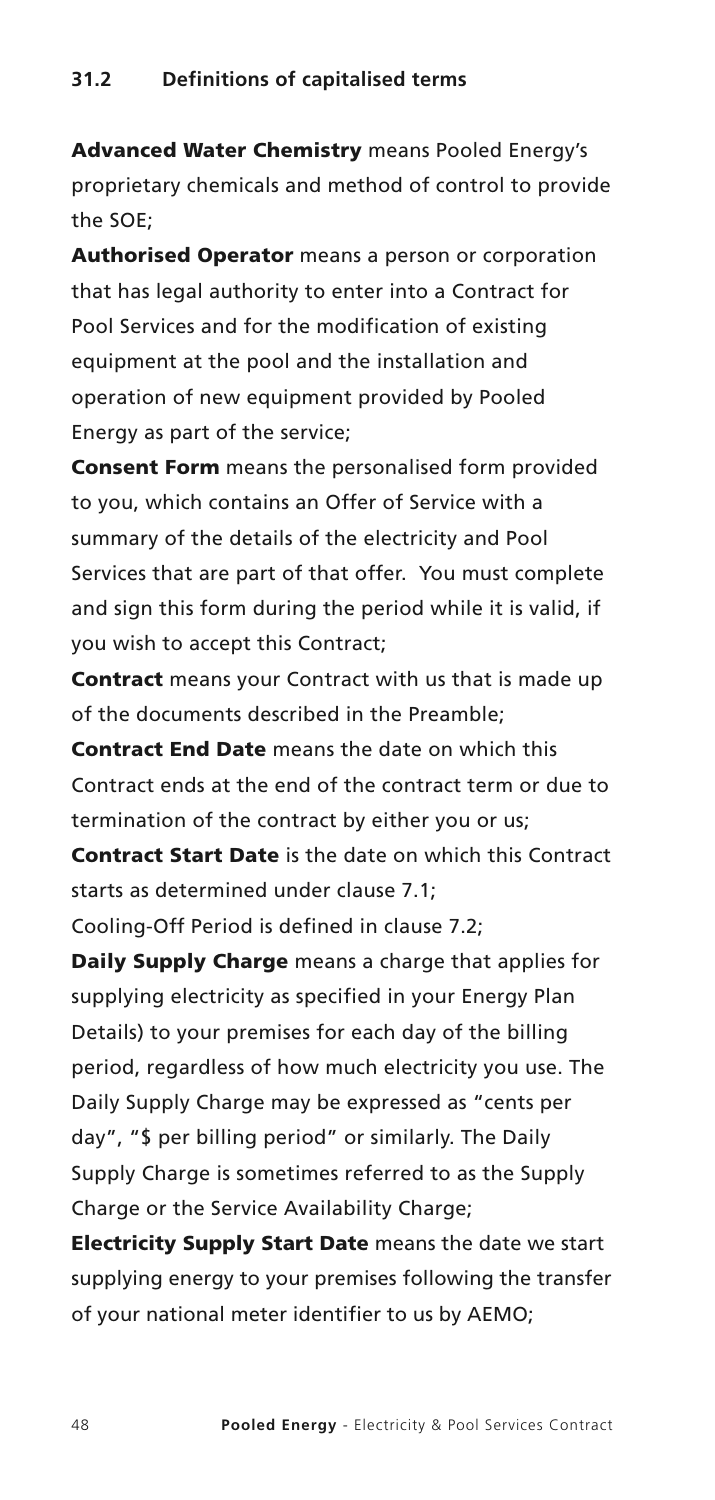**Energy Ombudsman** means, if you are a customer with premises in:

(a) the State of New South Wales – Energy and Water Ombudsman (NSW) Limited ACN 079 718 915; or (b) the State of South Australia – Energy Industry Ombudsman (SA) Limited ACN 089 791 604; or

(c) the State of Tasmania – the Ombudsman referred to in the Energy Ombudsman Act 1998 of Tasmania, being the Ombudsman within the meaning of the Ombudsman Act 1978 of Tasmania; or

(d) the state of Queensland – the Energy and Water Ombudsman of Queensland ABN 18 534 547 137; **Energy and Pool Services Price Fact Sheet** means a list of the general electricity and Pool Services available from Pooled Energy and their prices;

**Establishment Fee** means a fee that is charged for the initial set-up of the Pool Equipment and overall system. This is a fee-for-service and does not entitle you to any ownership of the Pool Equipment or system other than where explicitly stated;

**IPC or Intelligent Pool Controller** means the control equipment including remote or local power switching modules. This equipment remains the property of Pooled Energy and is operated by Pooled Energy as part of the services offered;

**kVA stands for kilovolt-ampere** and is a measure of power; **kW stands for kilowatt** and is a measure of power; kWh stands for kilowatt hour and is the unit of energy measurement used for your electricity bill;

**MWh stands for megawatt hour** and is a unit of measurement for energy;

**Offer of Service** is a market offer made by Pooled Energy comprising a Consent Form, these Contract Terms and Conditions, an Energy and Pool Services Price Fact Sheet applicable, and supporting information as needed; **Pool App** means a software application running on certain types of smartphone or tablet for the monitoring and control of your pool;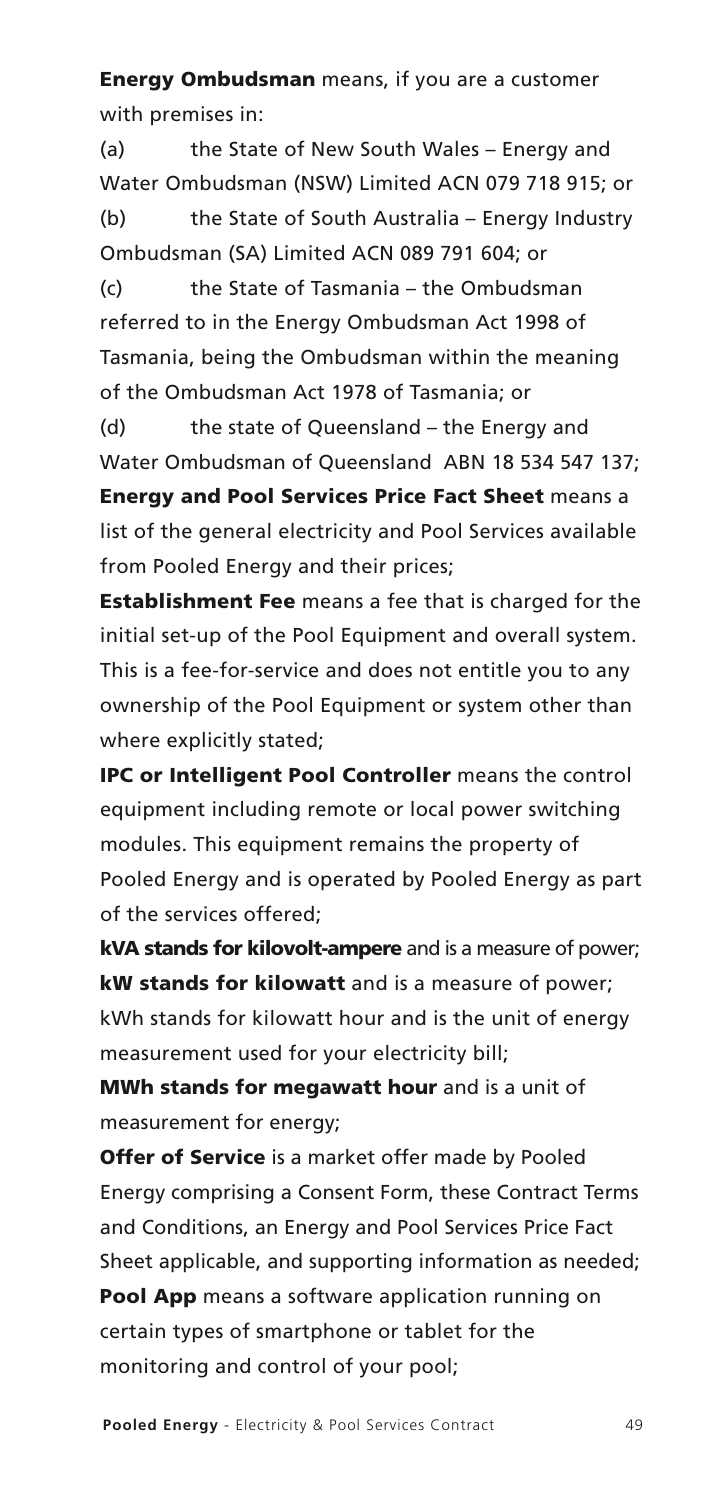Your Pool Equipment means the equipment installed at your swimming pool and owned by you;

Our Pool Equipment means the equipment provided at your swimming pool by Pooled Energy but not sold to you and includes the Intelligent Pool Controller hardware and software, any power switching modules included, any additional hardware or software specially nominated and advised to you at approximately the time the system is set-to-work and handed over to you, and any information or data produced by the entire system, all of which is the property of Pooled Energy. Pool Owner ("Owner") or Swimming Pool Owner means a person who has the legal right to authorise changes to the swimming pool and its equipment at the premises;

Pool Services are the services listed on your Offer of Service and Consent Form;

Pool Services Start Date means the date we start supplying pool service to your premises. It is normally less than 5 working days after the installation of the IPC which is done by us on a mutually agreed Date. When the IPC is installed by you, it means the data that the system with IPC is set to work;

Pooled Energy Proprietary Chemicals means the proprietary Pooled Energy chemicals provided as part of the pool services;

SOE means our Standard Operating Environment for pools, their energy and pool equipment management and water chemistry;

Smart Meter means a metering installation that is capable of advanced time of day metering and remote reading and control capabilities; and

Usage Charge means the unit price for energy in "cents per kWh" as specified in your Energy and Pool Services Price Fact Sheet.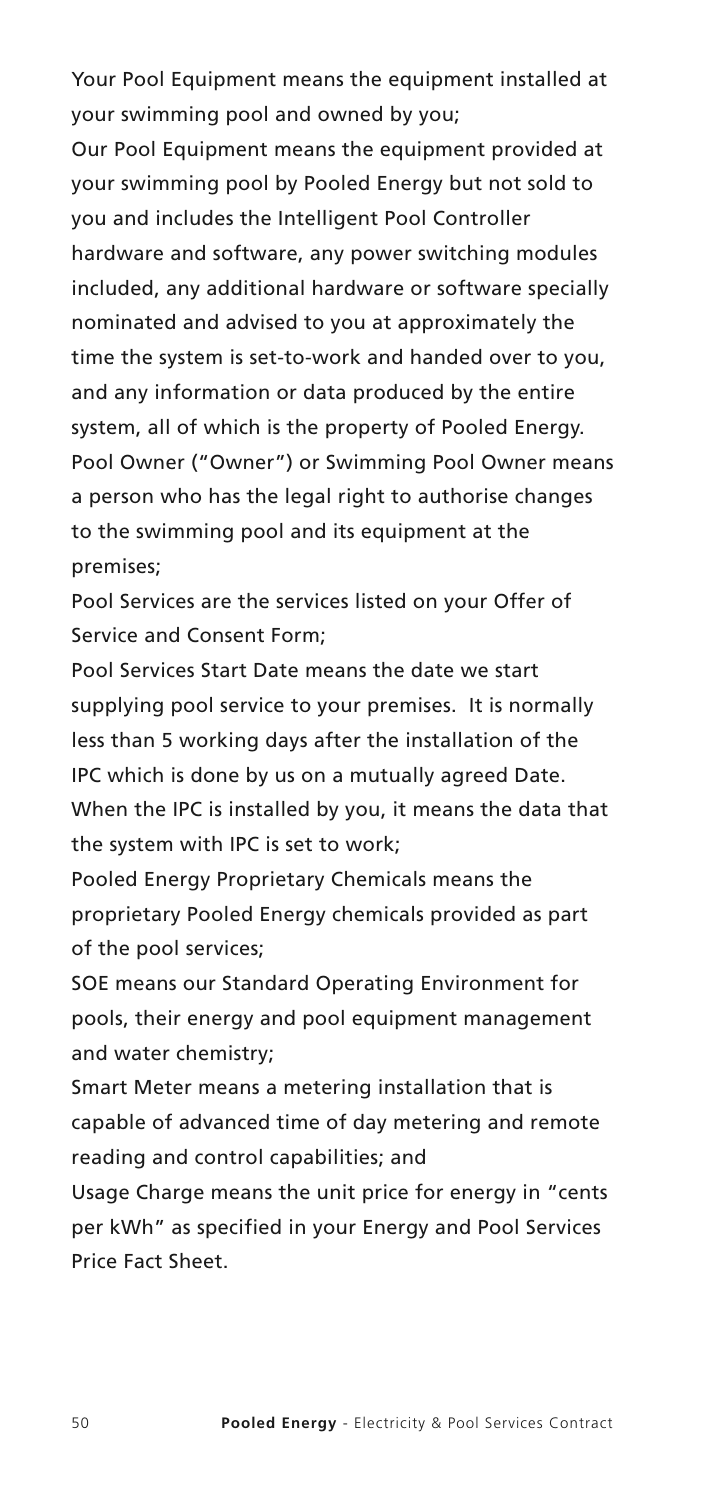# **Cancellation Notice**

Under various Australian Laws, you have the right to cancel the contract with Pooled Energy Pty Ltd during a 10 business-day Cooling-Off Period that begins the day after you sign or receive the contract with Pooled Energy. To cancel during the Cooling-Off Period contact us by phone on 1300 364 703, email info@pooledenergy.com or post to PO Box 652, Northbridge, NSW 2063.

You may do this by signing below and returning this form by email or Post within that period.

I wish to cancel the Contract with Pooled Energy Pty Ltd during the Cooling-Off Period

#### **Print Name:**

#### **Signature:**

 $\%$ 

**Date:**

#### **Customer Number:**